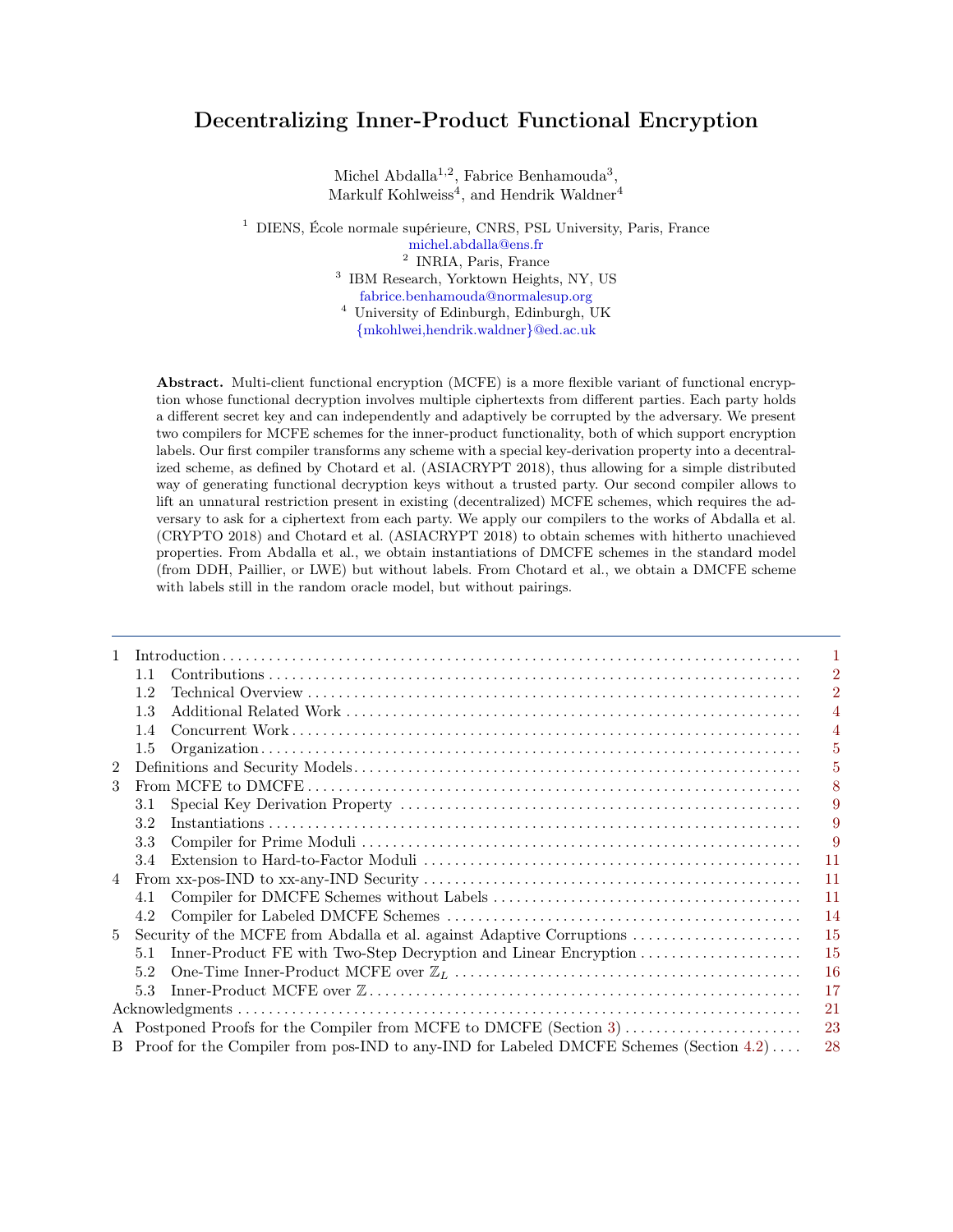# <span id="page-1-0"></span>1 Introduction

Functional encryption (FE) [\[BSW11,](#page-22-0) [O'N10,](#page-22-1) [SW05\]](#page-22-2) is a form of encryption that allows fine-grained access control over encrypted data. Besides the classical encryption and decryption procedures, functional encryption schemes consists of a key derivation algorithm, which allows the owner of a master secret key to derive keys with more restricted capabilities. These derived keys  $sk_f$  are called functional decryption keys and are associated with a function f. Using the key  $s \kappa_f$  for the decryption of a ciphertext  $Enc(x)$  generates the output  $f(x)$ . During this decryption procedure no more information is revealed about the underlying plaintext than  $f(x)$ .

In the case of classical functional encryption, the (functional) decryption procedure takes as input a single ciphertext  $Enc(x)$ . A natural extension is the multi-input setting, where the decryption procedure takes as input  $n$  different ciphertexts and outputs a function applied on the  $n$  corresponding plaintexts. Such a scheme is called multi-input functional encryption (MIFE) scheme  $[GGG^+14]$  $[GGG^+14]$ . In a MIFE scheme, each ciphertext can be generated independently (i.e., with completely independent randomness).

An important use case of MIFE considers multiple parties or clients, where each party  $P_i$  generates a single ciphertext of the tuple. The ciphertext generated by party  $P_i$  is often said to correspond to *position* or slot i. In the multi-client setting, it becomes natural to assume that each party has a different secret/encryption key  $sk_i$  that can be corrupted by the adversary. We call such a scheme a multi-client functional encryption  $(MCFE)$  scheme  $[CDG+18a, GGG+14]$  $[CDG+18a, GGG+14]$  $[CDG+18a, GGG+14]$  $[CDG+18a, GGG+14]$ .

We remark that the exact terminology varies from paper to paper. Here, a MCFE scheme is always supposed to be secure against corruption of the parties encrypting messages. In a MIFE scheme, on the other hand, all the parties may use the same encryption key and there is no security against corruption.

The multi-input and multi-client settings still require a trusted third party that sets up the encryption keys and holds the master secret key used to derive the functional decryption keys. As a result, the central authority is able to recover every client's private data. This raises the question if it is possible to decentralize the concept of functional encryption and get rid of this trusted entity. In this work, we focus on the notion of decentralized multi-client functional encryption (DMCFE) introduced by Chotard et al. [\[CDG](#page-22-4)<sup>+</sup>18a]. In DMCFE, the key derivation procedure KeyDer is divided into two procedures KeyDerShare and KeyDerComb. The KeyDer procedure allows each party  $P_i$  to generate a share  $s k_{i,f}$  of the functional key  $s k_f$  from its secret key sk<sub>i</sub>. The KeyDerComb procedure is then used to combine these n different shares  $\mathsf{sk}_{1,f},\ldots,\mathsf{sk}_{n,f}$  to generate the functional key  $sk_f$ . Assuming that the secret key  $sk_i$  can also be generated in a distributed way, this makes it possible to get rid of the trusted party and to ensure that every party has complete control over their individual data.

An important property of MIFE and (D)MCFE schemes is whether they are labeled or not. The labeled setting is similar to vanilla multi-input/multi-client functional encryption, but the encryption procedure takes as input a second parameter, a so-called label  $\ell$ . The decryption procedure is restricted in such a way that it is only possible to decrypt ciphertexts that are encrypted under the same label  $Enc(s_{k_1}, x_1, \ell), \ldots$  $Enc(s_{k_1}, x_n, \ell)$ . This setting is sometimes desirable in practice as it allows repeated computations over encrypted data that comes from different sources (for example data mining over encrypted data or multi-client delegation of computation  $[CDG+18a]$  $[CDG+18a]$ .

In the last few years, many multi-input or multi-client functional encryption schemes have been constructed. As noted in [\[AGRW17\]](#page-21-1), these schemes can be split into two main categories: (1) feasibility for general functionalities, and (2) concrete and efficient realizations for more restricted functionalities. Constructions of the first category [\[GGG](#page-22-3)<sup>+</sup>14, [BGJS15,](#page-22-5) [AJ15,](#page-21-2) [BKS18\]](#page-22-6) are based on more unstable assumptions, such as indistinguishable obfuscation or multilinear maps, and tackle the problem of creating schemes for more general functionalities. A few constructions of the second category are provided in the work of Abdalla et al. in  $[AGRW17, ACF+18]$  $[AGRW17, ACF+18]$  $[AGRW17, ACF+18]$  $[AGRW17, ACF+18]$  and Chotard et al. in  $[CDG+18a]$  $[CDG+18a]$ , which consider different types of secret-key constructions for the inner-product functionality. In these schemes, each function is specified by a collection y of n vectors  $y_1, \ldots, y_n$  and takes a collection x of n vectors  $x_1, \ldots, x_n$  as input. Their output is  $f_{\bm{y}}(\bm{x}) = \sum_{i=1}^n \langle \bm{x}_i, \bm{y}_i \rangle = \langle \bm{x}, \bm{y} \rangle$ . As the original single-input inner-product functionality [\[ABDP15,](#page-21-4) [BJK15,](#page-22-7) [DDM16,](#page-22-8) [ALS16\]](#page-21-5) and their quadratic extensions [\[BCFG17\]](#page-21-6), multi-input or multi-client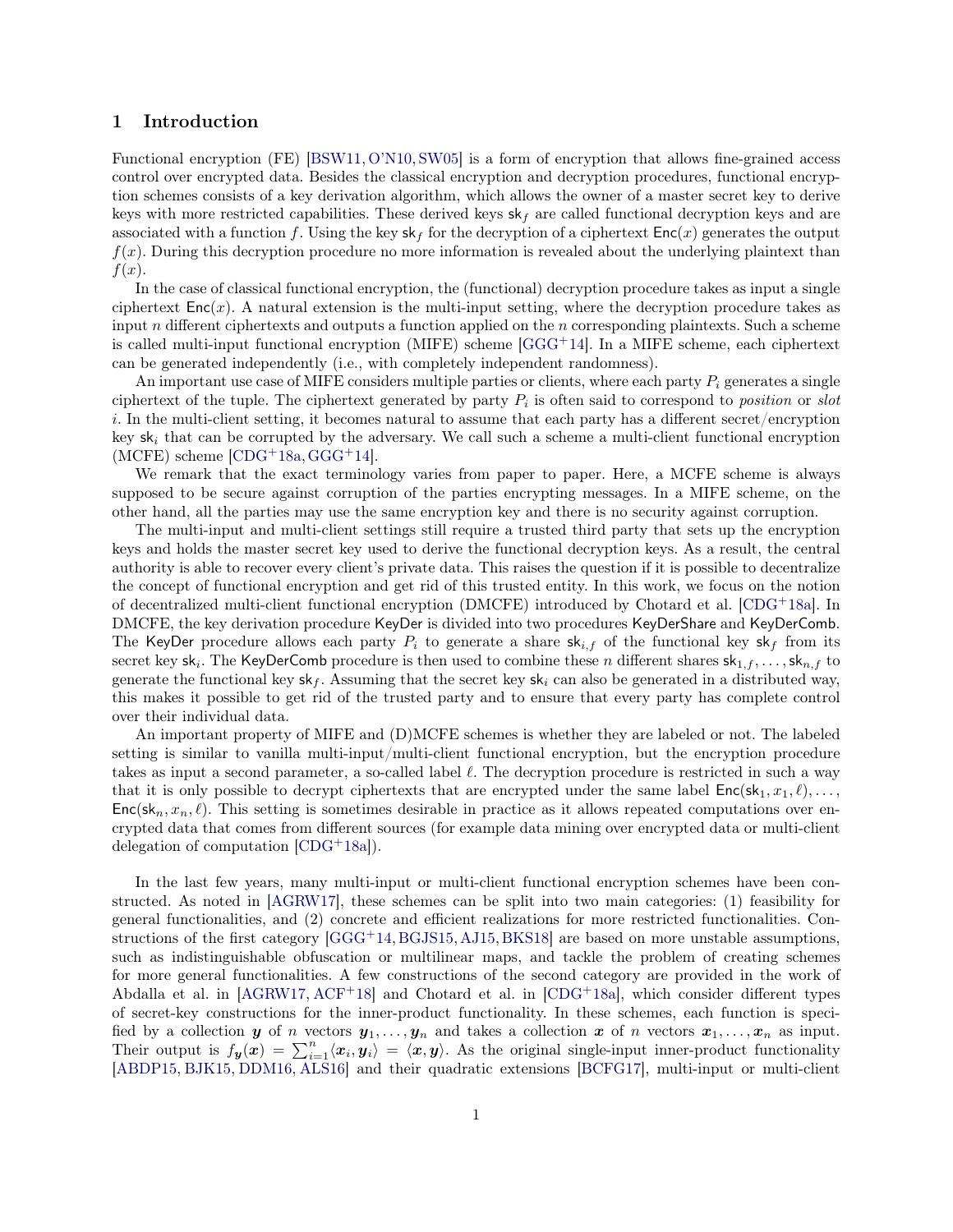inner-product functionalities can be quite useful for computing statistics or performing data mining on encrypted databases [\[AGRW17,](#page-21-1)[CDG](#page-22-4)+18a].

Currently, the work of Chotard et al. provides the only known DMCFE to our knowledge. However, while their MCFE uses any cyclic group where the Decisional Diffie-Hellman (DDH) assumption holds, their DMCFE scheme requires pairings. Furthermore, the security notion they achieve only guarantees security against an adversary that queries the encryption/challenge oracle for every position  $i$ . At first glance, it might seem that more encryption queries would help the adversary, but this does not allow trivial attacks and the adversary is restricted as follows: all functions  $f$  for which the adversary has a functional decryption key must evaluate to the same value on all the plaintext tuples queried to the encryption oracle. However, when a position i is not queried, this condition is always satisfied since the function f in principle can never be really evaluated due to a missing input. Hence, requiring the adversary to query the encryption/challenge oracle for every position i actually weakens the achieved security notion.

This leaves open the following problems that we tackle in this paper:

- 1. Constructing DMCFE schemes without pairings, and even from more general assumptions than discretelogarithm-based ones.
- 2. Removing the restriction that the adversary has to query the encryption oracle for every position  $i$ .

#### <span id="page-2-0"></span>1.1 Contributions

Our first main contribution is to provide a generic compiler from any MCFE scheme satisfying an extra property called special key derivation into an DMCFE scheme. The transformation is purely informationtheoretic and does not require any additional assumptions. As the MCFE from Chotard et al.  $[CDG^+18a]$  $[CDG^+18a]$ satisfies this extra property, we obtain a labeled DMCFE scheme secure under the plain DDH assumption without pairings (in the random oracle model). As in  $[CDG+18a]$  $[CDG+18a]$ , the version of the scheme without labels is secure in the standard model (i.e., without random oracles).

Furthermore, we show as an additional contribution that the MIFE schemes from Abdalla et al.  $[ACF<sup>+</sup>18]$  $[ACF<sup>+</sup>18]$ are actually MCFE secure against adaptive corruptions (but without labels). This directly yields the first DMCFE scheme without labels from the LWE assumptions and the Paillier assumptions in the standard model.

Our second main contribution is to provide generic compilers to transform any scheme in the weaker model where the adversary is required to query the encryption oracle at every position  $i$ , into a scheme without this restriction. We propose two versions of the compiler: one without labels (in the standard model) which only requires an IND-CPA symmetric encryption scheme, and one with labels in the random oracle model.

These two compilers can be used to lift the security of the previously mentioned constructions of DMCFE to the stronger model. The resulting instantiations from DDH, LWE, and Paillier described above rely on the same assumptions.

### <span id="page-2-1"></span>1.2 Technical Overview

Contribution 1: A MCFE to DMCFE compiler. The DMCFE construction introduced by Chotard et al. [\[CDG](#page-22-4)<sup>+</sup>18a] is based on pairings and proven in the random oracle model.

Our first compiler transforms an MCFE scheme into a DMCFE scheme and does not require pairings. It operates on schemes with the special key derivation property, namely whose master secret key can be split into separate secret keys, one for each input, i.e.  $msk = {sk_i}_{i\in[n]}$ , and whose functional decryption keys are derived through a combination of local and linear inner-product computations on  $i, f, s k_i$  and pp. That is, the functional decryption key  $sk_f$  for the function  $f: \mathbf{x} \mapsto \sum_{i=1}^n \langle x_i, y_i \rangle$  can be written as  $\mathsf{sk}_f = (\{s(\mathsf{sk}_i, \mathbf{y})\}_{i \in [n]}, \sum_{i=1}^n \langle u(\mathsf{sk}_i), \mathbf{y}_i \rangle), \text{ where } f \text{ is defined by the collection } \mathbf{y} \text{ of the vectors } \mathbf{y}_1, \dots, \mathbf{y}_n \text{ and } \mathbf{y}_n \in [n] \}$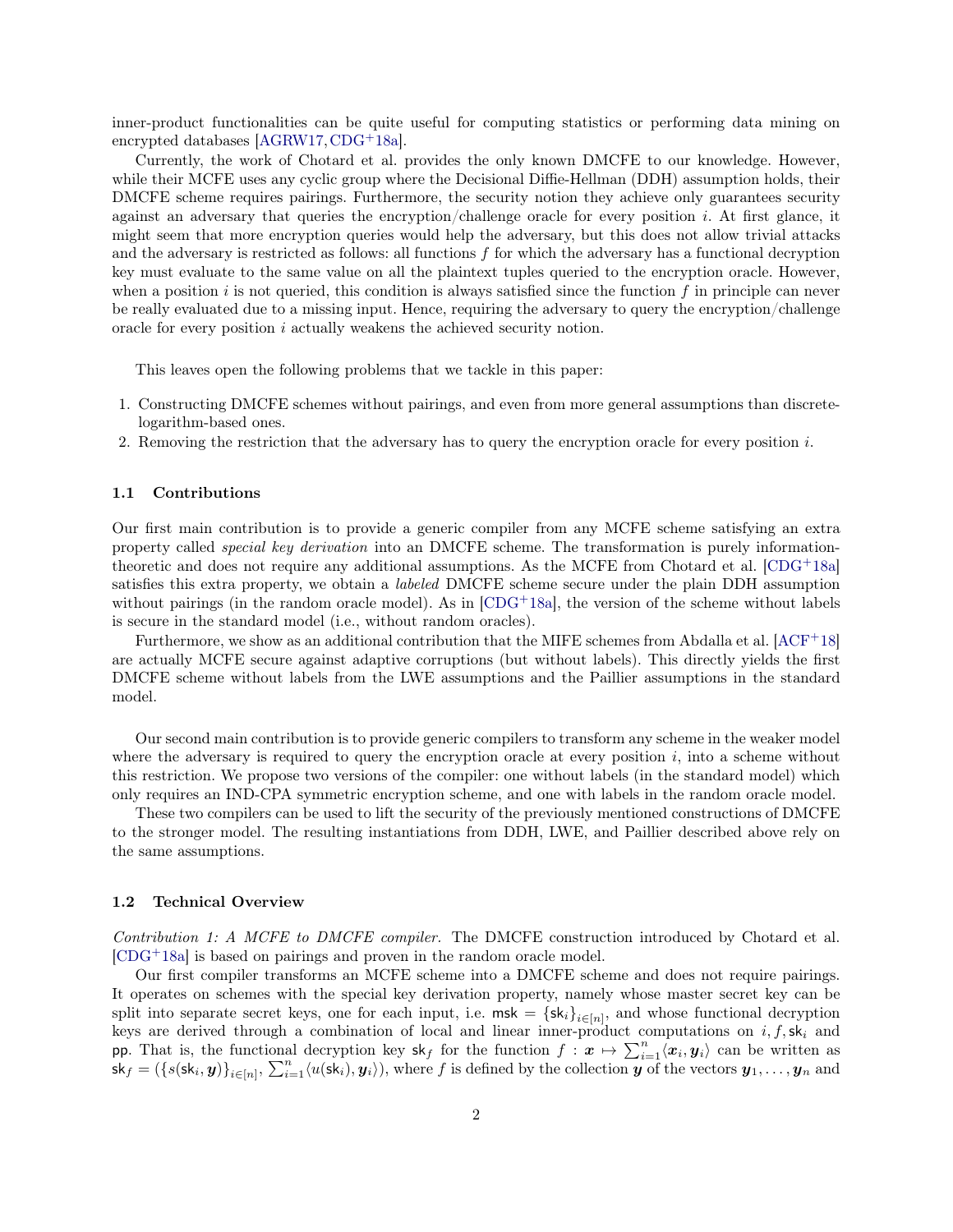takes as input a collection x of n vectors  $x_1, \ldots, x_n$ , and where s and u are two public functions.<sup>[5](#page-3-0)</sup> Sums and inner products are computed modulo some integer L which is either prime or hard to factor.

For instance, the MCFE scheme of  $[CDG+18a]$  $[CDG+18a]$ , without pairings but supporting labels, has functional decryption keys of the form  $\mathsf{sk}_f = (\boldsymbol{y}, \sum_i \mathsf{sk}_i \cdot y_i).$ 

Consider first the following straw man compiler. It splits KeyDer into two procedures KeyDerShare and KeyDerComb. The first procedure assumes that each party  $P_i$  has access to the *i*-th share  $t_{i,\mathbf{v}}$  of a fresh secret sharing of zero  $\{t_{i,\boldsymbol{y}}\}_{i\in[n]}$ . It then computes  $s_{i,\boldsymbol{y}} = s(\boldsymbol{\mathsf{sk}}_i,\boldsymbol{y})$  (which is a local computation) and  $dk_{i,y} = \langle u(\mathsf{sk}_i), y_i \rangle + t_{i,y}$ . The output key share is  $\mathsf{sk}_{i,y} = (s_{i,y}, \mathsf{dk}_{i,y})$ . In the KeyDerComb procedure, the  $\mathsf{dk}_{i,\bm{y}}$  values get summed up to cancel out the  $t_{i,\bm{y}}$  values and to obtain  $\sum_i \langle u(\mathsf{sk}_i), \bm{y}_i \rangle$ . The output gets then extended with the values  $s({\bf sk}_i, y)$  to obtain the complete functional decryption key  ${\bf sk}_f$ . This works but the question on the generation of the fresh secret sharing of zero  $\{t_{i,\mathbf{y}}\}_{i\in[n]}$  is left out.

One solution consists in generating it as follows:  $t_{i,\mathbf{y}} = \sum_{j\neq i}(-1)^{j\lt i}F_{\mathsf{K}_{i,j}}(\mathbf{y})$ , where  $F_{\mathsf{K}_{i,j}}$  is a pseudorandom function with key  $\mathsf{K}_{i,j} = \mathsf{K}_{j,i}$  shared between parties  $P_i$  and  $P_j$ . This yields an DMCFE scheme secure against static corruption. Unfortunately, we do not know how to prove such a scheme secure against adaptive corruptions.

Our full compiler improves this construction in two ways: it allows adaptive corruptions and does not require any pseudorandom function. The procedure KeyDerShare of our full compiler uses masking values  ${\{v_i\}}_{i\in[n]}, v_i \in \mathbb{Z}_L^{m \cdot n}$ , such that  $v_n = -\sum_{i=1}^{n-1} v_i$ , to derive the key shares  $\mathsf{sk}_{i,f} = \langle u(\mathsf{sk}_i), y_i \rangle + \langle v_i, y \rangle$ . Here,  $\langle v_i, y \rangle$  acts as a kind of information theoretic pseudorandom function with key  $v_i$ . To make this work, the queried values need to be linearly independent. This allows us to construct an information-theoretic compiler that provides security against adaptive corruptions (see Section [3](#page-8-0) for details).

The masking of values prevents the combination of key shares for different functions  $\boldsymbol{y}$ . If one computes shares on different  $y$ 's, then the sum of these shares will not sum up to 0 and the resulting key will be invalid. The encryption and decryption procedures proceed in the same way as in the MCFE setting.

Contribution 2: A compiler enforcing a single ciphertext query for each position. The standard security property of MIFE/MCFE schemes guarantees that an adversary can only learn a function of the inputs when it is in possession of a ciphertext for every input position i. This property is not satisfied by the schemes of  $[AGRW17,ACF+18,CDG+18a]$  $[AGRW17,ACF+18,CDG+18a]$  $[AGRW17,ACF+18,CDG+18a]$  $[AGRW17,ACF+18,CDG+18a]$  $[AGRW17,ACF+18,CDG+18a]$ . Their basic definitions guarantee security *only* when the adversary queries every position at least once. We call a scheme satisfying this property pos-IND secure (for positive) while we call the standard property any-IND secure.

To overcome this deficiency, Abdalla et al. [\[AGRW17\]](#page-21-1) constructed a compiler that turns any pos-IND secure MIFE scheme into an *any-IND* secure MIFE scheme. The compiler uses a symmetric encryption scheme in addition to their MIFE encryption scheme. In more detail, the setup procedure of the compiler samples a key K for the symmetric encryption scheme and splits it into n shares  $k_1, \ldots, k_n$ , such that  $k_1 \oplus \cdots \oplus k_n = K$ . Each party  $P_i$  receives its MIFE key  $sk_i$ , the symmetric encryption key K, as well as its share of the encryption key  $k_i$ . To encrypt, every party first runs the encryption procedure of the MIFE scheme to generate  $ct_i \leftarrow Enc(\mathsf{sk}_i, x_i)$  and then encrypts the output  $ct_i$  using the symmetric encryption scheme to get  $ct'_i \leftarrow \mathsf{Enc}_{\mathsf{SE}}(\mathsf{K}, ct_i)$ . The output of the encryption procedure is  $(ct'_i, k_i)$ . This compiler obviously does not work when we allow corruptions as this would allow the adversary to learn K after corrupting any single party and use it to recover  $ct_i$  from  $ct_i'$  for all positions i. Consequently, the compiler does not work for (D)MCFE schemes.

In this work, we construct an extension of the compiler described above that works in the multi-client setting by individually having a separate symmetric encryption key for each position. Hence, we increase the number of symmetric encryption keys from 1 to n and the number of the corresponding shares from n to  $n^2$ . This allows us to ensure that if the adversary does not ask encryption queries in every uncorrupted position, it does not learn any information about the underlying (D)MCFE ciphertexts.

We describe in more detail how the compiler handles the additional keys. In the setup procedure, every party (or a trusted party) generates its own key K<sub>i</sub> and corresponding shares  $k_{i,j}$ , such that  $k_{i,1} \oplus \cdots \oplus k_{i,n} =$ 

<span id="page-3-0"></span><sup>5</sup> We note that our compiler actually is not restricted to the inner-product functionality. The only requirement is the special key derivation property.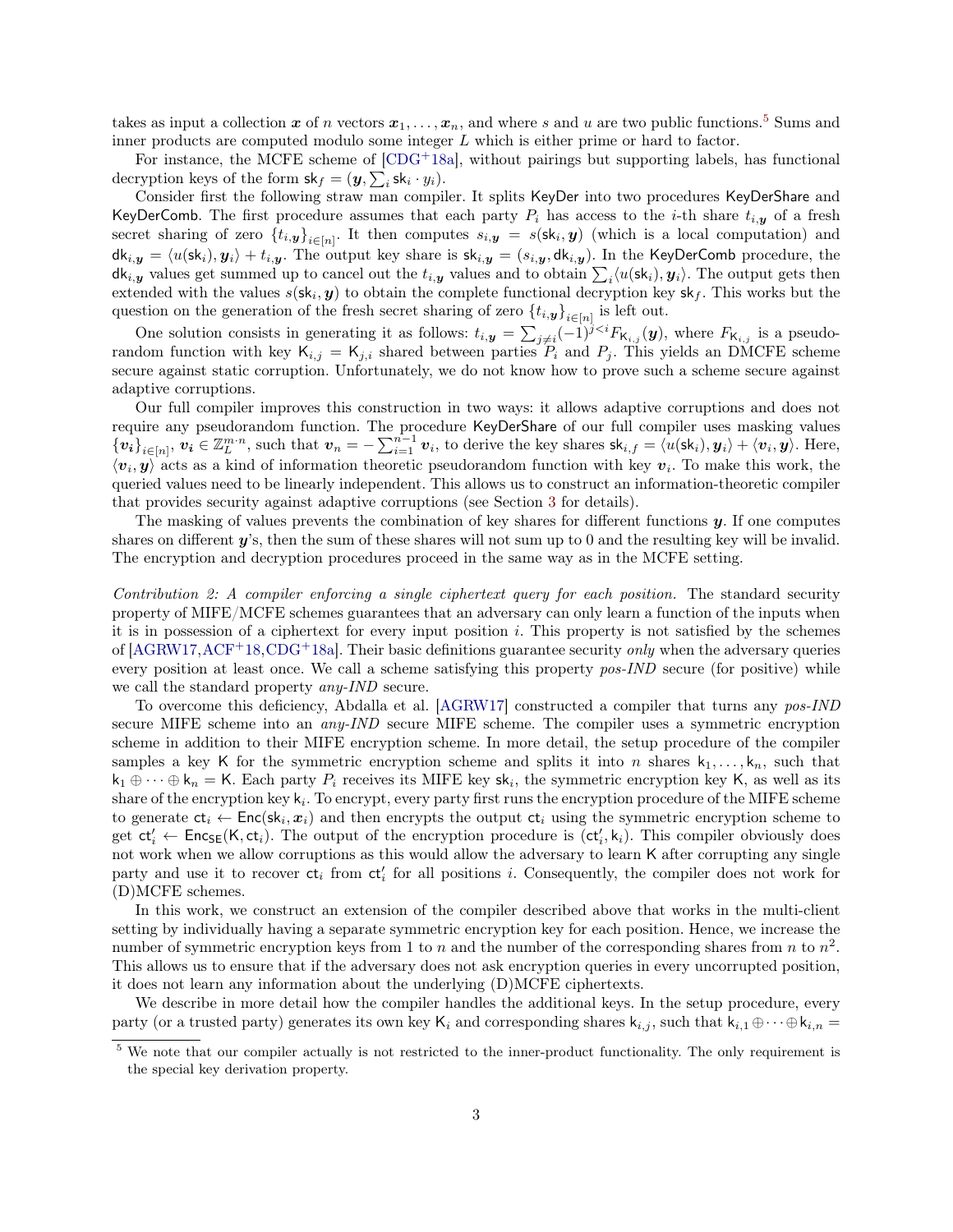$\mathsf{K}_i$ . The share  $\mathsf{k}_{i,j}$  gets exchanged with Party  $P_j$  afterwards. In the encryption procedure every party encrypts its plaintext in the same way as in the MIFE setting, but using its own key  $\mathsf{K}_i$  instead of the single symmetric encryption key K. The ciphertext corresponding to slot *i* of Party  $P_i$  is  $(\mathsf{ct}'_i, \{\mathsf{k}_{j,i}\}_{j \in [n]})$ .

If the adversary does not know all of the shares  $\{k_{i,j}\}_{i,j\in[n]}$ , then security relies on the security of the symmetric encryption scheme. If the adversary knows all of the different symmetric encryption keys  $\mathsf{K}_i, i \in [n]$ , it relies on the security of the multi-client scheme. All of the key shares are only released if an encryption query has been made in every uncorrupted position.

This first compiler is, however, restricted to (D)MCFE schemes without labels. To add support for labels, the first idea is to use fresh keys  $k_{i,j,\ell}$  for each label  $\ell$ . These keys can be locally derived from  $k_{i,j}$  using a pseudorandom function. Unfortunately, we do not know how to prove the security of such a scheme except in a very restricted setting (selective and static corruptions), where the adversary needs to output all its corruption and encryption queries at the beginning of the security experiment. We show how to achieve the standard (adaptive) security notion when the above pseudorandom function as well as the symmetric encryption scheme is implemented using hash functions that can be modeled as random oracles. The use of random oracles allows us to show that the adversary learns absolutely nothing about the inner ciphertexts  $ct_i$  until it has queried all the positions (for each given label) and we can then program the random oracles to properly "explain" the previously generated ciphertexts  $\mathsf{ct}'_i$ .

### <span id="page-4-0"></span>1.3 Additional Related Work

In [\[FT18\]](#page-22-9), Fan and Tang proposed a new notion of distributed public key functional encryption, in which the key generation procedure generates n different shares  $\{sk_i^f\}_{i\in[n]}$  instead of a single functional decryption key sk<sub>f</sub>. The decryption of a ciphertext ct (a encryption of a message m) under a function f requires first the decryption under the functional key shares  $s_i \leftarrow \mathsf{Dec}(\mathsf{sk}_i^f, \mathsf{ct})$  for all  $i \in [n]$ . These shares  $\{s_i\}_{i \in [n]}$  are then used to reconstruct  $f(m)$ . In this setting, a trusted third party is still needed to set up the public parameters and to generate the functional keys, which makes it not really decentralized.

In Private Stream Aggregation (PSA), a weighted sum  $f(x) \mapsto \sum_{i=1}^{n} x_i$  gets computed. This is similar to DMCFE for the inner-product functionality  $f(x) \mapsto \langle x, y \rangle$ . PSA was introduced by Shi et al. [\[SCR](#page-22-10)<sup>+</sup>11] and allows a set of users to compute the sum of their encrypted data for different time periods. Compared to DMCFE, PSA is more restricted. It only allows computation of simple sums, whereas in principle DM-CFE allows the computation of different functions on the input data. Furthermore, research on PSA has mainly focused on achieving new properties or better efficiency [\[BJL16,](#page-22-11)[CSS12,](#page-22-12)[Emu17,](#page-22-13)[JL13,](#page-22-14)[LC12\]](#page-22-15), instead of providing new functionalities.

### <span id="page-4-1"></span>1.4 Concurrent Work

Concurrently and independently of our work, Chotard et al.  $[CDG+18b]$  $[CDG+18b]$  proposed new constructions of MCFE schemes for inner products both in the centralized and decentralized settings. Their paper contains three main contributions: (1) A pairing-based compiler that turns any pos-IND secure MCFE scheme into an any-IND secure MCFE scheme, secure under the decisional Bilinear Diffie-Hellman problem in the random oracle model; (2) A second compiler that turns a one-IND secure MCFE scheme into a pos-IND secure MCFE scheme; and (3) A compiler that transforms a class of MCFE schemes for inner products into a corresponding DMCFE scheme, based on either the CDH assumption in the random-oracle model or the DDH assumption in the standard model.

While contribution (2) is unrelated and complementary to our work, contributions (1) and (3) are related to our contributions in Section [4](#page-11-1) and Section [3,](#page-8-0) respectively. Regarding (1), their compiler from pos-IND to any-IND security produces constant-size ciphertexts, but it requires pairings and random oracles. Our compiler in Section [4,](#page-11-1) on the other hand, avoids pairings, requiring either symmetric encryption when applied to schemes without labels or random oracles for schemes with labels, but ciphertext sizes are linear in the number of inputs. Regarding (3), their compiler is similar to the straw man compiler described above. It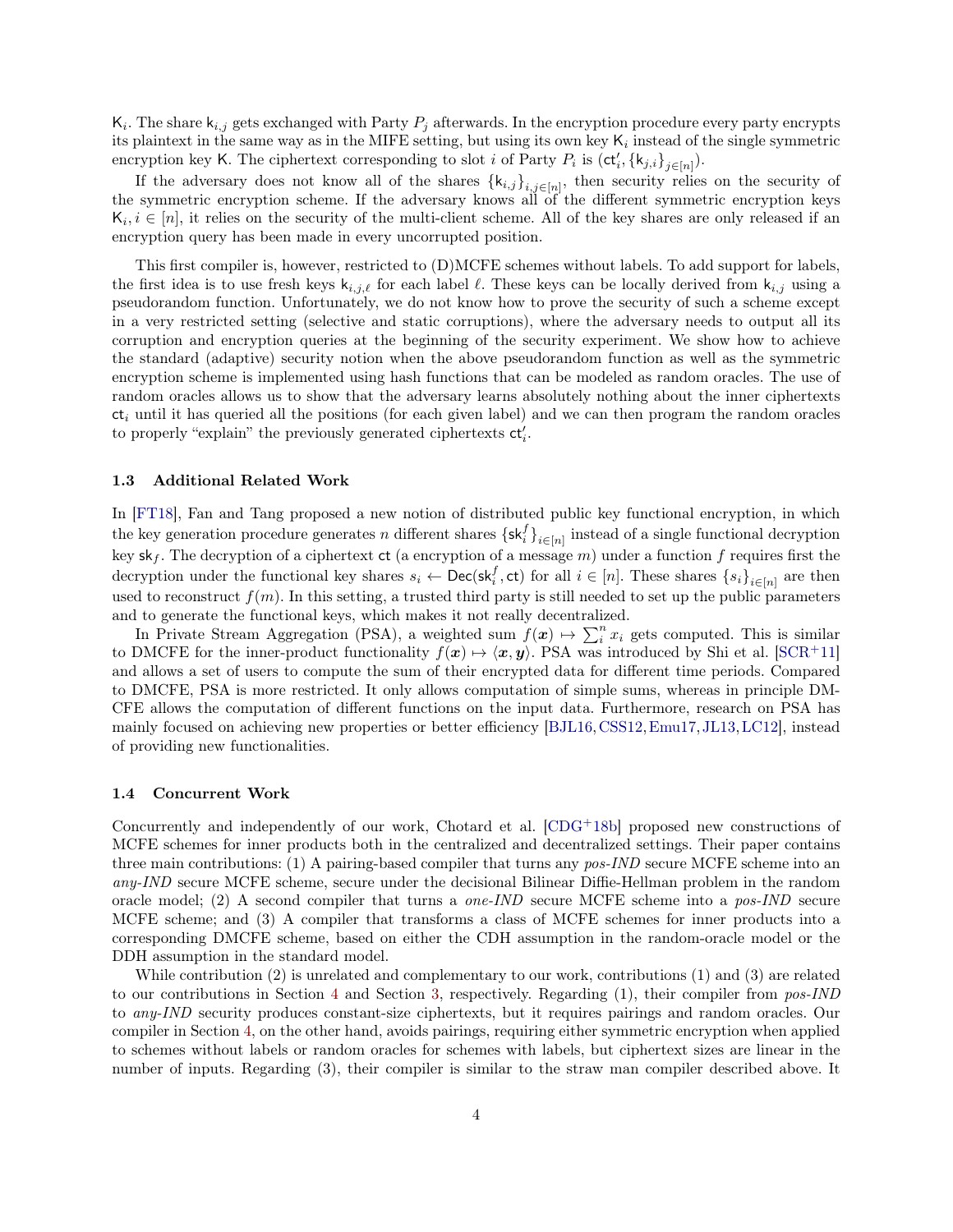is based on the DDH assumption and proven secure with respect to static corruptions. Our compiler in Section [3,](#page-8-0) on the other hand, is information-theoretic and achieves adaptive security.

#### <span id="page-5-0"></span>1.5 Organization

The paper is organized as follows. In Section [2,](#page-5-1) we recall classical definitions as well as the definition of MCFE and DMCFE. Section [3](#page-8-0) presents our first main contribution: the compiler from MCFE to DMCFE. Our second main contribution, namely our compilers from pos-IND security to any-IND security, is shown in Section [4.](#page-11-1) We conclude our paper by the proof that the MIFE scheme of Abdalla et al.  $[ACF^+18]$  $[ACF^+18]$  is actually an MCFE scheme that is secure under adaptive corruptions.

# <span id="page-5-1"></span>2 Definitions and Security Models

**Notation.** We use [n] to denote the set  $\{1, \ldots, n\}$ . We write x for vectors and  $x_i$  for the *i*-th element. For security parameter  $\lambda$  and additional parameters n, we denote the winning probability of an adversary  $\mathcal A$  in a game or experiment G as  $\text{Win}_{\mathcal{A}}^{\mathsf{G}}(\lambda,n)$ , which is  $\Pr[\mathsf{G}(\lambda,n,\mathcal{A})=1]$ . The probability is taken over the random coins of G and A. We define the distinguishing advantage between games  $G_0$  and  $G_1$  of an adversary A in the following way:  $\mathsf{Adv}_{\mathcal{A}}^{\mathsf{G}}(\lambda,n) = \left| \mathsf{Win}_{\mathcal{A}}^{\mathsf{G}_0}(\lambda,n) - \mathsf{Win}_{\mathcal{A}}^{\mathsf{G}_1}(\lambda,n) \right|$ .

# 2.1 Multi-Client Functional Encryption

<span id="page-5-4"></span>In this section, we define the notion of MCFE  $[GGG<sup>+</sup>14]$  $[GGG<sup>+</sup>14]$ .

**Definition 2.1.** (Multi-Client Functional Encryption) Let  $\mathcal{F} = {\{\mathcal{F}_{\rho}\}}_{\rho}$  be a family (indexed by  $\rho$ ) of sets  $\mathcal{F}_{\rho}$  of functions  $f: \mathcal{X}_{\rho,1} \times \cdots \times \mathcal{X}_{\rho,n_{\rho}} \to \mathcal{Y}_{\rho}$ .  $^6$  $^6$  Let Labels =  $\{0,1\}^*$  or  $\{\perp\}$  be a set of labels. A multi-client functional encryption scheme (MCFE) for the function family  $\mathcal F$  and the label set Labels is a tuple of five  $algorithms$  MCFE = (Setup, KeyGen, KeyDer, Enc, Dec):

- Setup( $1^{\lambda}, 1^{n}$ ): Takes as input a security parameter  $\lambda$  and the number of parties n, and generates public parameters pp. The public parameters implicitly define an index  $\rho$  corresponding to a set  $\mathcal{F}_{\rho}$  of n-ary functions (i.e.,  $n = n_{\rho}$ ).
- KeyGen(pp): *Takes as input the public parameters* pp *and outputs n secret keys*  $\{sk_i\}_{i\in[n]}$  *and a master secret* key msk.
- $KeyDer(pp, msk, f)$ : Takes as input the public parameters pp, the master secret key msk and a function  $f \in \mathcal{F}_{\rho}$ , and outputs a functional decryption key sk<sub>f</sub>.
- $Enc(pp, sk_i, x_i, \ell)$ : Takes as input the public parameters pp, a secret key sk<sub>i</sub>, a message  $x_i \in \mathcal{X}_{\rho,i}$  to encrypt, a label  $\ell \in$  Labels, and outputs ciphertext  $ct_{i,\ell}$ .
- $Dec(pp, sk_f, ct_{1,\ell}, \ldots, ct_{n,\ell})$ : Takes as input the public parameters pp, a functional key sk<sub>f</sub> and n ciphertexts under the same label  $\ell$  and outputs a value  $y \in \mathcal{Y}_\rho$ .
- A scheme MCFE is correct, if for all  $\lambda, n \in \mathbb{N}$ , pp  $\leftarrow$  Setup $(1^{\lambda}, 1^n)$ ,  $f \in \mathcal{F}_{\rho}$ ,  $\ell \in$  Labels,  $x_i \in \mathcal{X}_{\rho,i}$ , when  $(\{\mathsf{sk}_i\}_{i\in[n]},\mathsf{msk}) \leftarrow \mathsf{KeyGen}(\mathsf{pp})\ \textit{and}\ \mathsf{sk}_f \leftarrow \mathsf{KeyDer}(\mathsf{pp},\mathsf{msk},f),\ \textit{we have}$

 $Pr[Dec(pp, sk_f, Enc(pp, sk_1, x_1, \ell), \dots, Enc(pp, sk_n, x_n, \ell)) = f(x_1, \dots, x_n)] = 1$ .

When  $\rho$  is clear from context, the index  $\rho$  is omitted. When Labels =  $\{0,1\}^*$ , we say that the scheme is *labeled* or with *labels*. When Labels =  $\{\perp\}$ , we say that the scheme is without *labels*, and we often omit  $\ell$ .

<span id="page-5-3"></span><span id="page-5-2"></span><sup>&</sup>lt;sup>6</sup> All the functions inside the same set  $\mathcal{F}_{\rho}$  have the same domain and the same range.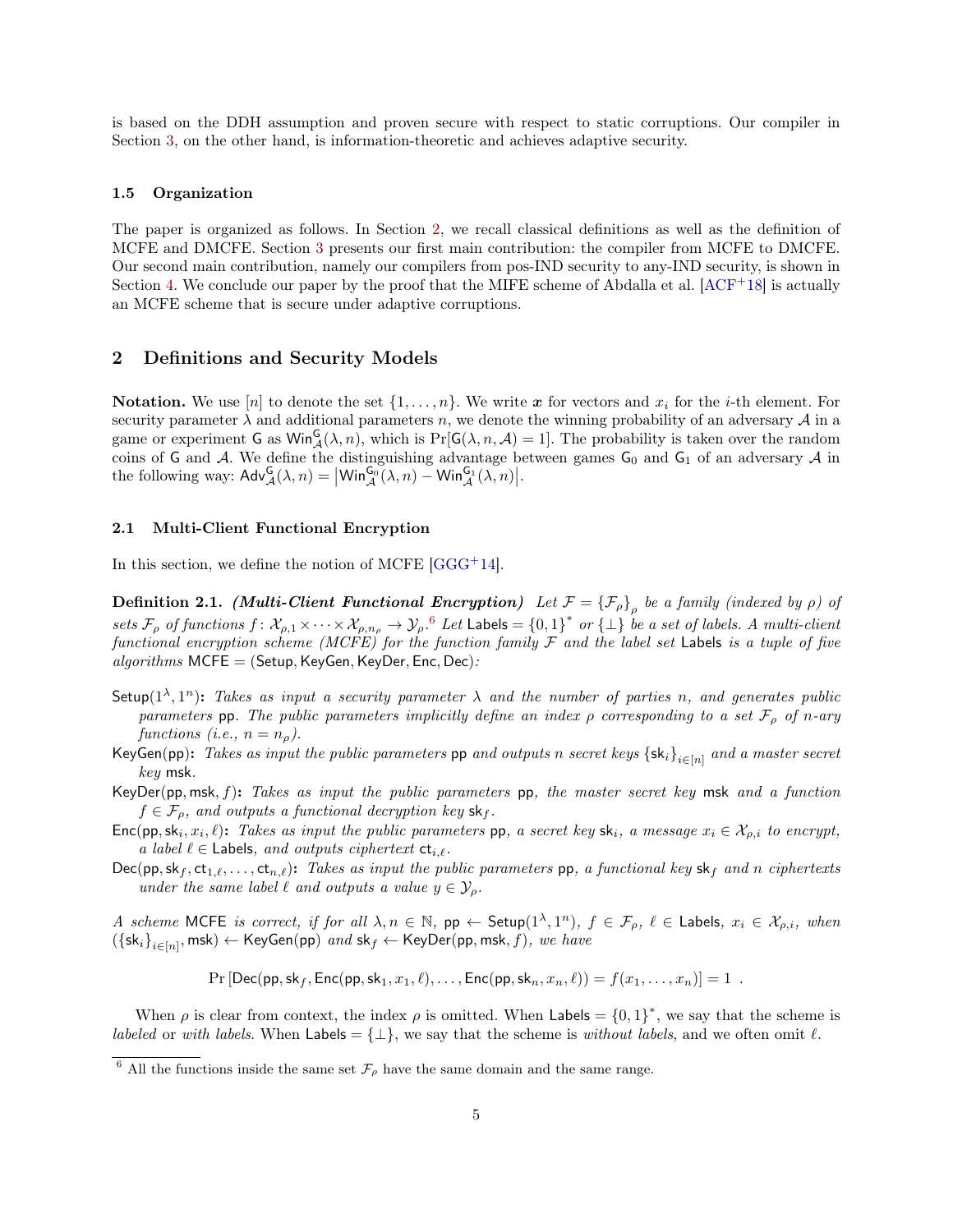Remark 2.2. We note that contrary to most definitions, the algorithm Setup only generates public parameters that determine the set of functions for which functional decryption keys can be created. The secret/encryption keys and the master secret keys are generated by another algorithm KeyGen, while the functional decryption keys are generated by KeyDer. This separation between Setup and KeyGen is especially useful when combining multiple MCFE/MIFE schemes as in  $[ACF<sup>+</sup>18]$  $[ACF<sup>+</sup>18]$  to ensure that all the MCFE/MIFE instances are using the same modulus. Note that this separation prevents for example the functionality to consist of inner products modulo some RSA modulus  $N = pq$  and the master secret key to contain the factorization of N (except if the factorization of the modulus  $N$  is public).

As noted in  $[CDG+18a, GGG+14]$  $[CDG+18a, GGG+14]$  $[CDG+18a, GGG+14]$  $[CDG+18a, GGG+14]$ , the security model of multi-client functional encryption is similar to the security model of standard multi-input functional encryption, except that instead of a single master secret key msk for encryption, each slot i has a different secret key sk<sub>i</sub> and the keys sk<sub>i</sub> can be individually corrupted. In addition, one also needs to consider corruptions to handle possible collusions between different parties. In the following, we define security as adaptive left-or-right indistinguishability under both static (sta), and adaptive (adt) corruption. We also consider three variants of these notions (one, any, pos) related to the number of encryption queries asked by the adversary for each slot.

<span id="page-6-0"></span>**Definition 2.3.** (Security of MCFE) Let MCFE be an MCFE scheme,  $\mathcal{F} = {\{\mathcal{F}_{\rho}\}}_{\rho}$  a function family indexed by ρ and Labels a label set. For  $xx \in \{sta, adt\}$ ,  $yy \in \{one, any, pos\}$ , and  $\beta \in \{0, 1\}$ , we define the experiment  $xx$ -yy-IND<sup>MCFE</sup> in Fig. [1,](#page-7-0) where the oracles are defined as:

Corruption oracle  $QCor(i)$ : Outputs the encryption key sk<sub>i</sub> of slot i. We denote by CS the set of corrupted slots at the end of the experiment.

**Encryption oracle**  $QEnc(i, x_i^0, x_i^1, \ell)$ : Outputs  $ct_{i,\ell} = Enc(pp, sk_i, x_i^{\beta}, \ell)$  on a query  $(i, x_i^0, x_i^1, \ell)$ . We denote by  $Q_{i,\ell}$  the number of queries of the form  $\mathsf{QEnc}(i, \cdot, \cdot, \ell)$ .

Key derivation oracle QKeyD(f): Outputs  $sk_f = KeyDer(pp, msk, f)$ .

and where Condition  $(*)$  holds if all the following conditions hold:

- $-If\ i \in \mathcal{CS}$  (i.e., slot i is corrupted): for any query  $\mathsf{QEnc}(i, x_i^0, x_i^1, \ell), x_i^0 = x_i^1$ .
- $-$  For any label  $\ell \in$  Labels, for any family of queries  $\{\textsf{QEnc}(i,x_i^0,x_i^1,\ell)\}_{i\in[n]\setminus\mathcal{CS}},$  for any family of inputs  ${x_i \in \mathcal{X}_{\rho,i}}_{i \in \mathcal{CS}}$ , for any query QKeyD(f), we define  $x_i^0 = x_i^1 = x_i$  for any slot  $i \in \mathcal{CS}$ ,  $\mathbf{x}^b = (x_1^b, \ldots, x_n^b)$ for  $b \in \{0,1\}$ , and we require that:

$$
f(\boldsymbol{x}^0) = f(\boldsymbol{x}^1) \enspace .
$$

We insist that if one index  $i \notin \mathcal{CS}$  is not queried for the label  $\ell$ , there is no restriction.

- When yy = one: for any slot  $i \in [n]$  and  $\ell \in$  Labels,  $Q_{i,\ell} \in \{0,1\}$ , and if  $Q_{i,\ell} = 1$ , then for any slot  $j \in [n] \setminus \mathcal{CS}, Q_{j,\ell} = 1$ . In other words, for any label, either the adversary makes no encryption query or makes exactly one encryption query for each  $i \in [n] \setminus \mathcal{CS}$ .
- When yy = pos: for any slot  $i \in [n]$  and  $\ell \in$  Labels, if  $Q_{i,\ell} > 0$ , then for any slot  $j \in [n] \setminus \mathcal{CS}$ ,  $Q_{j,\ell} > 0$ . In other words, for any label, either the adversary makes no encryption query or makes at least one encryption query for each slot  $i \in [n] \setminus \mathcal{CS}$ .

We define the advantage of an adversary  $A$  in the following way:

$$
Adv_{MCFE, \mathcal{A}}^{xx-yy-IND}(\lambda, n) = \left| \Pr[\text{xx-yy-IND}_{0}^{MCFE}(\lambda, n, \mathcal{A}) = 1] \right|
$$

 $-\Pr[\text{xx-yy-IND}_1^{\text{MCFE}}(\lambda, n, \mathcal{A}) = 1]$ .

A multi-client functional encryption scheme MCFE is xx-yy-IND secure, if for any n, for any polynomial-time adversary A, there exists a negligible function negl such that:  $\mathsf{Adv}_{\mathsf{MCFE},\mathcal{A}}^{\mathsf{x}\mathsf{x}\mathsf{-yy}\mathsf{-}IND}(\lambda,n) \leq \mathrm{negl}(\lambda)$ .

We omit n when it is clear from the context. We also often omit  $A$  from the parameter of experiments or games when it is clear from context.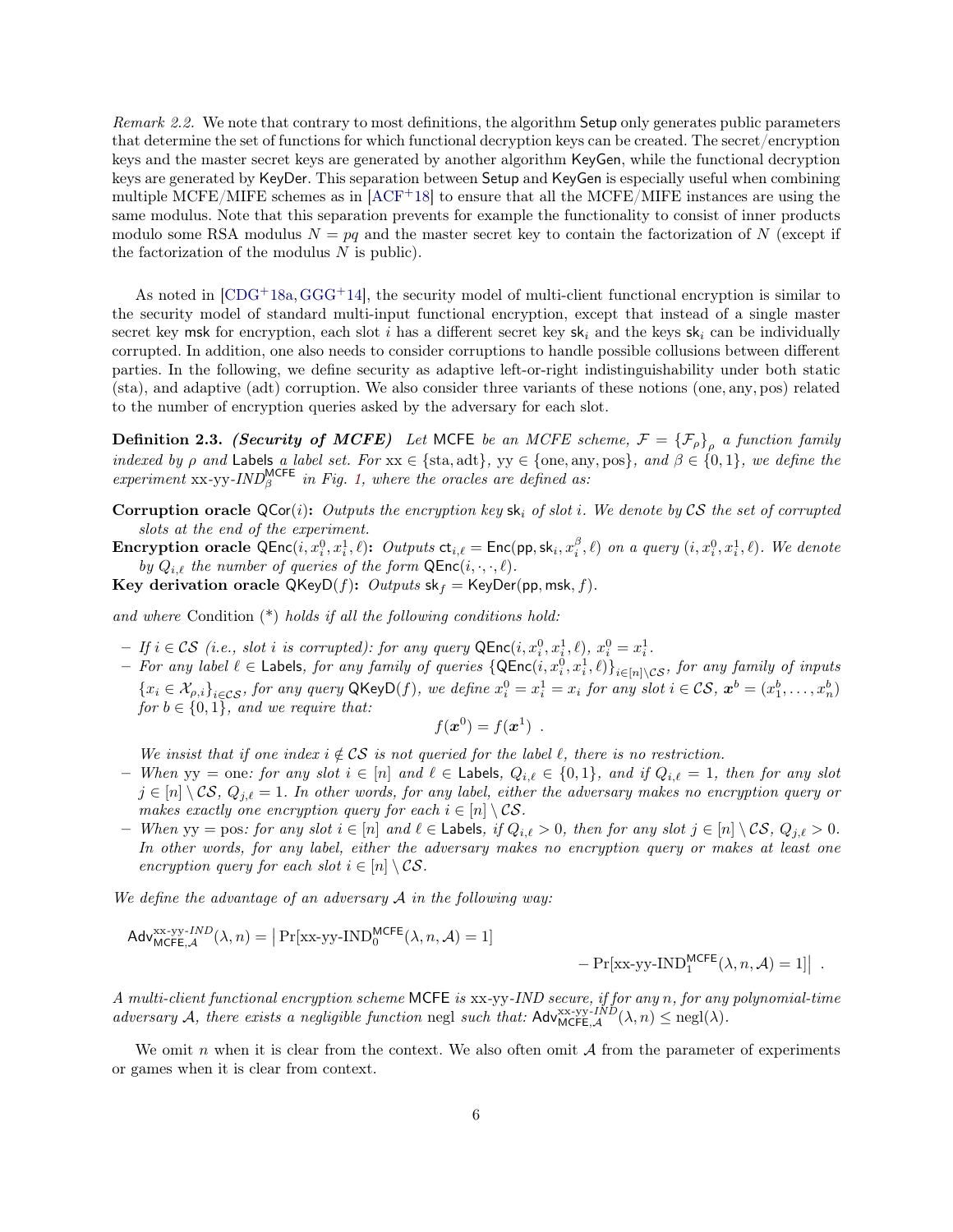| sta-yy-IND <sup>MCFE</sup> $(\lambda, n, \mathcal{A})$                                                                                    | adt-yy-IND <sup>MCFE</sup> $(\lambda, n, \mathcal{A})$                                                                                                                                                                                                                                                                                                                    |
|-------------------------------------------------------------------------------------------------------------------------------------------|---------------------------------------------------------------------------------------------------------------------------------------------------------------------------------------------------------------------------------------------------------------------------------------------------------------------------------------------------------------------------|
| $CS \leftarrow \mathcal{A}(1^{\lambda}, 1^n)$                                                                                             |                                                                                                                                                                                                                                                                                                                                                                           |
| $pp \leftarrow$ Setup $(1^{\lambda}, 1^n)$                                                                                                | $\begin{array}{l} \left  \mathsf{pp} \leftarrow \mathsf{Setup}(1^\lambda,1^n) \right. \\ \left( \left\{ \mathsf{sk}_i \right\}_{i \in [n]}, \mathsf{msk}) \leftarrow \mathsf{KeyGen}(\mathsf{pp}) \right. \\ \left. \alpha \leftarrow \mathcal{A}^{\mathsf{QCor}(\cdot), \mathsf{QEnc}(\cdot,\cdot,\cdot,\cdot), \mathsf{QKeyD}(\cdot)}(\mathsf{pp}) \right. \end{array}$ |
| $(\{\mathsf{sk}_i\}_{i\in[n]},\mathsf{msk}) \leftarrow \mathsf{KeyGen}(\mathsf{pp})$                                                      |                                                                                                                                                                                                                                                                                                                                                                           |
| $\alpha \leftarrow \mathcal{A}^{\mathsf{QEnc}(\cdot,\cdot,\cdot,\cdot),\mathsf{QKeyD}(\cdot)}(pp,\{\mathsf{sk}_i\}_{i \in \mathcal{CS}})$ | <b>Output:</b> $\alpha$ if Condition (*) is satisfied,                                                                                                                                                                                                                                                                                                                    |
| <b>Output:</b> $\alpha$ if Condition (*) is satisfied,                                                                                    | or a uniform bit otherwise                                                                                                                                                                                                                                                                                                                                                |
| or a uniform bit otherwise                                                                                                                |                                                                                                                                                                                                                                                                                                                                                                           |

<span id="page-7-0"></span>Fig. 1. Security games for MCFE



<span id="page-7-1"></span>Fig. 2. Relations between the MCFE security notions (arrows indicate implication or being "a stronger security notion than")

We summarize the relations between the six security notions in Fig. [2.](#page-7-1) Multi-input functional encryption (MIFE) and functional encryption (FE) are special cases of MCFE. MIFE is MCFE without corruption, and FE is the special case of  $n = 1$  (in which case, MIFE and MCFE coincide as there is no non-trivial corruption). Therefore, for single-input FE schemes, sta-any-IND = adt-any-IND = any-IND corresponds to the secret-key version of the standard adaptive indistinguishability notion used in [\[ALS16\]](#page-21-5). The security notions considered in  $[CDG+18a]$  $[CDG+18a]$  are actually xx-pos-IND and so are the MIFE notions of  $[ACF+18]$  $[ACF+18]$ . An xx-one-IND MCFE is also called a one-time secure scheme.

# 2.2 Decentralized Multi-Client Functional Encryption

Now, we introduce the definition of decentralized multi-client functional encryption (DMCFE) [\[CDG](#page-22-4)<sup>+</sup>18a]. As for our definition of MCFE, we separate the algorithm Setup which generates public parameters defining in particular the set of functions, from the algorithm KeyGen (see Remark [2.2\)](#page-5-3).

**Definition 2.4.** (Decentralized Multi-Client Functional Encryption) Let  $\mathcal{F} = \{\mathcal{F}_\rho\}$  be a family (indexed by  $\rho$ ) of sets  $\mathcal{F}_{\rho}$  of functions  $f: \mathcal{X}_{\rho,1} \times \cdots \times \mathcal{X}_{\rho,n_{\rho}} \to \mathcal{Y}_{\rho}.$  Let Labels  $= \{0,1\}^*$  or  $\{\perp\}$  be a set of labels. A decentralized multi-client functional encryption scheme (DMCFE) for the function family  $\mathcal F$  and the *label set* Labels is a tuple of six algorithms  $DMCFE = (Setup, KeyGen, KeyDerShare, KeyDerComb, Enc, Dec):$ 

Setup $(1^{\lambda}, 1^n)$  is defined as for MCFE in Definition [2.1.](#page-5-4)

KeyGen(pp): Takes as input the public parameters pp and outputs n secret keys  ${s_k}_i$ <sub>i∈[n]</sub>.

KeyDerShare $(\textsf{pp},\textsf{sk}_i,f)$ : Takes as input the public parameters  $\textsf{pp},$  a secret key  $\textsf{sk}_i$  from position i and a function  $f \in \mathcal{F}_{\rho}$ , and outputs a partial functional decryption key  $\mathsf{sk}_{i,f}$ .

KeyDerComb(pp,sk<sub>1,f</sub>,...,sk<sub>n,f</sub>): Takes as input the public parameters pp, n partial functional decryption keys  $\mathsf{sk}_{1,f}, \ldots, \mathsf{sk}_{n,f}$  and outputs the functional decryption key  $\mathsf{sk}_f$ .

 $Enc(pp, sk<sub>i</sub>, x<sub>i</sub>, \ell)$  is defined as for MCFE in Definition [2.1.](#page-5-4)

 $Dec(pp, sk_f, ct_{1,\ell}, \ldots, ct_{n,\ell})$  is defined as for MCFE in Definition [2.1.](#page-5-4)

A scheme DMCFE is correct, if for all  $\lambda, n \in \mathbb{N}$ , pp  $\leftarrow$  Setup $(1^{\lambda}, 1^n)$ ,  $f \in \mathcal{F}_{\rho}, \ell \in$  Labels,  $x_i \in \mathcal{X}_{\rho,i}$ , when  $\{ \mathsf{sk}_i \}_{i \in [n]} \leftarrow \mathsf{KeyGen}(\mathsf{pp}),~\mathsf{sk}_{i,f} \leftarrow \mathsf{KeyDerShare}(\mathsf{sk}_i,f)~\mathit{for}~i \in [n],~\mathit{and}~\mathsf{sk}_f \leftarrow \mathsf{KeyDerComb}(\mathsf{pp},\mathsf{sk}_{1,f},\ldots,\mathsf{sk}_{1,f},\ldots)$  $\mathsf{sk}_{n,f}$ ), we have

 $Pr[\text{Dec}(pp, sk_f, Enc(pp, sk_1, x_1, \ell), \dots, Enc(pp, sk_n, x_n, \ell)) = f(x_1, \dots, x_n)] = 1$ .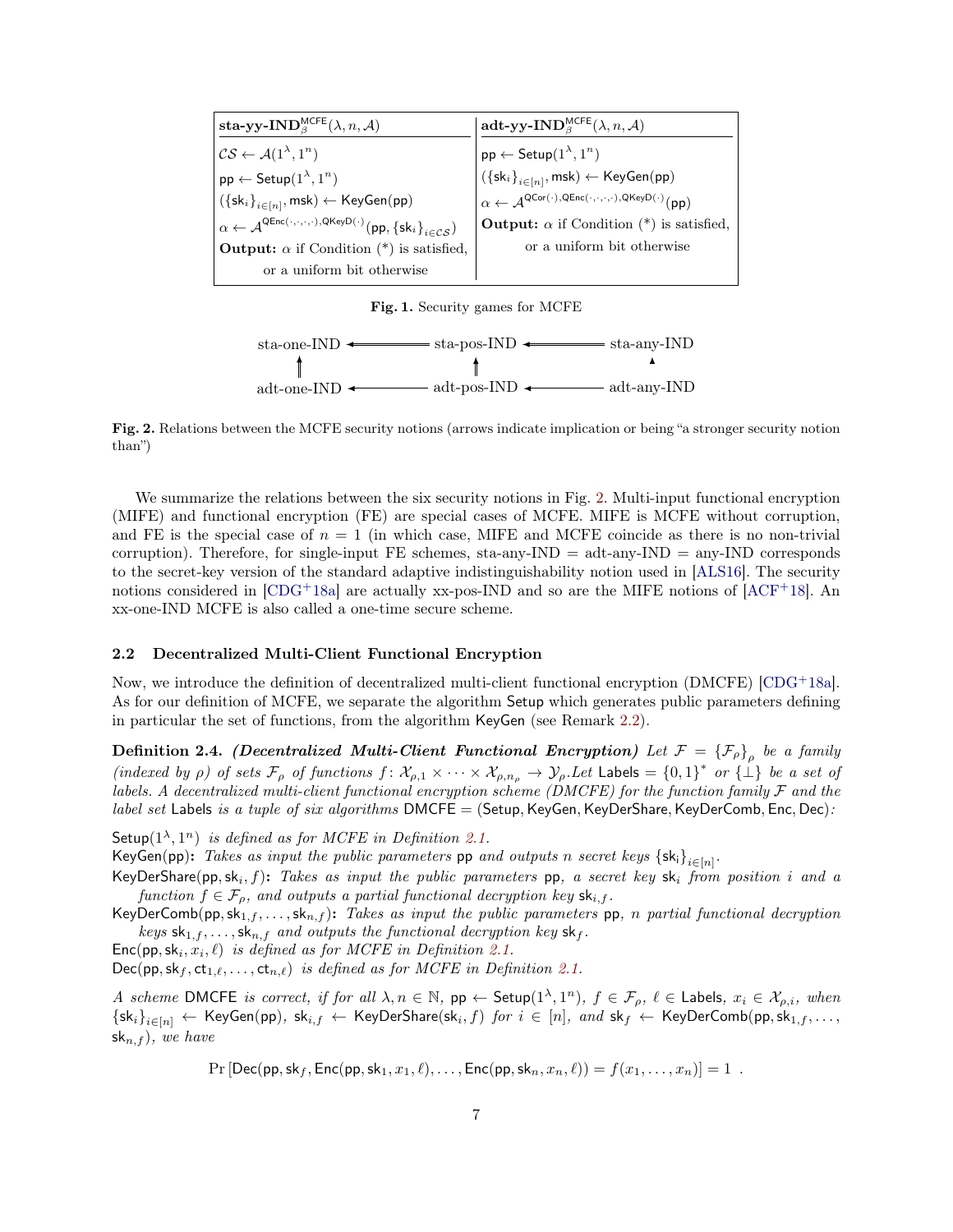We remark that there is no master secret key msk. Furthermore, similarly to  $[CDG+18a]$  $[CDG+18a]$ , our definition does not explicitly ask the setup to be decentralized. However, all our constructions allow for the setup to be easily decentralized, at least assuming that the original schemes have such a property in the case of our compilers.

We consider a similar security definition for the decentralized multi-client scheme. We point out that contrary to  $[CDG^+18a]$  $[CDG^+18a]$ , we do not differentiate encryption keys from secret keys. This is without loss of generality, as corruptions in  $[CDG+18a]$  $[CDG+18a]$  only allow to corrupt both keys at the same time.

**Definition 2.5.** (Security of DMCFE) The xx-yy-IND security notion of an DMCFE scheme (xx  $\in$  $\{\text{sta}, \text{add}\}\$ and  $yy \in \{\text{one}, \text{any}, \text{pos}\}\$  is similar to the one of an MCFE (Definition [2.3\)](#page-6-0), except that there is no master secret key msk and the key derivation oracle is now defined as:

 ${\rm\bf Key\,\, derivation\,\, oracle\,\,QKeyD}(f){:\,\, Computers\,\, sk}_{i,f}\ :=\ {\rm KeyDerShare}(pp,sk_i,f)\,\,for\,\, i\ \in\ [n]\,\, and\,\, outputs}$  $\left\{\mathsf{sk}_{i,f}\right\}_{i\in[n]}.$ 

### 2.3 Inner-Product Functionality

We describe the functionalities supported by the constructions in this paper, by considering the index  $\rho$  of  $F$  in more detail.

The index of the family is defined as  $\rho = (\mathcal{R}, n, m, X, Y)$  where  $\mathcal R$  is either  $\mathbb Z$  or  $\mathbb Z_L$  for some integer L, and  $n, m, X, Y$  are positive integers. If  $X, Y$  are omitted, then  $X = Y = L$  is used (i.e., no constraint).

This defines  $\mathcal{F}_{\rho} = \{f_{\boldsymbol{y}_1,...,\boldsymbol{y}_n} : (\mathcal{R}^m)^n \to \mathcal{R}\}\$  where

$$
f_{\boldsymbol{y}_1,...,\boldsymbol{y}_n}(\boldsymbol{x}_1,\ldots,\boldsymbol{x}_n) = \sum_{i=1}^n \langle \boldsymbol{x}_i, \boldsymbol{y}_i \rangle = \langle \boldsymbol{x}, \boldsymbol{y} \rangle \enspace ,
$$

where the vectors satisfy the following bounds:  $||x_i||_{\infty} < X, ||y_i||_{\infty} < Y$  for  $i \in [n]$ , and where  $x \in \mathcal{R}^{mn}$ and  $y \in \mathcal{R}^{mn}$  are the vectors corresponding to the concatenation of the n vectors  $x_1, \ldots, x_n$  and  $y_1, \ldots, y_n$ respectively.

### 2.4 Symmetric Encryption

For our second compiler (Section [4.1\)](#page-11-2), we make use of a symmetric encryption scheme  $SE = (Enc_{SE}, Dec_{SE})$ that is indistinguishable secure under chosen plaintext attacks (IND-CPA) and whose keys are uniform strings in  ${0,1}^{\lambda}$  as defined by [\[BDJR97\]](#page-21-7).

Enc<sub>SE</sub>(K, x): Takes as input a key  $K \in \{0,1\}^{\lambda}$  and a message x to encrypt, and outputs the ciphertext ct.  $Dec_{SE}(K, ct)$ : Takes as input a key K and a ciphertext ct to decrypt, and outputs a message x.

We denote with  $\mathsf{Adv}^{\text{IND-CPA}}_{\mathsf{SE},\mathcal{A}}(\lambda)$  the advantage of an adversary guessing  $\beta$  in the following game: the challenger picks  $\mathsf{K} \leftarrow \{0,1\}^{\lambda}$  and gives A access to an encryption oracle  $\mathsf{QEnc}(x_i^0, x_i^1)$  that outputs  $\mathsf{ct} = \mathsf{Enc}_{\mathsf{SE}}(\mathsf{K}, x_i^{\beta})$ on a query  $(x^0, x^1)$ .

# <span id="page-8-0"></span>3 From MCFE to DMCFE

In this section, we describe our first compiler which allows the decentralization of MCFE schemes that satisfy an additional property, called special key derivation. We start by defining this property and showing that existing schemes from  $[ACF+18, CDG+18a]$  $[ACF+18, CDG+18a]$  $[ACF+18, CDG+18a]$  $[ACF+18, CDG+18a]$  satisfy it. Next, we describe the compiler and prove its security when the underlying modulus of the special key derivation property is prime. Finally, we extend the proof to the case where this modulus is a hard-to-factor composite number.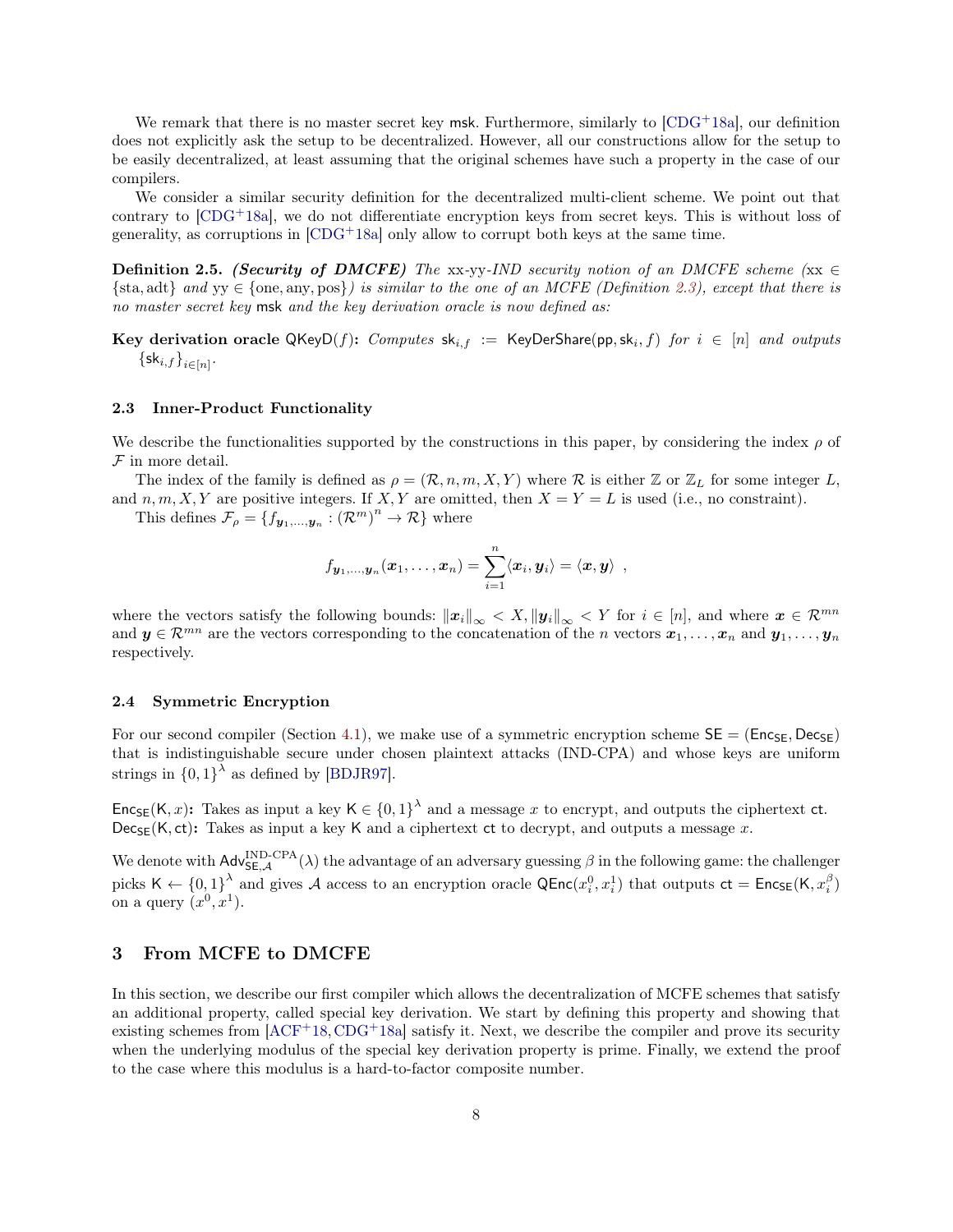#### <span id="page-9-0"></span>3.1 Special Key Derivation Property

Definition 3.1 (MCFE with Special Key Derivation). An MCFE scheme MCFE = (Setup, KeyGen, KeyDer, Enc, Dec) for a family of functions  $F$  and a set of labels Labels has the special key derivation property modulo  $L$  if:<sup>[7](#page-9-3)</sup>

- $-$  Secret keys sk<sub>i</sub> generated by KeyGen have the following form: sk<sub>i</sub> =  $(i, s_i, {\{u_i^k\}}_{k \in [\kappa]})$ , where  $s_i \in \{0,1\}^*$ , and  $u_i^k \in \mathbb{Z}_L^m$ , and  $\kappa$  and  $m$  are positive integers implicitly depending on the public parameters pp.
- $-$  sk $_f$   $\leftarrow$  KeyDer(pp, msk,  $f)$  outputs sk $_f = (\{s_{i,f}\}_{i \in [n]}, \{\mathsf{dk}_f^k\}_{k \in [\kappa]})$ , where  $s_{i,f}$  is a (polynomial-time) function of  $pp$ , i,  $s_i$ , and f, while:

$$
\mathsf{dk}^k_f = \sum_{i=1}^n \langle \boldsymbol{u}_i^k, \boldsymbol{y}^k_{i,f} \rangle = \langle \boldsymbol{u}^k, \boldsymbol{y}^k_f \rangle \enspace ,
$$

where  $y_{i,f}^k \in \mathbb{Z}_L^m$  is a (polynomial-time) function of pp, i, and f, and  $u^k$  and  $y_f^k$  are the vectors in  $\mathbb{Z}_L^{mn}$ corresponding to the concatenation of the vectors  $\{u_i^k\}_{i\in[n]}$  and  $\{y_{i,f}^k\}_{i\in[n]}$  respectively.

Without loss of generality for MCFE with the special key derivation property, we can suppose that  $\mathsf{msk} = \{\mathsf{sk}_i\}_{i \in [n]}$ . We also remark that we do not require any property of the family of functions  $\mathcal F$  and that our compiler could be applicable to more general MCFE than inner-product ones.

### <span id="page-9-1"></span>3.2 Instantiations

The MCFE construction of Chotard et al. [\[CDG](#page-22-4)<sup>+</sup>18a, Section 4] satisfies the special key derivation property modulo  $L = p$  (the order of the cyclic group), with  $\kappa = 2$  and  $y_f^k = y$ , when  $f: \mathbf{x} \mapsto \langle \mathbf{x}, \mathbf{y} \rangle$ .

The generic constructions of Abdalla et al. [\[ACF](#page-21-3)<sup>+</sup>18, Section 3] (both over  $\mathbb Z$  and  $\mathbb Z_L$ , see also Section [5\)](#page-15-0) satisfy the special key derivation property modulo  $L$  (where  $L$  is the modulo used for the informationtheoretic MIFE/MCFE with one-time security) with  $y_f^k = y$ . The instantiations from MDDH, LWE, and Paillier ( $[ACF+18$  $[ACF+18$ , Section 4) use  $L = p$  the prime order of the cyclic group,  $L = q$  the prime modulo for LWE (we need  $L = q$  to be prime for our compiler),  $L = N = pq$  the modulus used for Paillier respectively.

#### <span id="page-9-2"></span>3.3 Compiler for Prime Moduli

We start by presenting our compiler from MCFE schemes with the special key derivation property modulo a prime  $L$  in Fig. [3.](#page-10-0) Correctness follows directly from the fact that:

$$
\begin{aligned} \sum_{i=1}^n \mathsf{d}{\mathsf{k}}^k_{i,f} &= \sum_{i=1}^n \langle \boldsymbol{u}^k_i, \boldsymbol{y}^k_{i,f} \rangle + \sum_{i=1}^n \langle \boldsymbol{v}^k_i, \boldsymbol{y}^k_f \rangle \\ &= \mathsf{d}{\mathsf{k}}^k_f + \langle \sum_{i=1}^n \boldsymbol{v}^k_i, \boldsymbol{y}^k_f \rangle = \mathsf{d}{\mathsf{k}}^k_f + \langle \boldsymbol{0}, \boldsymbol{y}^k_f \rangle = \mathsf{d}{\mathsf{k}}^k_f \end{aligned}
$$

.

We insist on the fact that while vectors  $u_i^k$  and  $y_{i,f}^k$  are m-dimensional, vectors  $v_i^k$  and  $y_f^k$  are  $(mn)$ dimensional.

We have the following security theorem.

<span id="page-9-4"></span>**Theorem 3.2.** Let MCFE = (Setup, KeyGen, KeyDer, Enc, Dec) be an MCFE construction for a family of functions  $\mathcal F$  and a set of labels Labels. We suppose that MCFE has the special key derivation property modulo a prime L. For any  $xx \in \{sta, adt\}$  and any  $yy \in \{one, pos, any\}$ , if MCFE is an  $xx$ -yy-IND-secure MCFE scheme, then the scheme  $\overline{DMCFE}'$  depicted in Fig. [3](#page-10-0) is an xx-yy-IND-secure DMCFE scheme. Namely, for any PPT adversary  $A$ , there exist a PPT adversary  $B$  such that:

$$
\mathsf{Adv}_{\mathsf{DMCFE}',\mathcal{A}}^{\mathsf{x}\mathsf{x}\text{-}\mathsf{yy}\text{-}\mathsf{IND}}(\lambda,n)\leq \mathsf{Adv}_{\mathsf{MCFE},\mathcal{B}}^{\mathsf{x}\mathsf{x}\text{-}\mathsf{yy}\text{-}\mathsf{IND}}(\lambda,n)\enspace.
$$

<span id="page-9-3"></span> $7$  The integer L can depend on the public parameters pp.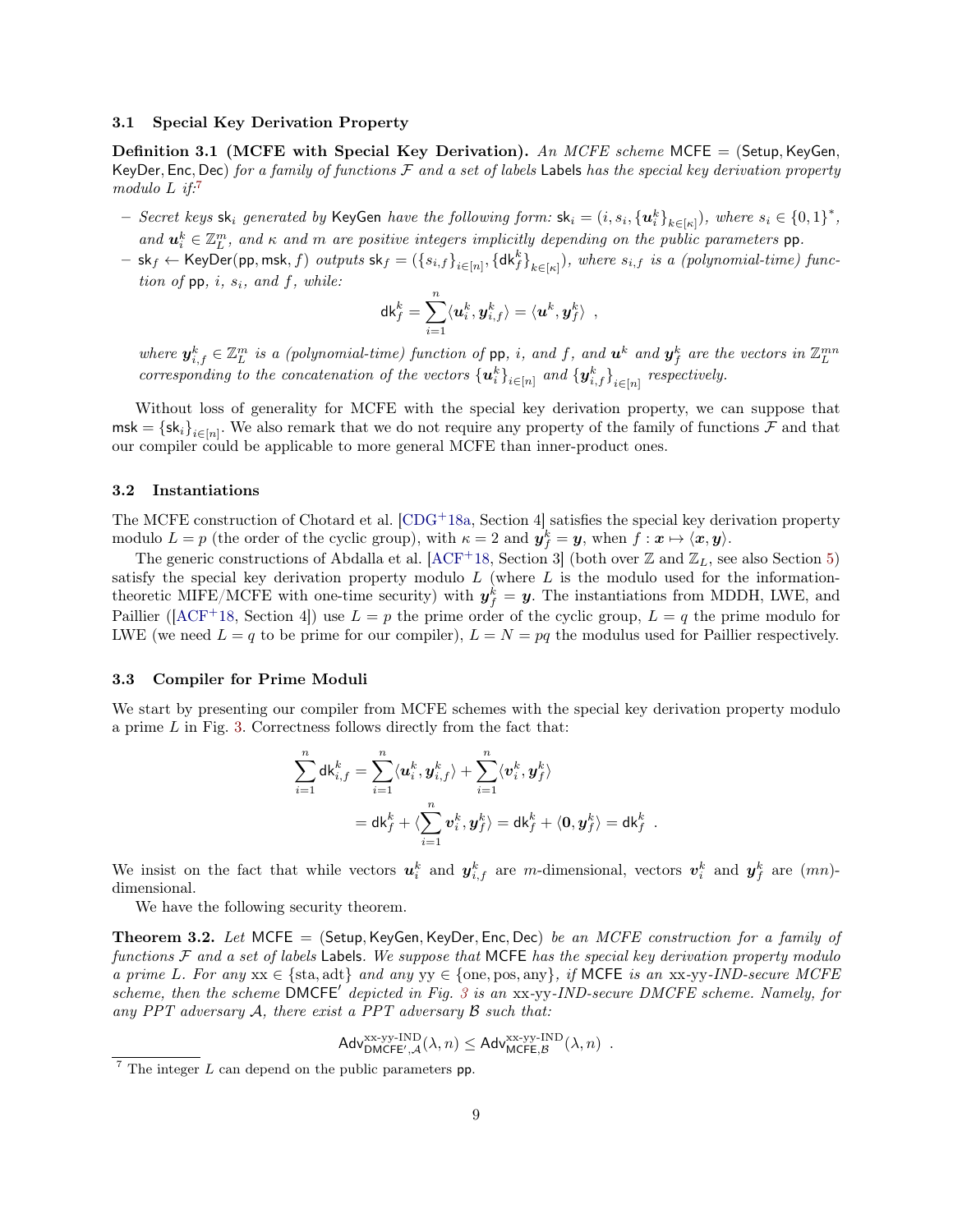| Setup'(1 <sup>λ</sup> ,1 <sup>n</sup> ) :                                       |                                                                                    |                                                      |
|---------------------------------------------------------------------------------|------------------------------------------------------------------------------------|------------------------------------------------------|
| Return Setup(1 <sup>λ</sup> ,1 <sup>n</sup> )                                   | Parse sk' <sub>i</sub> = (sk <sub>i</sub> , {v <sub>i</sub> <sup>k</sup> , $f$ ) : |                                                      |
| KeyGen'(pp) :                                                                   | For $k \in [k]$ , $dk_{i,f}^k := (uk_i, y_{i,f}^k) + (v_i^k, y_f^k)$               |                                                      |
| Recall that $sk_i = (i, s_i, \{u_i^k\}_{k \in [k]})$                            | Return $sk'_{i,f} := (s_{i,f}, \{dk_{i,f}^k\}_{k \in [k]})$                        |                                                      |
| For $k \in [k]$ :                                                               | For $i \in [n-1]$ , $v_i^k \leftarrow \mathbb{Z}_L^M$                              | KeyDerComb'(pp, {sk' <sub>i,f</sub> }_{k \in [n]}) : |
| For $i \in [n-1]$ , $v_i^k \leftarrow \mathbb{Z}_L^M$                           | For $k \in [k]$ , $dk_f^k := (s_{i,f}, \{dk_{i,f}^k\}_{k \in [k]})$                |                                                      |
| Return $\{sk'_i = (sk_i, \{v_i^k\}_{k \in [k]})\}$                              | Return $sk'_f = (s_{i,f}, \{dk_{i,f}^k\}_{k \in [k]})$                             |                                                      |
| Return $\{sk'_i = (sk_i, \{v_i^k\}_{k \in [k]})\}$                              | Return $sk'_f = (\{s_{i,f}\}_{i \in [n]}, \{dk_f^k\}_{k \in [k]})$                 |                                                      |
| Since'(pp, sk'_i, x_i, \ell) :                                                  | Return Dec(pp, sk'_f, {ct_{i,\ell}}_{i \in [n]}) :                                 |                                                      |
| Partum ct <sub>i, \ell</sub> ← Enc(pp, sk <sub>i</sub> , x <sub>i</sub> , \ell) | Return Dec(pp, sk'_f, {ct_{i,\ell}}_{i \in [n]})                                   |                                                      |

<span id="page-10-0"></span>Fig. 3. Compiler from MCFE to DMCFE':  $s_{i,f}$  is a function of pp, i,  $s_i$ , f and  $y_{i,f}^k$  is a function of pp, i, f, and k.  $M = mn$ .

Below, we provide a proof sketch of the theorem. The formal proof is in Appendix [A.1.](#page-23-1)

*Proof (Theorem [3.2](#page-9-4) — sketch)*. In this sketch, we focus on a setting without corruption and where L is a prime number. For the sake of simplicity, we also suppose that  $\kappa = 1$  and  $s_{i,f}$  is an empty string, so that we can omit the superscript k and we have  $\mathsf{sk}_{i,f}' = \mathsf{dk}_{i,f} = \langle u_i, y_{i,f} \rangle + \langle v_i, y_f \rangle$ . We can define  $u'_i \in \mathbb{Z}_L$  to be  $u_i$ "padded with 0" so that we can write:  $\langle u_i, y_{i,f} \rangle = \langle u'_i, y_f \rangle$  (recall that  $y_f$  is just the concatenation of the vectors  $y_{i,f}$  for  $i \in [n]$ ). Thus we have:

$$
\mathsf{sk}'_{i,f} = \mathsf{dk}_{i,f} = \langle \boldsymbol{u}'_i, \boldsymbol{y}_f\rangle + \langle \boldsymbol{v}_i, \boldsymbol{y}_f\rangle = \langle \boldsymbol{u}'_i + \boldsymbol{v}_i, \boldsymbol{y}_f\rangle\enspace.
$$

Now, we remark that from keys  $dk_{i,g}$  for  $g \in \{f_1,\ldots,f_q\}$ , one can compute the key  $dk_{i,f}$  for any f such that  $y_f$  is in the subspace generated by  $y_{f_1}, \ldots, y_{f_q}$ . Indeed, if  $y = \sum_{j=1}^q \mu_j \cdot y_{f_j}$ , for some  $\mu_1, \ldots, \mu_q \in \mathbb{Z}_L$ , then:  $\mathsf{dk}_{i,f} = \sum_{j=1}^q \mu_j \cdot \mathsf{dk}_{i,f_j}.$ 

Let S be the set of functions f queried to QKeyD such that the family of vector  ${y_f}_{f \in S}$  is linearly independent. We compute the  $dk_{i,f}$  of linearly dependent functions as outlined above. We now look at linearly independent functions. As the vectors  $v_i$  are uniformly distributed under the constraints  $\sum_{i=1}^n v_i = 0$  (by definition of Setup'), linear algebra ensures that the values  $\{\langle v_i, y_f \rangle\}_{i \in [n], f \in S}$  are distributed uniformly under the constraints  $\sum_{i=1}^{n} \langle v_i, y_f \rangle = 0$  for  $f \in S$ . Thus, from Section [3.3,](#page-9-4) we get that for any  $f \in S$ ,  $\{d_ki,f\}_{i \in [n]}$ is a fresh additive secret sharing of

$$
\sum_{i=1}^n \mathsf{d} \mathsf{k}_{i,f} = \sum_{i=1}^n \langle \mathbf{u}'_i, \mathbf{y}_f \rangle = \sum_{i=1}^n \langle \mathbf{u}_i, \mathbf{y}_{i,f} \rangle = \mathsf{d} \mathsf{k}_f ,
$$

and hence can be simulated knowing only  $d\mathbf{k}_f = \text{KeyDer}(\text{msk}, f)$  (but not the vectors  $\mathbf{u}_i$  themselves, which are parts of the secret keys  $sk_i$ ). In other words queries to the oracle  $QKeyD(f)$  in the security game of DMCFE<sup>'</sup> can be simulated just from KeyDer(pp, msk, f) (or equivalently just from queries to the oracle  $QKevD(f)$  in the security game of MCFE).

Thus, we have a perfect reduction from the security of  $DMCFE'$  to the security of MCFE.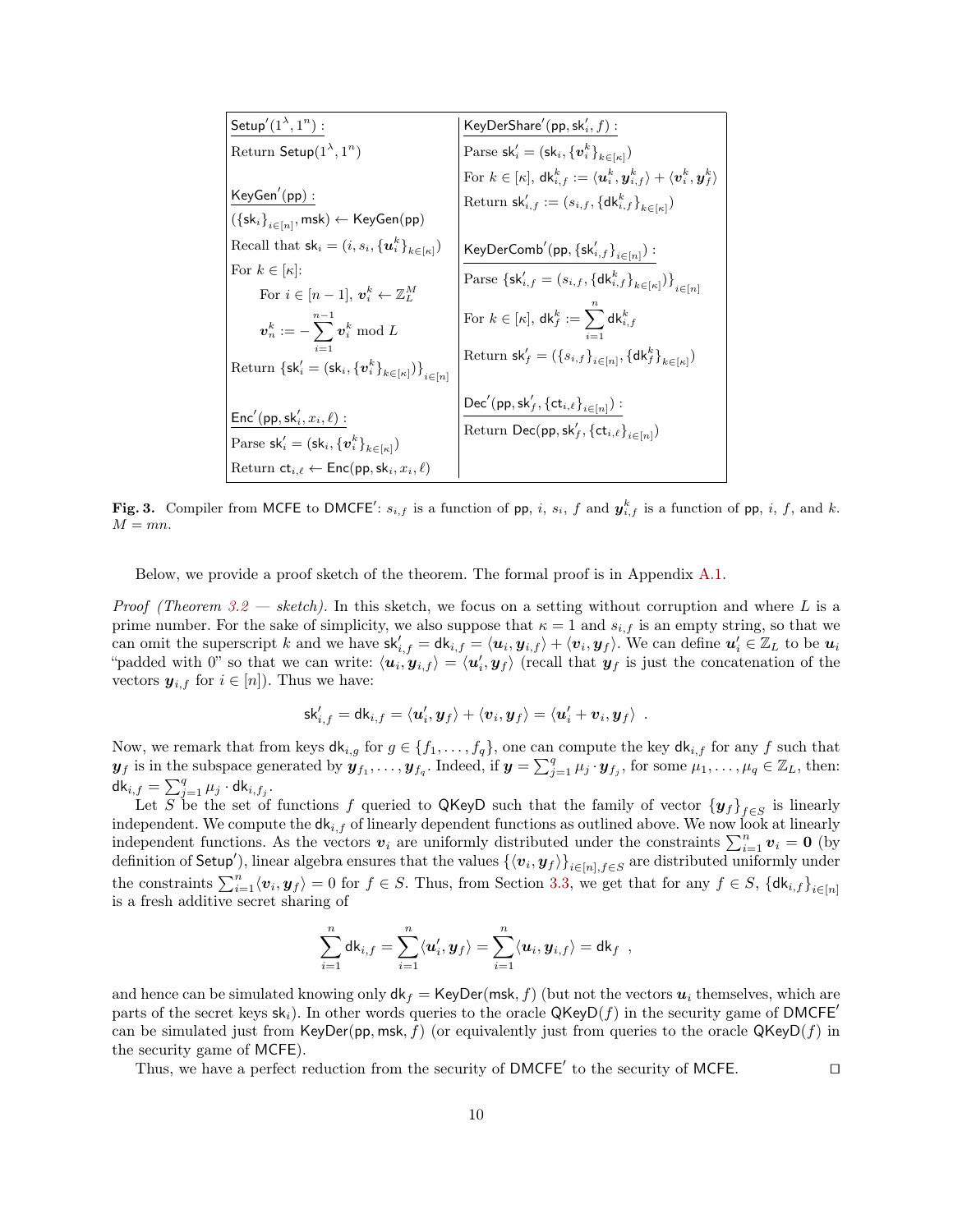#### <span id="page-11-0"></span>3.4 Extension to Hard-to-Factor Moduli

We can extend the previous scheme to moduli  $L$  which are hard to factor. This is required for the Paillier instantiation from [\[ACF](#page-21-3)+18, Section 4.3].

Let us provide formal details.

**Definition 3.3 (Factorization).** Let GenL be a PPT algorithm taking as input the security parameter  $1^{\lambda}$ and outputing a number  $L \geq 2$ . We define the experiment Factor<sub>GenL</sub>( $\lambda$ , A) for an adversary A as follows: it outputs 1 if on input  $L \leftarrow$  Gen $\mathsf{L}(1^{\lambda})$ , the adversary outputs two integers  $L_1, L_2 \geq 2$ , such that  $L_1 \cdot L_2 = L$ . The advantage of A is  $\text{Adv}^{\text{Factor}}_{\text{GenL},\mathcal{A}}(\lambda) = \Pr[\text{Factor}_{\text{GenL}}(\lambda,\mathcal{A})]$ . Factorization is hard for GenL if the advantage of any PPT adversary  $A$  is negligible in  $\lambda$ .

We have the following security theorem proven in Appendix [A.2.](#page-27-0)

<span id="page-11-4"></span>**Theorem 3.4.** Let MCFE  $=$  (Setup, KeyGen, KeyDer, Enc, Dec) be an MCFE construction for an ensemble of functions  $F$  and a set of labels Labels. We suppose that MCFE has the special key derivation property modulo an integer L, which is part of the public parameter pp and generated as  $L \leftarrow$  GenL(1<sup> $\lambda$ </sup>) in the setup, for some polynomial-time algorithm. We assume that factorization is hard for GenL. For any  $xx \in \{sta, adt\}$  and any  $y \in \{\text{one}, \text{pos}, \text{any}\}, \text{ if MCFE is an xx-yy-IND-secure MCFE scheme, then the scheme DMCFE' depicted in }$ Fig. [3](#page-10-0) is an xx-yy-IND-secure DMCFE scheme. Namely, for any PPT adversary A, there exist two PPT  $adversaries \mathcal{B}$  and  $\mathcal{B}'$  such that:

 $\mathsf{Adv}_{\mathsf{DMCFE}',\mathcal{A}}^{\text{xx-yy-IND}}(\lambda,n) \leq \mathsf{Adv}_{\mathsf{MCFE},\mathcal{B}}^{\text{xx-yy-IND}}(\lambda,n) + 2 \cdot \mathsf{Adv}_{\mathsf{GenL},\mathcal{B}'}^{\mathsf{Factor}}(\lambda) \enspace .$ 

# <span id="page-11-1"></span>4 From xx-pos-IND to xx-any-IND Security

We present two compilers transforming pos-IND-secure MIFE, MCFE, and DMCFE schemes into any-IND schemes. These compilers essentially force the adversary to ask for at least one ciphertext per position  $i$  (and per label, for labeled schemes).

The first compiler works for sta-pos-IND and adt-pos-IND-secure schemes without labels (Labels =  $\{\perp\}$ ) and only requires an IND-CPA symmetric encryption scheme to work. We prove it for the adt-pos-IND case as the proof for sta-pos-IND is simpler. The second compiler supports labeled schemes, but is in the random oracle model. Although our presentation is for DMCFE, the compilers can be adapted to work for MCFE schemes in a straightforward way.

Regarding efficiency, both compilers add  $2n-1$  symmetric keys (i.e.,  $\lambda$ -bit strings) to each secret key sk<sub>i</sub>, and n symmetric keys to each ciphertext  $ct_i$  (plus the overhead due to symmetric encryption, which can be as low as  $\lambda$  bits using stream ciphers for example). (Partial) functional decryption keys and public parameters are unchanged. For the first compiler, the computational complexity overhead essentially consists in one symmetric encryption of the original ciphertext for functional encryption, and  $n$  symmetric decryptions for functional decryption. The second compiler uses a specific encryption scheme based on hash functions (modeled as random oracles) which requires  $2n - 1$  hash function evaluations in addition to the encryption algorithm.

### <span id="page-11-2"></span>4.1 Compiler for DMCFE Schemes without Labels

The compiler without labels is described in Fig. [4.](#page-12-0) where SE is an IND-CPA symmetric-key encryption scheme. We show the following security theorem.

**Theorem 4.1.** Let DMCFE = (Setup, KeyGen, KeyDerShare, KeyDerComb, Enc, Dec) be an adt-pos-IND-secure DMCFE scheme without labels (Labels =  $\{\perp\}$ ) for a family of functions F. Let  $SE = (Enc_{SE}, Dec_{SE})$ be an IND-CPA symmetric-key encryption scheme. Then the DMCFE scheme DMCFE' =  $($ Setup', KeyGen', KeyDerShare', KeyDerComb', Enc', Dec') described in Fig. [4](#page-12-0) is an adt-any-IND-secure DMCFE scheme. Namely, for any PPT adversary  $A$ , there exist PPT adversaries  $B$  and  $B'$  such that:

<span id="page-11-3"></span>
$$
\mathsf{Adv}_{\mathsf{DMCFE}',\mathcal{A}}^{\mathrm{adt-any-IND}}(\lambda,n)\leq \mathsf{Adv}_{\mathsf{DMCFE},\mathcal{B}}^{\mathrm{adt-pos-IND}}(\lambda,n)+n\cdot \mathsf{Adv}_{\mathsf{SE},\mathcal{B}'}^{\mathsf{IND-CPA}}(\lambda)\enspace.
$$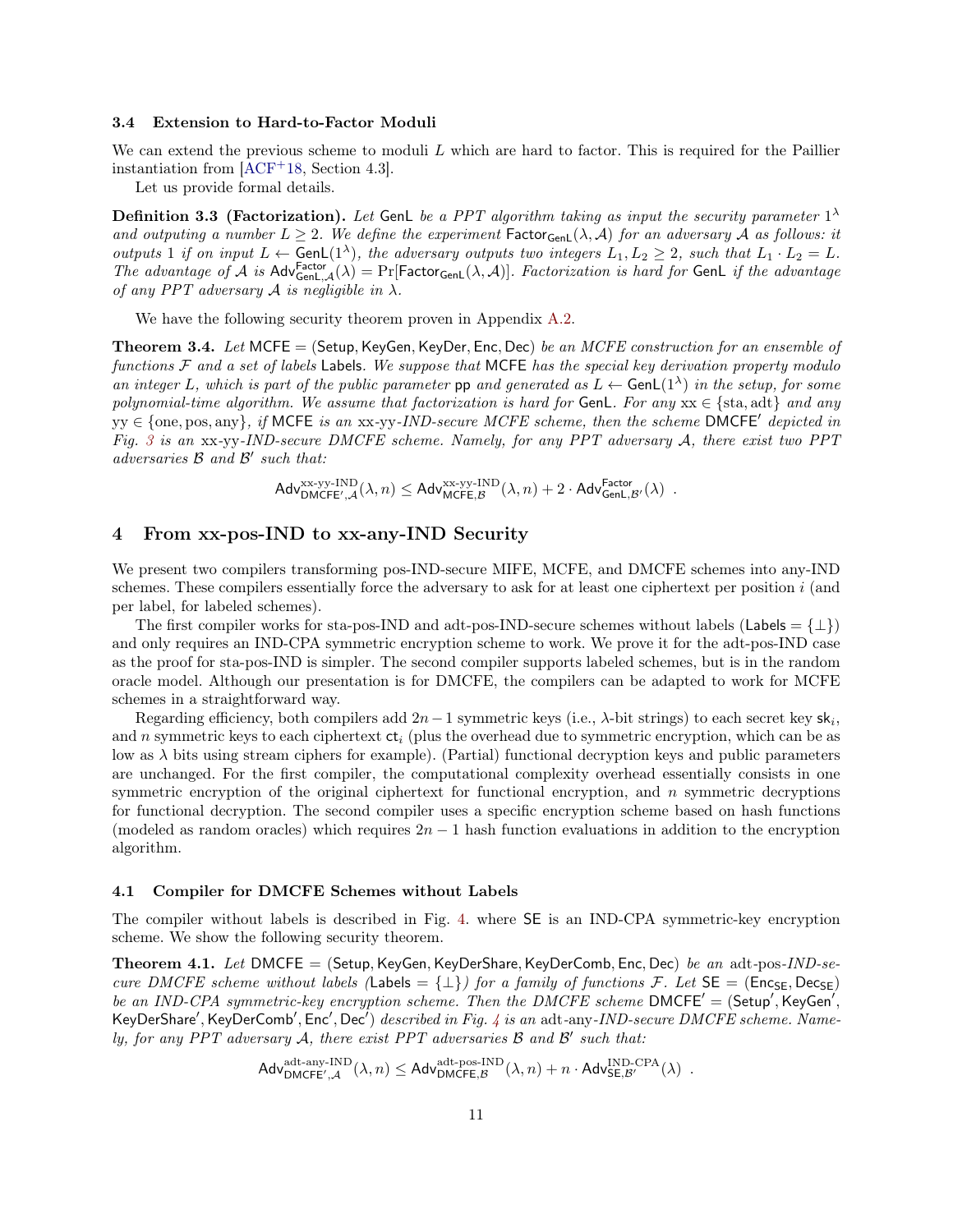| Setup'(1 <sup>λ</sup> ,1 <sup>n</sup> ) :                                                                                                                                                                                                         |                                                                                                                        |
|---------------------------------------------------------------------------------------------------------------------------------------------------------------------------------------------------------------------------------------------------|------------------------------------------------------------------------------------------------------------------------|
| Return pp $\leftarrow$ Setup(1 <sup>λ</sup> ,1 <sup>n</sup> )                                                                                                                                                                                     | Parse sk' <sub>i</sub> = (sk <sub>i</sub> , K <sub>i</sub> , {k <sub>i,j</sub> , k <sub>j,i</sub> } <sub>j∈[n]</sub> ) |
| KeyGen'(pp) :                                                                                                                                                                                                                                     | Return sk' <sub>i</sub> , $\leftarrow$ KeyDerShare(sk <sub>i</sub> , f)                                                |
| For $i \in [n]$ :                                                                                                                                                                                                                                 | KeyDerComb'(pp, {sk' <sub>i</sub> , f <sub>k,j</sub> , k <sub>j,i</sub> } <sub>j∈[n]</sub> )                           |
| For $i \in [n]$ :                                                                                                                                                                                                                                 | KeyDerComb'(pp, {sk' <sub>i</sub> , f}_{i∈[n]}) :                                                                      |
| For $i \in [n]$ :                                                                                                                                                                                                                                 | KeyDerComb(pp, {sk' <sub>i</sub> , f}_{i∈[n]}) :                                                                       |
| Return {sk' <sub>i</sub> = ∕ <sub>j∈[n]k,j</sub> }                                                                                                                                                                                                | Return sk <sub>f</sub>                                                                                                 |
| Return {sk' <sub>i</sub> = (sk <sub>i</sub> , K <sub>i</sub> , {k <sub>i,j</sub> , k <sub>j,i</sub> } <sub>j∈[n]})}</sub> $\leftarrow$ parse {ct' <sub>i</sub> = (ct' <sub>i</sub> , {k <sub>j,i</sub> } <sub>j∈[n]</sub> )}<br>for $i \in [n]$ : |                                                                                                                        |
| Parse sk' <sub>i</sub> = (sk <sub>i</sub> , K <sub>i</sub> , {k <sub>i,j</sub> , k <sub>j,i</sub> } <sub>j∈[n]</sub> )                                                                                                                            | Por $i \in [n]$ :                                                                                                      |
| Parse sk' <sub>i</sub> = (sk <sub>i</sub> , K <sub>i</sub> , {k <sub>i,j</sub> , k <sub>j,i</sub> } <sub>j∈[n]</sub> )                                                                                                                            | For $i \in [n]$ :                                                                                                      |
| ct <sub>i</sub> $\leftarrow$ Enc(pp, sk <sub>i</sub> , ct <sub>i</sub> )                                                                                                                                                                          | ct <sub>i</sub> $\leftarrow$ Decs(K <sub>i</sub> , ct <sub< td=""></sub<>                                              |

<span id="page-12-0"></span>Fig. 4. Compiler from an xx-pos-IND DMCFE DMCFE without labels into an xx-any-IND DMCFE DMCFE' using an IND-CPA symmetric-key encryption scheme SE

*Proof.* An encryption query on the *i*-th slot is denoted as  $(x_i^0, x_i^1)$ . In the proof we need to consider two different cases:

- 1. In all uncorrupted positions  $i \notin \mathcal{CS}$ , at least one query has been made,  $Q_i \geq 1$ .
- 2. In an uncorrupted position  $i \notin \mathcal{CS}$ , zero queries have been made,  $Q_i = 0$ .

We begin our proof by considering the first point.

**Lemma 4.2.** Let DMCFE = (Setup, KeyGen, KeyDerShare, KeyDerComb, Enc, Dec) be an adt-pos-IND-secure DMCFE construction without labels (Labels =  $\{\perp\}$ ) for a family of functions F. Let  $SE = (Enc_{SE}, Dec_{SE})$ be a symmetric-key encryption scheme. Then the  $\overline{DMCFE}$  scheme  $\overline{DMCFE}' = (\mathsf{Setup}', \mathsf{KeyGen}', \mathsf{KeyDerShare}',$ KeyDerComb', Enc', Dec') described in Fig. [4](#page-12-0) is adt-any-IND secure. Namely, for any PPT adversary A restricted to make  $Q_i \geq 1$  for all  $i \notin \mathcal{CS}$  there exist a PPT adversary  $\mathcal B$  such that:

$$
\mathsf{Adv}_{\mathsf{DMCFE}',\mathcal{A}}^{\mathrm{adt-any-IND}}(\lambda,n)\leq \mathsf{Adv}_{\mathsf{DMCFE},\mathcal{B}}^{\mathrm{adt-pos-IND}}(\lambda,n)\enspace.
$$

*Proof.* We construct an adversary  $\beta$  against the adt-any-IND security of the scheme DMCFE'.  $\beta$  generates  $k_{i,1}, \ldots, k_{i,n}$  and  $K_i$  for every  $i \in [n]$ .

If A aks a query  $QCor(i)$ , B asks a query  $QCor(i)$  to its own corruption oracle to obtain the key sk<sub>i</sub> and uses it to create  $\mathsf{sk}'_i$ , which gets forwarded to A.

When the adversary A asks a query  $\mathsf{QEnc}'(i, x_i^0, x_i^1), \mathcal{B}$  directly forwards it to its own encryption oracle. It receives  $ct_i \leftarrow Enc(pp, sk_i, x_i^{\beta})$  as a result and uses  $K_i$  to generate  $ct_i' \leftarrow Enc_{SE}(K_i, ct_i)$ . This ciphertext gets concatenated with the key shares of the symmetric encryption scheme  $\{k_{j,i}\}_{j\in[n]}$  and sent to A as an answer to the encryption query.

If A asks a query  $\mathsf{QKeyD}'(f)$ , B forwards it to its own oracle to receive  $\mathsf{sk}_{i,f}$ , which gets forwarded to A.

It is straightforward to see that the adversary  $\beta$  perfectly simulates the security game for DMCFE' to  $\mathcal{A}$ . Hence, we have:

$$
\mathsf{Adv}_{\mathsf{DMCFE}',\mathcal{A}}^{\mathrm{adt-any-IND}}(\lambda,n) \leq \mathsf{Adv}_{\mathsf{DMCFE},\mathcal{B}}^{\mathrm{adt-pos-IND}}(\lambda,n) \enspace .
$$

 $\Box$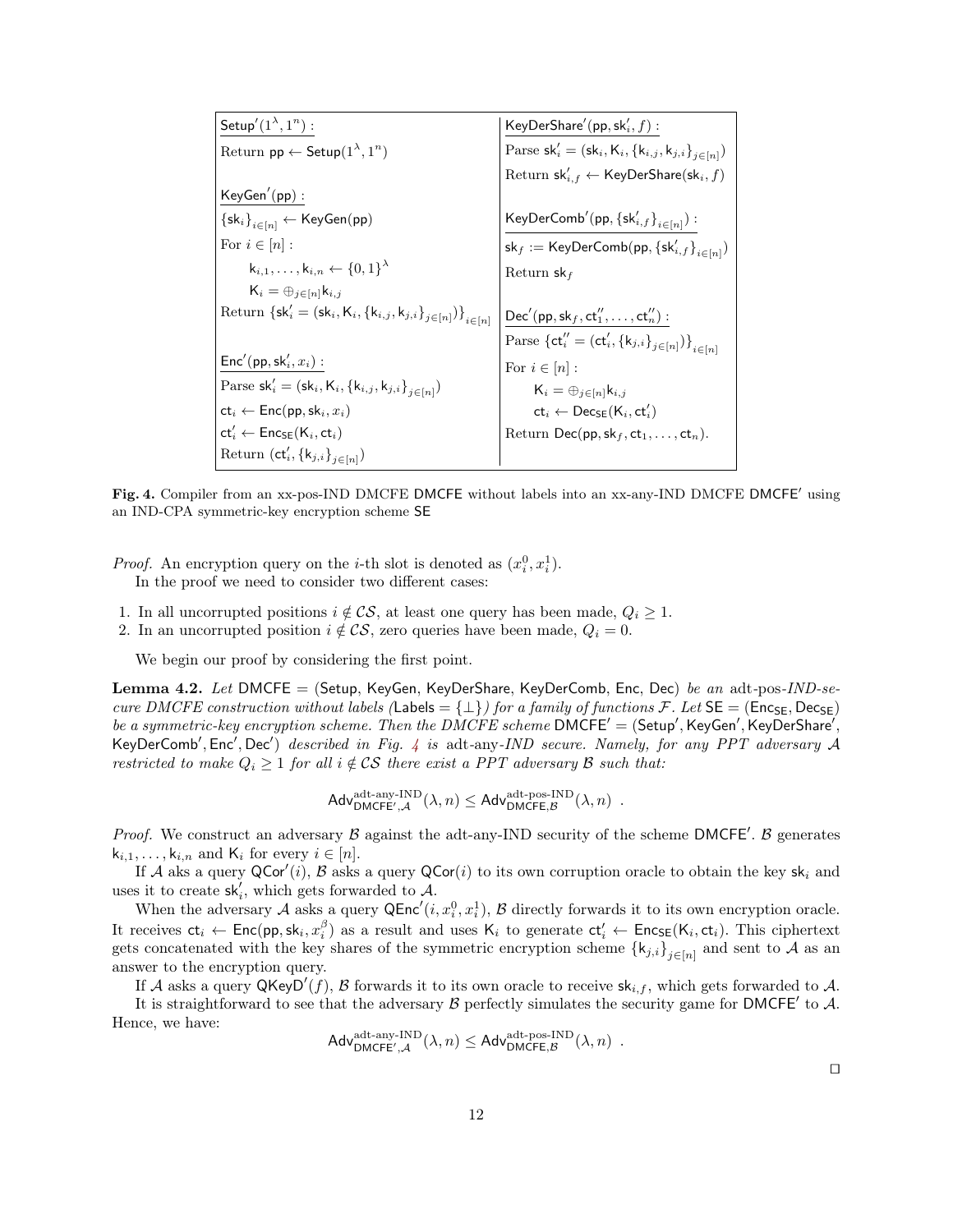We continue with the consideration of the second point.

<span id="page-13-1"></span>Lemma 4.3. Let DMCFE = (Setup, KeyGen, KeyDerShare, KeyDerComb, Enc, Dec) be a DMCFE construction without labels (Labels = { $\perp$ }) for a family of functions F. Let  $SE = (Enc_{SE}, Dec_{SE})$  be an IND-CPA symmetric-key encryption scheme and let  $Q_i = 0$  for at least one  $i \notin \mathcal{CS}$ . Then the DMCFE scheme  $DMCFE' = (Setup', KeyGen', KeyDerShare', KeyDerComb', Enc', Dec')$  described in Fig. [4](#page-12-0) is adt-any-INDsecure. Namely, for any PPT adversary  $A$ , there exists an adversary  $B'$  such that:

$$
\mathsf{Adv}_{\mathsf{DMCEE}',\mathcal{A}}^{\mathsf{adt-any}\text{-}\mathsf{IND}}(\lambda,n)\leq n\cdot \mathsf{Adv}_{\mathsf{SE},\mathcal{B}'}^{\mathsf{IND}\text{-}\mathsf{CPA}}(\lambda)\enspace.
$$

*Proof.* We prove this part by using a hybrid argument. We define the games  $G_1, \ldots, G_n$  in Fig. [5.](#page-13-0)

 $\mathsf{G}_t(\lambda,n,\mathcal{A})$  :  $\mathcal{ES} = \{\}$  $\mathsf{pp} \leftarrow \mathsf{Setup}(1^\lambda,1^n)$  $(\mathsf{sk}_i, \mathsf{K}_i, \{\mathsf{k}_{i,j}, \mathsf{k}_{j,i}\}_{j \in [n]})_{i \in [n]} \leftarrow \mathsf{KeyGen}'(\mathsf{pp})$  $\alpha \leftarrow \mathcal{A}^{\mathsf{QEnc}'(\cdot,\cdot,\cdot),\mathsf{QKeyD}'(\cdot),\mathsf{QCor}'(\cdot)}(\mathsf{pp})$ Output: α  ${\sf QEnc}'(i, x_i^0, x_i^1)$ Add $i$  to  $\mathcal{ES}$ If  $i \notin (CS \cup \mathcal{ES}), k_{j,i} \leftarrow_R \{0,1\}^{\lambda}$  for all  $j \in [n] \setminus CS$ If  $i \leq t$ , return( $\mathsf{Enc}_{\mathsf{SE}}(\mathsf{K}_i, \mathsf{Enc}(\mathsf{pp},\mathsf{sk}_i',x^0_i)), \{\mathsf{k}_{j,i}\}_{j \in [n]})$ If  $i > t$ , return( $\mathsf{Enc}_{\mathsf{SE}}(\mathsf{K}_i, \mathsf{Enc}(\mathsf{pp},\mathsf{sk}_i', x_i^1)), \{\mathsf{k}_{j,i}\}_{j \in [n]})$  $Q$ Key $D'(y)$  $\mathrm{Return }\ \{ \mathsf{sk}'_{i,f} \leftarrow \mathsf{KeyDerShare}(\mathsf{pp},\mathsf{sk}_i,f) \}_{i\in [n]}$  $\mathsf{QCor}'(i)$ If  $i \notin \mathcal{CS}$  $\mathsf{k}_{i,j} \leftarrow_R \{0,1\}^{\lambda}$  for all  $j \in [n] \setminus (\mathcal{CS} \cup \mathcal{ES}), \text{ s.t. } \mathsf{K}_i = \bigoplus_{j \in [n]} \mathsf{k}_{i,j}$ If  $i \notin \mathcal{ES}$  $\mathsf{k}_{j,i} \leftarrow_R \{0,1\}^{\lambda}$  for all  $j \in [n] \setminus (\mathcal{CS} \cup \{i\})$ Return (sk $_i, K_i, \left\{ k_{i,j}, k_{j,i} \right\}_{j \in [n]}$ )

<span id="page-13-0"></span>Fig. 5. The description of the hybrid used for the reduction to the symmetric-key encryption scheme in Lemma [4.3.](#page-13-1)

Due to the definition of the game it holds that: Game  $G_0$  corresponds to the experiment adt-any-IND<sup>DMCFE'</sup> for  $\beta = 1$  and  $G_n$  to the experiment adt-any-IND<sup>DMCFE'</sup> for  $\beta = 1$  therefore using the triangular inequality, we get:

$$
\mathsf{Adv}_{\mathsf{DMCFE}',\mathcal{A}}^{\mathrm{adt-any-IND}}(\lambda,n)\leq \sum_{t=1}^n |\mathsf{Win}_{\mathcal{A}}^{\mathsf{G}_{t-1}}(\lambda,n)-\mathsf{Win}_{\mathcal{A}}^{\mathsf{G}_t}(\lambda,n)|.
$$

We then conclude by showing that for any t, there exists an adversary  $\mathcal{B}_t$  such that

$$
|\mathsf{Win}_{\mathcal{A}}^{\mathsf{G}_{t-1}}(\lambda,n) - \mathsf{Win}_{\mathcal{A}}^{\mathsf{G}_{t}}(\lambda,n)| \leq \mathsf{Adv}_{\mathsf{SE},\mathcal{B}_{t}}^{\mathsf{IND}\text{-}\mathsf{CPA}}(\lambda).
$$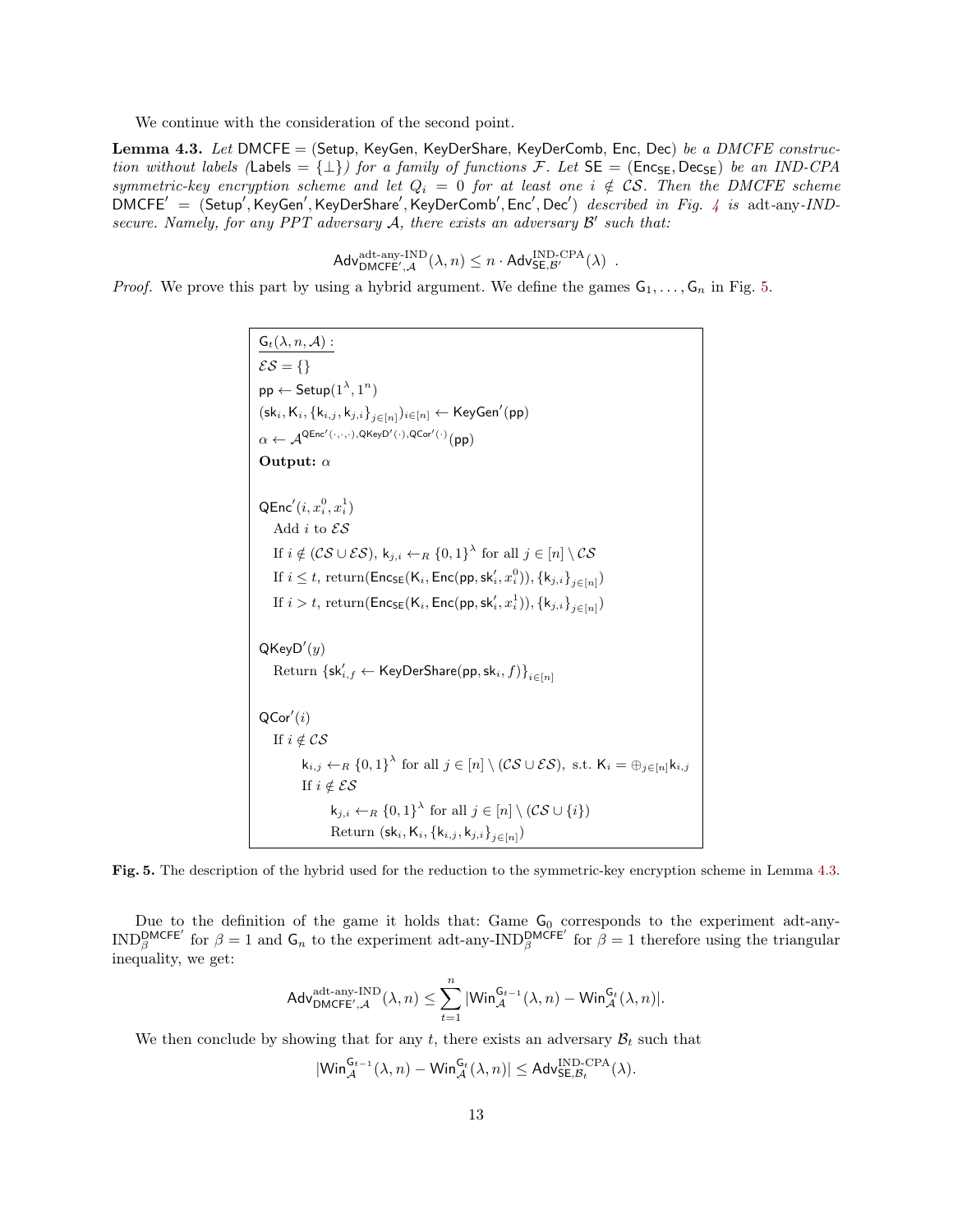The adversary  $\mathcal{B}'$  of the statement then just picks  $t \in [n]$  and simulates  $\mathcal{B}_t$ . The standard details are omitted here. The adversary  $\mathcal{B}_t$  against the IND-CPA security of the symmetric encryption scheme behaves in the following way:

In the first step,  $\mathcal{B}_t$  generates the keys K<sub>i</sub> and also samples sk<sub>i</sub> for all  $i \in [n] \setminus \{t\}$  by running the key generation algorithm of DMCFE.

We denote by  $\mathcal{ES}$  the set of positions i in which encryption queries have been made.

If A corrupts a position  $i \neq t$ , the adversary  $\mathcal{B}_t$  samples random values  $k_{i,j}$  for all  $j \in [n] \setminus (\mathcal{CS} \cup \mathcal{ES})$  such that  $K_i = \bigoplus_{j \in [n]} k_{i,j}$ . If the position i has not been corrupted before and if no encryption query has been asked in this position (i.e.  $i \notin \mathcal{CS} \cup \mathcal{ES}$ ), then  $\mathcal{B}_t$  samples random values  $k_{j,i}$  for all  $j \in [n] \setminus (\mathcal{CS} \cup \{i\})$ . If the adversary A asks a corruption query  $\mathsf{QCor}'(t)$ , the adversary  $\mathcal{B}_t$  directly outputs a random value  $r \leftarrow \{0, 1\}$ . This is due to the fact that, if party t is corrupted the games  $G_{t-1}$  and  $G_t$  are the same. This results in an advantage equal to 0.

Whenever A asks a query  $\mathsf{QEnc}'(i, x_i^0, x_i^1)$  we consider three different cases. In the first case, A queries the encryption oracle for  $i < t$ , then  $\mathcal{B}_t$  generates  $\mathsf{Enc}_{\mathsf{SE}}(\mathsf{K}_i, \mathsf{Enc}(\mathsf{pp}, \mathsf{sk}_i, x_i^0))$  using the key  $\mathsf{K}_i$ . The same happens for queries with  $i > t$ , but with  $x_i^1$  instead of  $x_i^0$ , i.e.  $\mathsf{Enc}_{\mathsf{SE}}(\mathsf{K}_i, \mathsf{Enc}(\mathsf{pp}, \mathsf{sk}_i, x_i^1))$ . In the case that A asks a query  $\mathsf{QEnc}'(t, x_t^0, x_t^1), \mathcal{B}_t$  generates  $(\mathsf{Enc}(\mathsf{pp}, \mathsf{sk}_t, x_t^0), \mathsf{Enc}(\mathsf{pp}, \mathsf{sk}_t, x_t^1))$  and sends it to its own encryption oracle to receive  $Enc_{SE}(Enc(pp, sk_t, x_t^{\beta}))$ . If no encryption has been asked in the position i before and if i is not corrupted (i.e.,  $i \notin (CS \cup ES)$ ) then we sample k<sub>j,i</sub> for all  $j \in [n] \setminus CS$ . If  $i \in (CS \cup ES)$  then the values  $\mathsf{k}_{j,i}$  have already been sampled for all  $j \in [n]$ . The ciphertext  $\mathsf{Enc}_{\mathsf{SE}}(\mathsf{K}_i, \mathsf{Enc}(\mathsf{pp}, \mathsf{sk}_i, x_i^{\beta}))$  together with  $k_{j,i}, \forall j \in [n]$  are then sent to A in the last step.

If A asks a key derivation query  $\mathsf{QKeyD}'(f)$ ,  $\mathcal{B}_t$  uses the public parameters pp and the keys  $\{\mathsf{sk}_i, f\}_{i \in [n]}$ to generate  $\{{\sf sk}_{i,f}' \leftarrow {\sf KeyDerShare}({\sf pp},{\sf sk}_i,f)\}_{i \in [n]}$  as a response for  ${\cal A}.$ 

The reduction shows that for all  $t \in [n]$ :

$$
|\mathsf{Win}_{\mathcal{A}}^{\mathsf{G}_{t-1}}(\lambda,n) - \mathsf{Win}_{\mathcal{A}}^{\mathsf{G}_{t}}(\lambda,n)| \leq \mathsf{Adv}_{\mathsf{SE},\mathcal{B}_{t}}^{\mathsf{IND}\text{-}\mathsf{CPA}}(\lambda) .
$$

This results in:

$$
\sum_{t=1}^{n} |\text{Win}_{\mathcal{A}}^{\mathsf{G}_{t-1}}(\lambda, n) - \text{Win}_{\mathcal{A}}^{\mathsf{G}_{t}}(\lambda, n)| \leq \sum_{t=1}^{n} \text{Adv}_{\mathsf{SE}, \mathcal{B}_{t}}^{\text{IND-CPA}}(\lambda) .
$$

Theorem [4.1](#page-11-3) follow from the two above lemmas.  $\Box$ 

### <span id="page-14-0"></span>4.2 Compiler for Labeled DMCFE Schemes

We now present the compiler supporting labels in Fig. [6,](#page-15-2) where  $H_1: \{0,1\}^* \to \{0,1\}^*$  and  $H_2: \{0,1\}^* \to$  ${0,1}^{|\mathsf{ct}_i|}$  are two hash functions modeled as random oracles in the security proof. We formally prove the following security theorem in Appendix [B.](#page-28-0)

# **Theorem 4.4.** Let DMCFE = (Setup, KeyGen, KeyDerShare, KeyDerComb, Enc,

Dec) be an adt-pos-IND-secure DMCFE scheme for an ensemble of functions  $F$  and set of labels Labels. Then the DMCFE scheme DMCFE' = (Setup', KeyGen', KeyDerShare', KeyDerComb', Enc', Dec') described in Fig. [6](#page-15-2) is an adt-any-IND-secure scheme. Namely, when the hash functions  $H_1$  and  $H_2$  are modeled as random oracles, for any PPT adversary  $A$  there exist a PPT adversary  $B$  such that:

<span id="page-14-1"></span>
$$
\begin{aligned} \mathsf{Adv}_{\mathsf{DMCFE}',\mathcal{A}}^{\mathrm{adt-any-IND}}(\lambda,n) &\leq \mathsf{Adv}_{\mathsf{DMCFE},\mathcal{B}}^{\mathrm{adt-pos-IND}}(\lambda,n) \\ & + \frac{2q_{\mathsf{H}_1}+(2n+1)\cdot(q_{\mathsf{H}_2}q_{\mathsf{QEnc}}+q_{\mathsf{QEnc}}^2)}{2^{\lambda}} \,, \end{aligned}
$$

where  $q_{H_1}$ ,  $q_{H_2}$ , and  $q_{QEnc}$  are the numbers of queries to the oracles  $H_1$ ,  $H_2$ , and  $QEnc$  respectively.

A high-level overview of the proof of this theorem can be found in Section [1.2.](#page-2-1)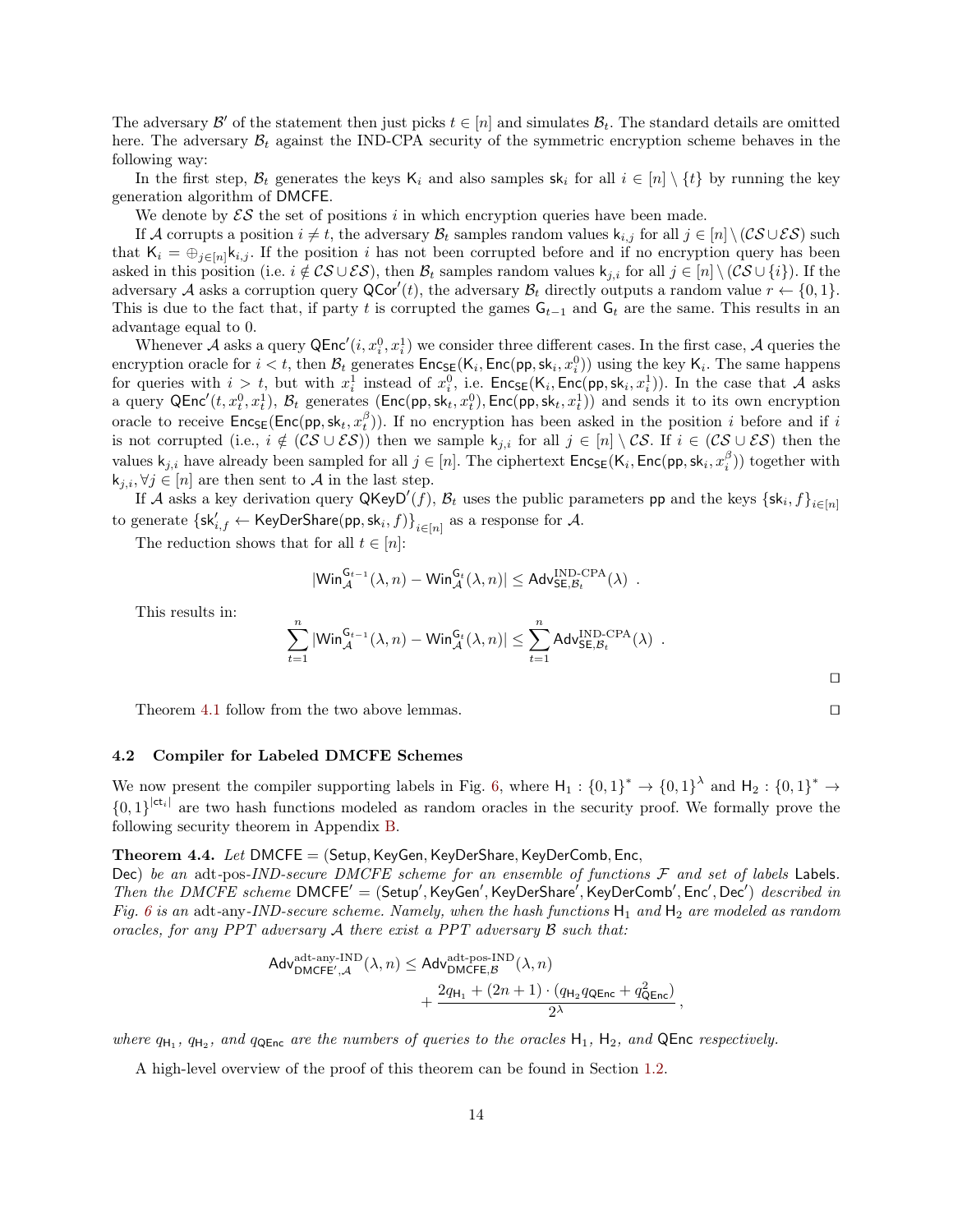$\mathsf{Setup}'(1^\lambda,1^n):$ Return  $\mathsf{pp} \leftarrow \mathsf{Setup}(1^{\lambda},1^n)$  $KeyGen'(pp)$ :  $\left\{ \mathsf{sk}_i \right\}_{i \in [n]} \leftarrow \mathsf{KeyGen}(\mathsf{pp})$ For  $i \in [n]$ :  $\mathsf{k}_{i,1},\ldots,\mathsf{k}_{i,n} \gets \{0,1\}^{\lambda}$ Return  $\{sk_i' = (sk_i, \{k_{i,j}, k_{j,i}\}_{j \in [n]})\}_{i \in [n]}$  $\mathsf{Enc}'(\mathsf{pp},\mathsf{sk}'_i,x_i,\ell)$  : Parse sk'<sub>i</sub> = (sk<sub>i</sub>, {k<sub>i,j</sub>, k<sub>j,i</sub>}<sub>j∈[n]</sub>)  $ct_i \leftarrow Enc(pp, sk_i, x_i)$ For  $j \in [n]$ :  $\mathsf{k}_{i,j,\ell} := \mathsf{H}_1(\mathsf{k}_{i,j}\|i\|j\|\ell)$  $k_{j,i,\ell} := H_1(k_{j,i}||j||i||\ell)$  $\mathsf{K}_{i,\ell} := \oplus_{j\in [n]} \mathsf{k}_{i,j,\ell}$  $r_i \leftarrow \{0,1\}^\lambda; \; \mathsf{ct}_i' := \mathsf{ct}_i \oplus \mathsf{H}_2(\mathsf{K}_{i,\ell} \| r_i)$ Return  $(\mathsf{ct}'_i, r_i, \{\mathsf{k}_{j,i,\ell}\}_{j\in[n]})$  $\mathsf{KeyDerShare}'(\mathsf{pp},\mathsf{sk}'_i,f):$ Parse sk'<sub>i</sub> = (sk<sub>i</sub>, {k<sub>i,j</sub>, k<sub>j,i</sub>}<sub>j∈[n]</sub>)  $\mathrm{Return} \; \mathsf{sk}'_{i,f} \leftarrow \mathsf{KeyDerShare}(\mathsf{pp},\mathsf{sk}'_i,f)$  $\mathsf{KeyDerComb}'(\mathsf{pp}, \{\mathsf{sk}'_{i,f}\}_{i\in[n]})$  :  $\mathsf{sk}_f := \mathsf{KeyDerComb}(\mathsf{pp}, \{\mathsf{sk}_{i,f}\}_{i \in [n]})$ Return  $sk_f$  $\mathsf{Dec}'(\mathsf{pp},\mathsf{sk}_f,\mathsf{ct}_1'',\ldots,\mathsf{ct}_n'')$ : Parse  $\{\mathsf{ct}_i'' = (\mathsf{ct}_i', r_i, \{\mathsf{k}_{j,i,\ell}\}_{j\in[n]})\}_{i\in[n]}$ For  $i \in [n]$ :  $K_{i,\ell} = \bigoplus_{i \in [n]} k_{i,j,\ell}$  $\mathsf{ct}_i = \mathsf{ct}'_i \oplus \mathsf{H}_2(\mathsf{K}_{i,\ell} \| r_i)$ Return Dec(pp,  $\mathsf{sk}_f, \mathsf{ct}_1, \ldots, \mathsf{ct}_n$ ).

<span id="page-15-2"></span>Fig. 6. Compiler from an xx-pos-IND DMCFE DMCFE with labels into an xx-any-IND DMCFE DMCFE' with labels, where  $H_1: \{0,1\}^* \to \{0,1\}^{\lambda}$  and  $H_2: \{0,1\}^* \to \{0,1\}^{|\mathsf{ct}_i|}$  are two hash functions modeled as random oracles in the security proof.

# <span id="page-15-0"></span>5 Security of the MCFE from Abdalla et al. against Adaptive Corruptions

In this section, we prove that the MIFE scheme by Abdalla et al.  $[ACF+18]$  $[ACF+18]$  is also secure against adaptive corruptions, when their unique encryption and secret key is split into individual secret keys for each party in a natural way<sup>[8](#page-15-3)</sup>, as described in Fig. [7](#page-17-1) and Fig. [9.](#page-18-0)

For simplicity, we focus here on the bounded-norm MIFE case since the construction over  $\mathbb{Z}_L$  can be easily adapted from it. Towards this goal, Section [5.1](#page-15-1) first recalls the definition of FE with two-step decryption and linear encryption. Next, Section [5.2](#page-16-0) recalls the other building block, an sta-one-IND-secure MCFE scheme for  $\mathcal{F}_{\rho}, \rho = (\mathbb{Z}_L, n, m, L, L)$ . Finally, Section [5.3](#page-17-0) recalls the MCFE construction from [\[ACF](#page-21-3)<sup>+</sup>18].

# <span id="page-15-1"></span>5.1 Inner-Product FE with Two-Step Decryption and Linear Encryption

The  $[ACF+18]$  $[ACF+18]$  construction extends a one-time secure MIFE scheme over  $\mathbb{Z}_L$  to a many-time secure MIFE scheme over Z. This extension relies on a single-input FE scheme for  $\mathcal{F}_{\rho}, \rho = (\mathbb{Z}, 1, m, X, Y)$  satisfying two properties, called two-step decryption and linear encryption  $[ACF+18]$  $[ACF+18]$ . As indicated in  $[ACF+18]$ , the twostep decryption property informally says that the FE decryption algorithm can be broken in two steps: one step that uses the secret key to return an encoding of the result and the other step that returns the actual result  $\langle x, y \rangle$  as long as the bounds  $||x||_{\infty} < X, ||y||_{\infty} < Y$  hold. The *linear encryption* property, on the other hand, informally states that the FE encryption algorithm is additively homomorphic. We now recall these definitions more formally.

<span id="page-15-3"></span><sup>&</sup>lt;sup>8</sup> Note that the schemes in [\[ACF](#page-21-3)<sup>+18]</sup> were presented as a MIFE scheme with a unique encryption and secret key. It is however straightforward to split the encryption key and secret key into a key  $sk_i$  for each party.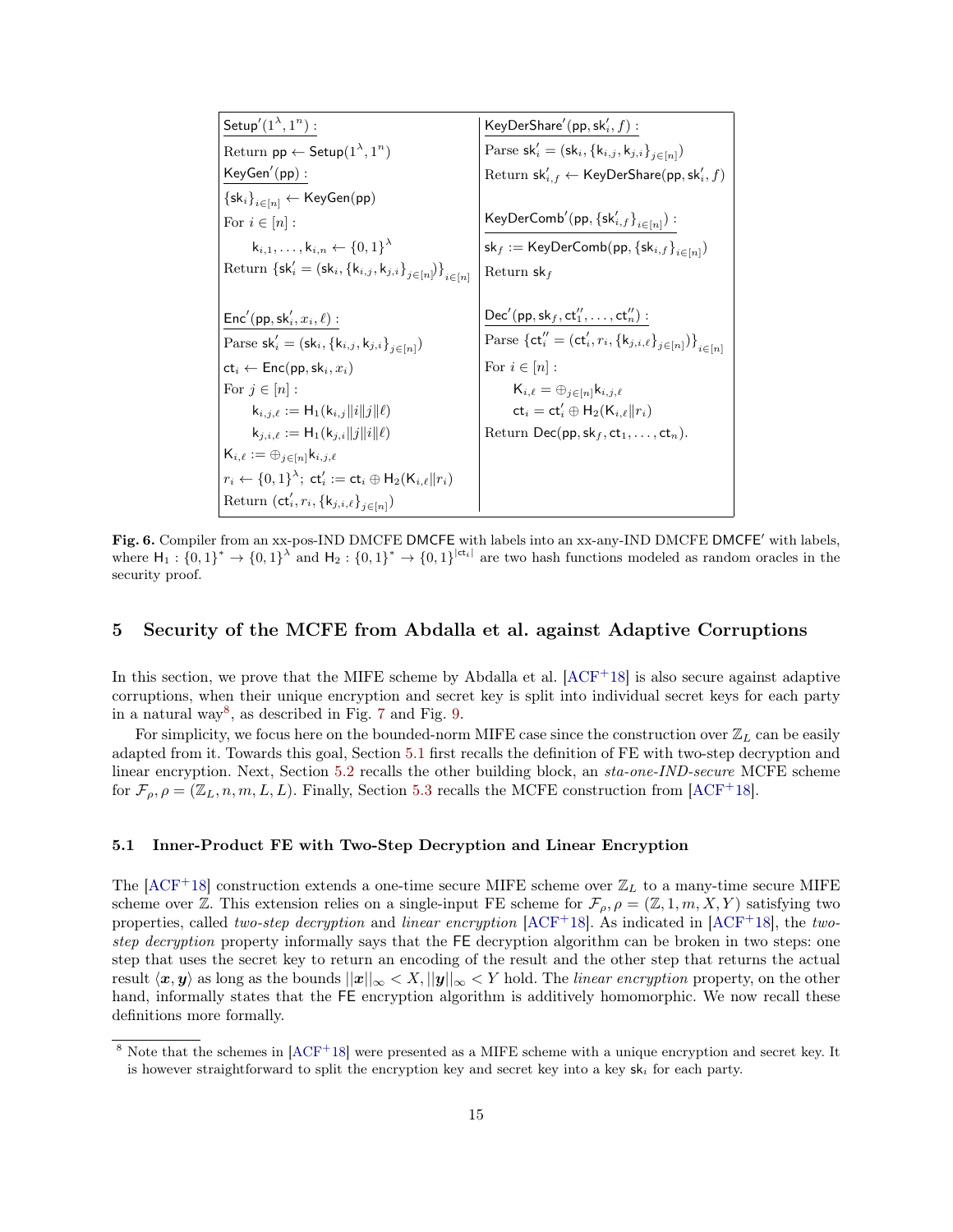**Definition 5.1 (Two-step decryption [\[ACF](#page-21-3)+18]).** A secret-key FE scheme FE = (Setup, KeyGen, KeyDer, Enc, Dec) for the function ensemble  $\mathcal{F}_{\rho}$ ,  $\rho = (\mathbb{Z}, 1, m, X, Y)$  satisfies the two-step decryption property if it admits PPT algorithms  $\mathsf{Setup}^*$ ,  $\mathsf{Dec}_1, \mathsf{Dec}_2$  and an encoding function  $\mathcal E$  such that:

- 1. For all  $\lambda \in \mathbb{N}$ , Setup<sup>\*</sup> $(1^{\lambda}, 1^n)$  outputs pp where pp includes  $\rho = (\mathbb{Z}, 1, m, X, Y)$  and a bound  $B \in \mathbb{N}$ , as well as the description of a group  $\mathbb G$  (with group law  $\circ$ ) of order  $L > 2 \cdot n \cdot m \cdot X \cdot Y$ , which defines the encoding function  $\mathcal{E} : \mathbb{Z}_L \times \mathbb{Z} \to \mathbb{G}$ .
- 2. For all msk  $\leftarrow$  KeyGen(pp),  $x \in \mathbb{Z}^m$ ,  $ct \leftarrow$  Enc(pp, msk,  $x)$ ,  $y \in \mathbb{Z}^m$ , and sk  $\leftarrow$  KeyDer(msk,  $y$ ), we have

 $Dec_1(pp, sk, ct) = \mathcal{E}(\langle x, y \rangle \text{ mod } L, \text{noise})$ ,

for some noise  $\in \mathbb{N}$  that depends on ct and sk. Furthermore, it holds that Pr[noise  $\lt B$ ] = 1 – negl( $\lambda$ ), where the probability is taken over the random coins of KeyGen and KeyDer. Note that there is no restriction on the norm of  $\langle x, y \rangle$  here.

- 3. Given any  $\gamma \in \mathbb{Z}_L$ , and pp, one can efficiently compute  $\mathcal{E}(\gamma, 0)$ .
- 4. The encoding  $\mathcal E$  is linear, that is: for all  $\gamma, \gamma' \in \mathbb Z_L$ , noise, noise'  $\in \mathbb Z$ , we have

 $\mathcal{E}(\gamma, \textsf{noise}) \circ \mathcal{E}(\gamma', \textsf{noise}') = \mathcal{E}(\gamma + \gamma' \textsf{ mod } L, \textsf{noise} + \textsf{noise}')$ .

5. For all  $\gamma < 2 \cdot n \cdot m \cdot X \cdot Y$ , and noise  $\langle n \cdot B, \text{Dec}_2(\text{pp}, \mathcal{E}(\gamma, \text{noise})) = \gamma$ .

<span id="page-16-2"></span>**Definition 5.2 (Linear encryption [\[ACF](#page-21-3)+18]).** A secret-key FE scheme FE = (Setup, KeyGen, KeyDer, Enc, Dec) is said to satisfy the linear encryption property if there exists a deterministic algorithm Add that takes as input a ciphertext and a message, such that for all  $x, x' \in \mathbb{Z}^m$ , the following are identically distributed:

Add(Enc(pp, msk,  $\boldsymbol{x}$ ),  $\boldsymbol{x}'$ ), and Enc(pp, msk,  $(\boldsymbol{x} + \boldsymbol{x}' \bmod L)$ ).

Recall that the value  $L \in \mathbb{N}$  is defined as part of the output of the algorithm Setup<sup>\*</sup> (see the two-step decryption property above).

# <span id="page-16-0"></span>5.2 One-Time Inner-Product MCFE over  $\mathbb{Z}_L$

We recap the one-time secure scheme provided by Abdalla et al. [\[ACF](#page-21-3)<sup>+</sup>18] in Fig. [7,](#page-17-1) to which we made the following modifications. First, our description does not need a setup procedure Setup<sup>ot</sup>, which now simply defines  $(n, m, L)$ . Second, the steps of the original Setup<sup>ot</sup> in Abdalla et al. [\[ACF](#page-21-3)+18] are now defined in the KeyGen<sup>ot</sup> procedure. When doing so, we also split their unique secret key into individual secret keys for each party. Since these modifications do not impact the correctness of the scheme, we refer to  $[ACF^+18]$  $[ACF^+18]$  for a proof of correctness. As for its security with respect to adaptive corruptions, we need to modify the proof of Abdalla et al. [\[ACF](#page-21-3)<sup>+</sup>18] to account for corruption queries.

<span id="page-16-1"></span>**Theorem 5.3.** The MCFE<sup>ot</sup> scheme in Fig. [7](#page-17-1) is adt-one-IND secure. Namely, for any adversary A,  $\mathsf{Adv}^{\mathrm{adt-one-IND}}_{\mathsf{MCFE}^{\mathrm{ot}},\mathcal{A}}(\lambda)=0$ 

Proof. Let  $A$  be an adversary against the adt-one-IND security of the MCFE<sup>ot</sup> scheme with advantage  $\mathsf{Adv}_{\mathsf{MCFE}^{\mathsf{ot}},\mathcal{A}}^{\mathsf{add}\text{-one-IND}}(\lambda)$ . Let sta-one-sel-IND $_{\beta}^{\mathsf{MCFE}^{\mathsf{ot}}}(\lambda,n,\mathcal{B})$  be a variant of the sta-one-IND $_{\beta}^{\mathsf{MCFE}^{\mathsf{ot}}}(\lambda,n,\mathcal{B})$  experiment in which the selective adversary B additionally specifies the encryption challenges  $\{x_i^b\}_{i\in[n],b\in\{0,1\}}$ together with the corrupted set at the beginning of the experiment. (Recall that there is a single challenge per slot.)

We use complexity leveraging to transform  $A$  into a selective adversary  $B$  such that:

 $\mathsf{Adv}_{\mathsf{MCFE}^{\mathsf{ot}}, \mathcal{A}}^{\mathsf{adt\text{-}one}\text{-}\mathrm{IND}}(\lambda) \leq 2^{-n} \cdot \left(2X\right)^{-2nm} \cdot \mathsf{Adv}_{\mathsf{MCFE}^{\mathsf{ot}}, \mathcal{B}}^{\mathsf{sta\text{-}one\text{-}sel\text{-}IND}}(\lambda) \enspace .$ 

After adversary B made its guesses  $\{x_i^b\}_{i\in[n],b\in\{0,1\}}$  and determined the set of corrupted parties, it simulates  $\mathcal{A}$ 's experiment using its own static and selective experiment. When  $\mathcal{B}$  receives a challenge or corruption query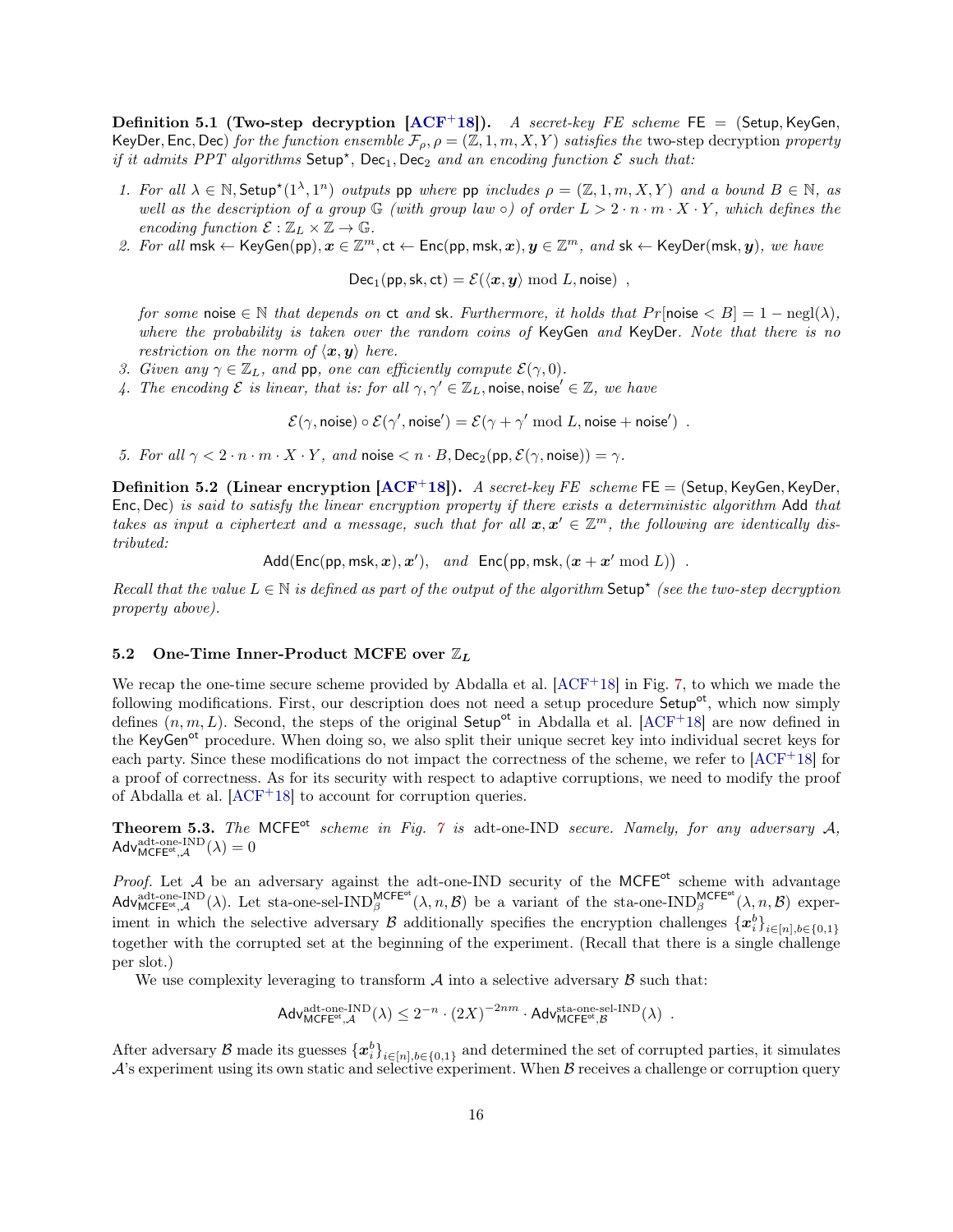| Define $pp_{\alpha t} = (n, m, L)$                                                                           | $KeyDer^{ot}(pp_{ot}, msk, y)$ :                                                                                                     |
|--------------------------------------------------------------------------------------------------------------|--------------------------------------------------------------------------------------------------------------------------------------|
|                                                                                                              | Parse msk = $\overline{\{u_i\}_{i\in[n]}, y = (y_1, \ldots, y_n)}$                                                                   |
| $KeyGen^{ot}(pp_{ot})$ :                                                                                     | Return $\mathsf{d}\mathsf{k}_\mathcal{y} := \sum \braket{\bm{u}_i,\bm{y}_i}$                                                         |
| ${u_i}_{i\in[n]} \leftarrow (\mathbb{Z}_L^m)^n$                                                              | $i \in [n]$                                                                                                                          |
| Return $\mathsf{msk} := \left\{ \mathsf{msk}_i \right\}_{i \in [n]} = \left\{ \bm{u}_i \right\}_{i \in [n]}$ |                                                                                                                                      |
|                                                                                                              | $\mathsf{Dec}^{\mathsf{ot}}(\mathsf{pp}_\mathsf{ot},\mathsf{dk}_\mathsf{y},\mathsf{y},\left\{\mathsf{ct}_i\right\}_{i\in[n]})$ :     |
| $\mathsf{Enc}^{\mathsf{ot}}(\mathsf{pp}_{\mathsf{ot}}, \mathsf{msk}_i, \boldsymbol{x}_i):$                   |                                                                                                                                      |
| Parse msk <sub>i</sub> = $u_i$                                                                               | Parse $\mathbf{y} = (\mathbf{y}_1, \dots, \mathbf{y}_n)$<br>Return $\sum \langle ct_i, \mathbf{y}_i \rangle - d\mathbf{k_y}$ mod $L$ |
| Return $ct_i := u_i + x_i \mod L$                                                                            |                                                                                                                                      |

<span id="page-17-1"></span>Fig. 7. One-Time Inner-Product MCFE over  $\mathbb{Z}_L$  (for  $\mathcal{F}_{L,n}^m$ )

| $\mathcal{H}_{\beta}(1^{\lambda},\mathcal{B})$                                                                                                                               | $\mathcal{O}_{\mathsf{K}}(i,\boldsymbol{y})$                                             |
|------------------------------------------------------------------------------------------------------------------------------------------------------------------------------|------------------------------------------------------------------------------------------|
| $(\mathcal{CS}, {\{\boldsymbol{x}}_i^b\}_{i\in[n],b\in\{0,1\}}) \leftarrow \mathcal{B}(1^{\lambda},1^n)$ Parse $\boldsymbol{y} = (\boldsymbol{y}_1,\ldots,\boldsymbol{y}_n)$ |                                                                                          |
| For $i \in [n]$ ,                                                                                                                                                            | $\mathsf{sk}_{\bm{y}} = \, \sum \, \langle \bm{u}_i - \bm{x}_i^\beta , \bm{y}_i \rangle$ |
| $u_i \leftarrow \mathbb{Z}_L^m$ ; ct $_i \leftarrow u_i$                                                                                                                     | $\sum_{i\in[n]}$                                                                         |
| $\alpha \leftarrow \mathcal{B}^{\mathcal{O}_{\mathsf{K}}(\cdot)}(\{\boldsymbol{u}_i\}_{i \in \mathcal{CS}}, \{\mathsf{ct}_i\}_{i \in [n]})$                                  | Return $\mathsf{sk}_{\boldsymbol{u}}$                                                    |
| Output $\alpha$                                                                                                                                                              |                                                                                          |

<span id="page-17-2"></span>Fig. 8. Hybrid experiments for the proof of Theorem [5.3.](#page-16-1)

from  $A$ , it checks if the guess was successful: if it was, it continues simulating  $A$ 's experiment, otherwise, it returns 0. When the guess is successful,  $\beta$  perfectly simulates  $\mathcal{A}$ 's view.

Hence, to prove that MCFE<sup>ot</sup> satisfies perfect adt-one-IND security, we just need to prove that it satisfies perfect sta-one-sel-IND security. In order to prove MCFE<sup>ot</sup> satisfies perfect sta-one-sel-IND security (i.e., Adv $\mathcal{M}_{MCFE^{\text{ot}},\mathcal{B}}^{\text{sta-one-sel-IND}}(\lambda) = 0$ , we introduce hybrid games  $\mathcal{H}_{\beta}(1^{\lambda},\mathcal{B})$ , described in Fig. [8.](#page-17-2)

We prove that for all  $\beta \in \{0,1\}$ , the hybrid  $\mathcal{H}_{\beta}(1^{\lambda}, \mathcal{B})$  is identical to the experiment sta-one-sel-IND<sup>MCFE<sup>ot</sup>( $\lambda$ , n,  $\mathcal{B}$ ). This can be seen by using the fact that, in the selective security game, all</sup>  $\{\boldsymbol{x}_i^{\beta} \in \mathbb{Z}^m\}_{i \in [n]}$  have identical distributions:  $\{\boldsymbol{u}_i \text{ mod } L\}_{i \in [n]}$  and  $\{\boldsymbol{u}_i - \boldsymbol{x}_i^{\beta} \text{ mod } L\}$ , with  $\boldsymbol{u}_i \leftarrow_R \mathbb{Z}_L^m$ . This also holds for the corrupted positions  $i \in \mathcal{CS}$ , because in this case it holds that  $\mathbf{x}_i^0 = \mathbf{x}_i^1$ .

Finally, we show that B's view in  $\mathcal{H}_{\beta}(1^{\lambda}, \mathcal{B})$  is independent of  $\beta$ . Indeed, the only information about  $\beta$ that leaks in the experiment is  $\langle x_i^{\beta}, y_i \rangle$ , which is independent of  $\beta$  by the definition of the security game.  $\Box$ 

### <span id="page-17-0"></span>5.3 Inner-Product MCFE over Z

In Fig. [9,](#page-18-0) we recall the construction of  $[ACF+18]$  $[ACF+18]$  of a pos-IND-secure scheme MCFE = (Setup, KeyGen, KeyDer, Enc, Dec) from the (one-IND-secure) MCFE scheme  $MCFE^{\circ t} = (KeyGen^{\circ t}, KeyDer^{\circ t}, Enc^{\circ t}, Dec^{\circ t})$ described in Section [5.2](#page-16-0) and from any any-IND-secure scheme  $\mathsf{FE} = (\mathsf{Setup}^{\mathsf{si}}, \mathsf{KeyGen}^{\mathsf{si}}, \mathsf{KeyDer}^{\mathsf{si}}, \mathsf{Enc}^{\mathsf{si}}, \mathsf{Dec}^{\mathsf{si}})$ for a single input. As for the one-time scheme in Section [5.2,](#page-16-0) we also modified the KeyGen procedure in [\[ACF](#page-21-3)<sup>+</sup>18] in order to split their unique secret key into individual secret keys for each party. Since these modifications do not impact the correctness of the scheme, we refer to  $[ACF^+18]$  $[ACF^+18]$  for a proof of the latter. In the following, we show that this construction allows for adaptive corruption.

Lemma 5.4. Assume that the single-input scheme FE is any-IND-secure and that the multi-client scheme MCFEot is adt-one-IND-secure. Then the multi-client scheme MCFE is adt-pos-IND-secure. Namely, for any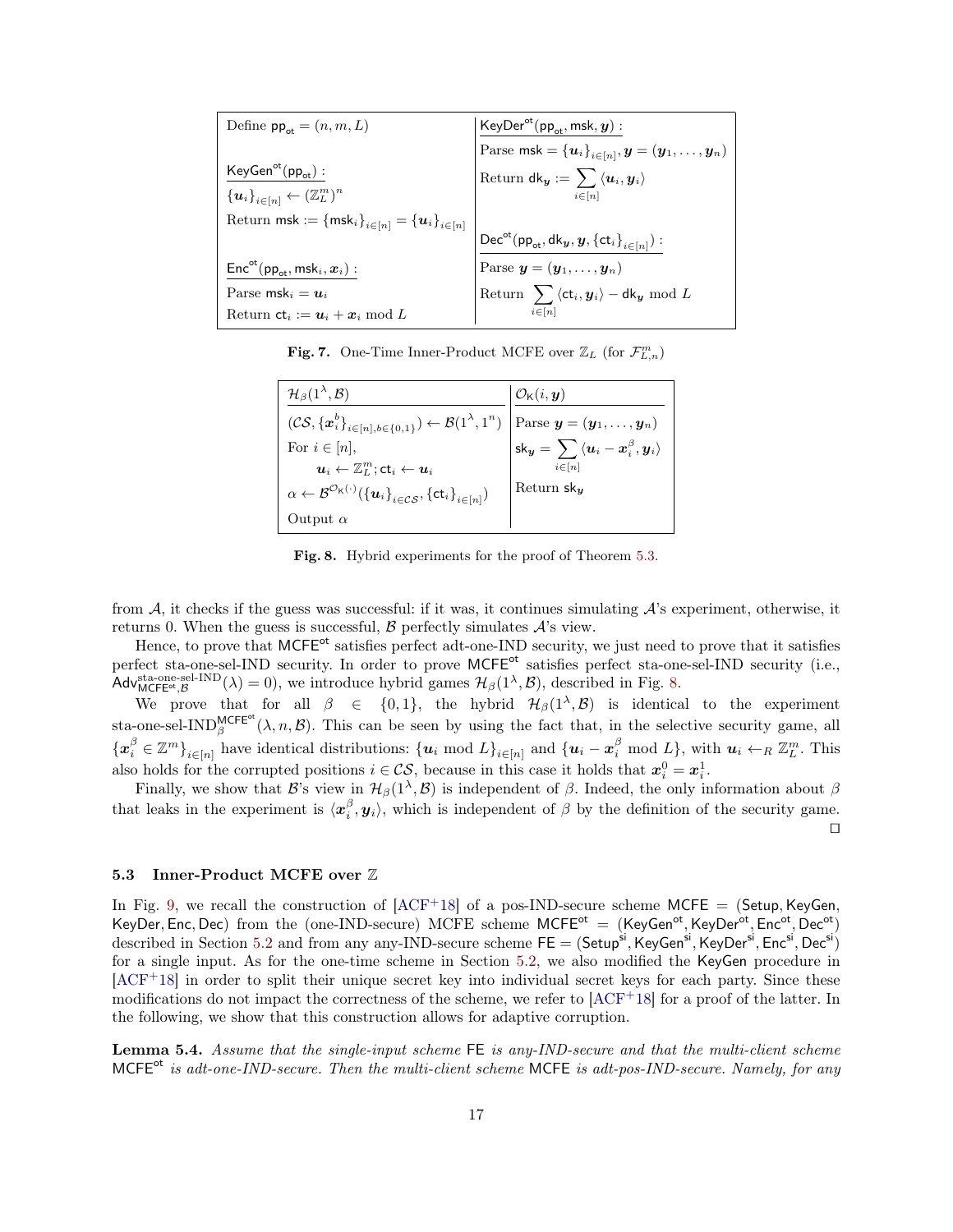$\mathsf{Setup}(1^{\lambda},1^n):$  $\mathsf{pp}_{\mathsf{si}} \leftarrow \mathsf{Setup}^{\mathsf{si}}(1^\lambda,1^n)$ Set  $pp_{\text{ot}} := (n, m, L)$ , with  $\rho_{\text{si}} = (\mathbb{Z}, 1, m, 3X, Y)$  and L implicitly defined from  $pp_{\text{si}}$ Return  $pp = (pp_{si}, pp_{ot})$ KeyGen(pp) :  ${u_i}_{i \in [n]} \leftarrow$  KeyGen<sup>ot</sup>(pp<sub>ot</sub>) For  $i \in [n], \text{ msk}_i^{\text{si}} \leftarrow \text{KeyGen}^{\text{si}}(\text{pp}_{\text{si}}), \text{ sk}_i := (\text{msk}_i^{\text{si}}, \boldsymbol{u}_i)$ Return  $\{\mathsf{sk}_i\}_{i\in[n]}$  $Enc(pp, sk<sub>i</sub>, x<sub>i</sub>)$ : Parse  $\mathsf{sk}_i = (\mathsf{msk}_i^{\mathsf{si}}, \boldsymbol{u}_i)$  and return  $\mathsf{ct}_i := \mathsf{Enc}^{\mathsf{si}}(\mathsf{pp}_{\mathsf{si}}, \mathsf{msk}_i^{\mathsf{si}}, \mathsf{Enc}^{\mathsf{ot}}(\mathsf{pp}_{\mathsf{ot}}, \boldsymbol{u}_i, \boldsymbol{x}_i))$  $KeyDer(pp, msk, y):$  $\text{Parse } \textsf{msk} = \{\textsf{msk}_i^{\textsf{si}}, \boldsymbol{u}_i\}_{i \in [n]}, \boldsymbol{y} = (\boldsymbol{y}_1, \dots, \boldsymbol{y}_n)$  $\mathrm{For}\,\,i\in [n],\,\mathsf{sk}_{i,\boldsymbol{y}}\leftarrow \mathsf{KeyDer}^{\mathsf{si}}(\mathsf{pp}_{\mathsf{si}},\mathsf{msk}_{i}^{\mathsf{si}},\boldsymbol{y}_{i})$  $\mathsf{dk}_{\bm{y}} := \mathsf{KeyDer}^{\mathsf{ot}}(\mathsf{pp}_{\mathsf{ot}}, \left\{\bm{u}_i\right\}_{i\in[n]}, \bm{y})$  $\text{Return } \mathsf{sk}_{\bm{y}} := (\{\mathsf{sk}_{i, \bm{y}}\}_{i \in [n]}, \mathsf{dk}_{\bm{y}})$  $\mathsf{Dec}(\mathsf{pp},\mathsf{sk}_{\bm{y}},\left\{\mathsf{ct}_i\right\}_{i\in[n]})$  :  $\text{Parse } \mathsf{sk}_{\bm{y}} = (\{\mathsf{sk}_{i, \bm{y}}\}_{i \in [n]}, \mathsf{dk}_{\bm{y}})$ For  $i \in [n], \, \mathcal{E}(\langle \bm{u}_i+\bm{x}_i,\bm{y}_i\rangle \bmod L, \mathsf{noise}_i) \leftarrow \mathsf{Dec}^{\mathsf{si}}_1(\mathsf{pp}_{\mathsf{si}},\mathsf{sk}_{i,\bm{y}},\mathsf{ct}_i)$  $\mathrm{Return}\ \mathsf{Dec}_2^{\mathsf{si}}(\mathsf{pp}_{\mathsf{si}},\mathcal{E}(\langle {\bm{u}}_1+{\bm{x}}_1,{\bm{y}}_1\rangle\ \mathrm{mod}\ L,\mathsf{noise}_1))\circ \ldots$  $\circ \mathcal{E}(\langle \boldsymbol{u}_n + \boldsymbol{x}_n, \boldsymbol{y}_n \rangle \text{ mod } L, \text{noise}_n) \circ \mathcal{E}(-\mathsf{d}\mathsf{k}_{\boldsymbol{u}}, 0))$ 

<span id="page-18-0"></span>Fig. 9. Inner-Product for  $\mathcal{F}_{\rho,\rho} = (\mathbb{Z}, n, m, X, Y)$  built from MCFE<sup>ot</sup> for  $\mathcal{F}_{\rho_{\text{ot}}}$ ,  $\rho_{\text{ot}} = (\mathbb{Z}_L, n, m, L, L)$  and FE for  $\mathcal{F}_{\rho_{\mathsf{si}}}, \rho_{\mathsf{si}} = (\mathbb{Z}, 1, m, 3X, Y)$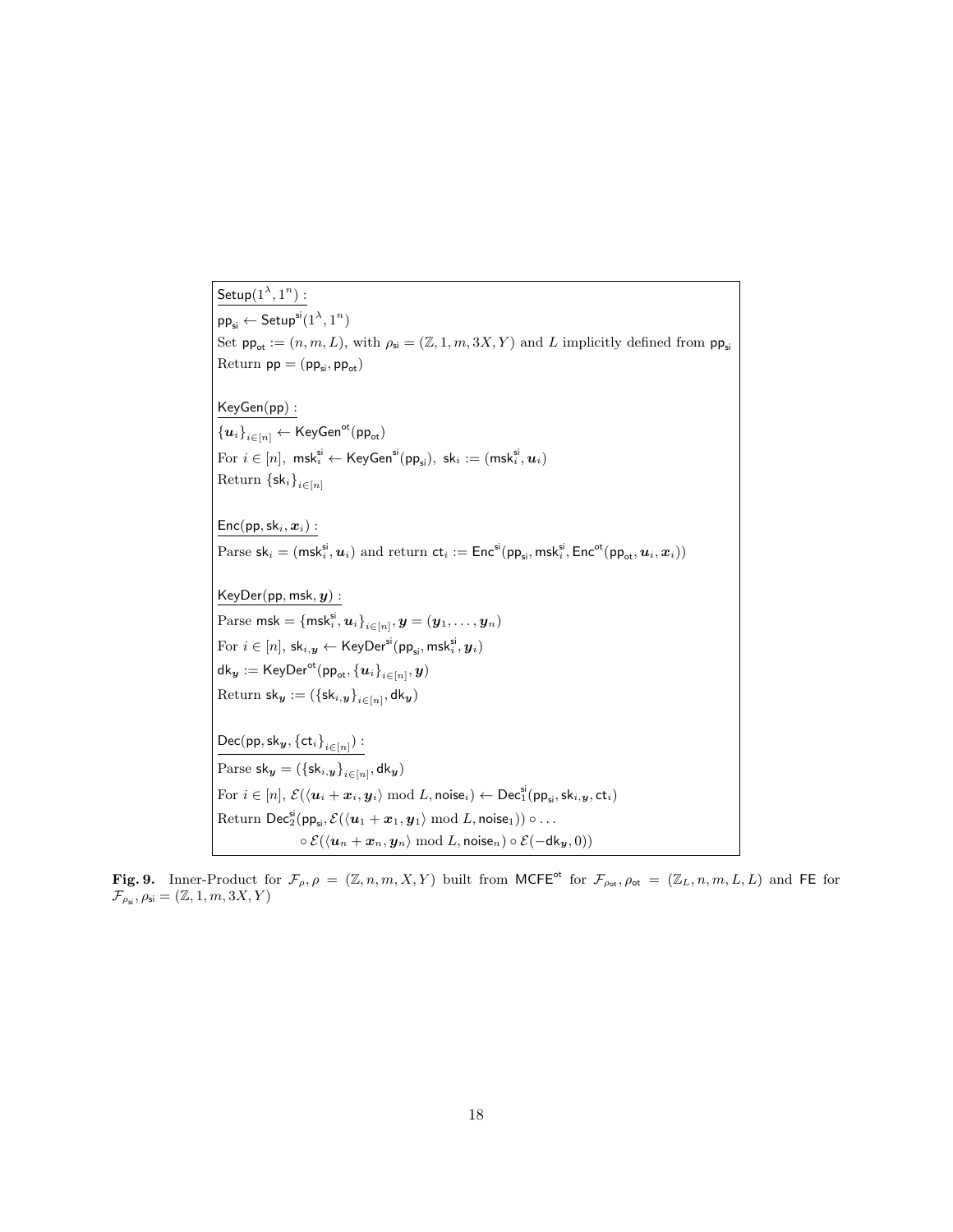| <b>Game</b>     | ct.                                                                                                                                                                                                                                                                                                                     | justification/remark              |
|-----------------|-------------------------------------------------------------------------------------------------------------------------------------------------------------------------------------------------------------------------------------------------------------------------------------------------------------------------|-----------------------------------|
| $G_0$           | Enc(pp, sk <sub>i</sub> , $x_i^{0,j} - x_i^{0,1} + x_i^{0,1}$ )                                                                                                                                                                                                                                                         |                                   |
| G <sub>1</sub>  | Enc(pp, sk <sub>i</sub> , $x_i^{0,j} - x_i^{0,1} +  x_i^{1,1} $ )                                                                                                                                                                                                                                                       | adt-one-IND of MCFE <sup>ot</sup> |
| ${\sf G}_{1.k}$ | Enc(pp, sk <sub>i</sub> , $\left  \frac{\mathbf{x}_i^{1,j} - \mathbf{x}_i^{1,1}}{\text{Enc}(\text{pp}, \text{sk}_i, \mathbf{x}_i^{0,j} - \mathbf{x}_i^{0,1} + \mathbf{x}_i^{1,1})} \right $ , for $i \leq k$<br>Enc(pp, sk <sub>i</sub> , $\mathbf{x}_i^{0,j} - \mathbf{x}_i^{0,1} + \mathbf{x}_i^{1,1}$ ), for $i > k$ | any-IND of FE                     |
| G۰              | $Enc(pp', sk_i,   x_i^{1,j}  )$                                                                                                                                                                                                                                                                                         | $G_2 = G_{1,n}$                   |

<span id="page-19-0"></span>Fig. 10. Overview of the games to prove the security of the MCFE scheme.

PPT adversary  $A$ , there exist PPT adversaries  $\beta$  and  $\beta'$  such that

$$
\mathsf{Adv}_{\mathsf{MCFE},\mathcal{A}}^{\mathrm{adt-pos-IND}}(\lambda,n)\leq \mathsf{Adv}_{\mathsf{MCFE}^{\text{ot}},\mathcal{B}}^{\mathrm{adt-one-IND}}(\lambda,n)+n\cdot \mathsf{Adv}_{\mathsf{FE},\mathcal{B}'}^{\mathrm{any-IND}}(\lambda,n).
$$

Proof. To prove the security of the multi-client inner-product functional encryption scheme, we define a sequence of games, where  $G_0$  is the adt-pos-IND $_0^{\text{MCEE}}(\lambda, n, \mathcal{A})$  game and  $G_2$  the adt-pos-IND $_1^{\text{MCEE}}(\lambda, n, \mathcal{A})$ game. A description of all the different games can be found in Fig. [10.](#page-19-0) We denote the winning probability of an adversary A in a game  $G_i$  as  $\text{Win}_{\mathcal{A}}^{G_i}(\lambda, n)$ , which is  $Pr[G_i(\lambda, n, \mathcal{A}) = 1]$ . The probability is taken over the random coins of  $G_i$  and A. The encryption query j on the *i*-th slot is denoted as  $(\mathbf{x}_i^{0,j}, \mathbf{x}_i^{1,j})$ .

We start our proof by considering the games  $G_0$  and  $G_1$ 

<span id="page-19-1"></span>**Lemma 5.5.** For any PPT  $\mathcal{A}$ , there exists a PPT adversary  $\mathcal{B}$  such that

$$
|\mathsf{Win}_{\mathcal{A}}^{\mathsf{G}_{0}}(\lambda,n) - \mathsf{Win}_{\mathcal{A}}^{\mathsf{G}_{1}}(\lambda,n)| \leq \mathsf{Adv}_{\mathsf{MCFE}^{\mathsf{ot}},\mathcal{B}}^{\mathsf{adt-one}\text{-}\mathsf{IND}}(\lambda,n) \enspace .
$$

Proof. Compared to  $\mathsf{G}_0$ ,  $\mathsf{G}_1$  replaces the encryptions of  $x_i^{0,j} - x_i^{0,1} + x_i^{0,1}$  with the encryptions of  $x_i^{0,j} - x_i^{0,1} + x_i^{0,1}$  $x_i^{1,1}$  for all of the slots i under adaptive corruptions. This mirrors directly the distribution of the challenge ciphertexts in  $G_\beta$ .

The adversary  $\beta$  simulates  $G_\beta$  to  $\mathcal A$  using the adt-one-IND<sup>MCFE</sup> experiment. In the beginning  $\beta$  generates the parameters  $pp = (pp_{si}, pp_{ot}) \leftarrow$  Setup $(1^{\lambda}, 1^n)$  and the keys  $msk_i^{si} \leftarrow \text{KeyGen}(pp_{si})$  for all the positions  $i \in [n]$ . Whenever A asks a query  $\mathsf{QKeyD}'(\mathbf{y}=(y_1,\ldots,y_n)),$  B uses its own key derivation oracle to get  $\mathsf{d}\mathsf{k}_{\bm{y}} = \sum_{i\in[n]}\langle\bm{u}_i,\bm{y}_i\rangle\ \text{and computes the keys }\mathsf{sk}_{i,\bm{y}}\gets\mathsf{KeyDer}^{\mathsf{si}}(\mathsf{pp}_{\mathsf{si}},\mathsf{msk}_i^{\mathsf{si}},\bm{y}_i)\ \text{for all the positions }\ i\in[n]\ \text{on}\$ its own and sends them to  $A$ .

For each position  $i \in [n]$ , the first encryption query  $\mathsf{QEnc}'(i, \mathbf{x}_i^{0,1}, \mathbf{x}_i^{1,1})$  by A gets forwarded to the challenger. B receives  $\mathsf{ct}_{i,\mathsf{ot}} = u_i + x_i^{\beta,1}$  as an answer, computes  $\mathsf{ct}_i^1 = \mathsf{Enc}^\mathsf{si}(\mathsf{pp}_\mathsf{si},\mathsf{msk}_i^{\mathsf{si}},u_i + x_i^{\beta,1}),$  and returns it to A. For all further queries  $(j > 1)$ , B produces  $ct_i^j$  by encrypting  $(\boldsymbol{x}_i^{0,j} - \boldsymbol{x}_i^{0,1} + ct_{i,ot}) \mod L$ .

When A asks a query QCor'(i), it is necessary that  $x_i^{0,j} = x_i^{1,j}$  holds for all the corruption queries that A has asked before. In this case, B computes  $u_i = c t_{i,ot} - x_i^{0,1}$  and sends  $(\textsf{msk}_i^{\textsf{si}}, \textsf{mpk}_i^{\textsf{si}}, u_i)$  to A.

Finally,  $\beta$  outputs 1, if and only if  $\mathcal A$  outputs 1. By the reasoning above, we can conclude that:

$$
|\text{Win}_{\mathcal{A}}^{\mathsf{G}_{0}}(\lambda,n) - \text{Win}_{\mathcal{A}}^{\mathsf{G}_{1}}(\lambda,n)| \leq \text{Adv}_{\text{MCFE}^{\text{ot}},\mathcal{B}}^{\text{adt-one-IND}}(\lambda,n) .
$$

 $\Box$ 

In the next step we consider game  $G_2$ . In this game, we change the encryption from  $Enc^{si}(pp_{si},msk_i^{s_i},x_i^{0,j} \boldsymbol{x}^{0,1}_i + \boldsymbol{u}_i + \boldsymbol{x}^{1,1}_i)$  to  $\mathsf{Enc}^\mathsf{si}(\mathsf{pp}_\mathsf{si},\mathsf{msk}^\mathsf{si}_i, \boldsymbol{x}^{1,j}_i - \boldsymbol{x}^{1,1}_i + \boldsymbol{u}_i + \boldsymbol{x}^{1,1}_i)$  for all slots  $i$  and all queries  $j.$ 

To prove that  $G_1$  is indistinguishable from  $G_2$  we need to apply a hybrid argument over the n slots, using the security of the single input FE scheme.

Using the definition of the games in Fig. [11,](#page-21-8) we can see that

$$
|\mathsf{Win}_{\mathcal{A}}^{\mathsf{G}_1}(\lambda,n)-\mathsf{Win}_{\mathcal{A}}^{\mathsf{G}_2}(\lambda,n)|=\sum_{k=1}^n|\mathsf{Win}_{\mathcal{A}}^{\mathsf{G}_{1.k-1}}(\lambda,n)-\mathsf{Win}_{\mathcal{A}}^{\mathsf{G}_{1.k}}(\lambda,n)|\enspace,
$$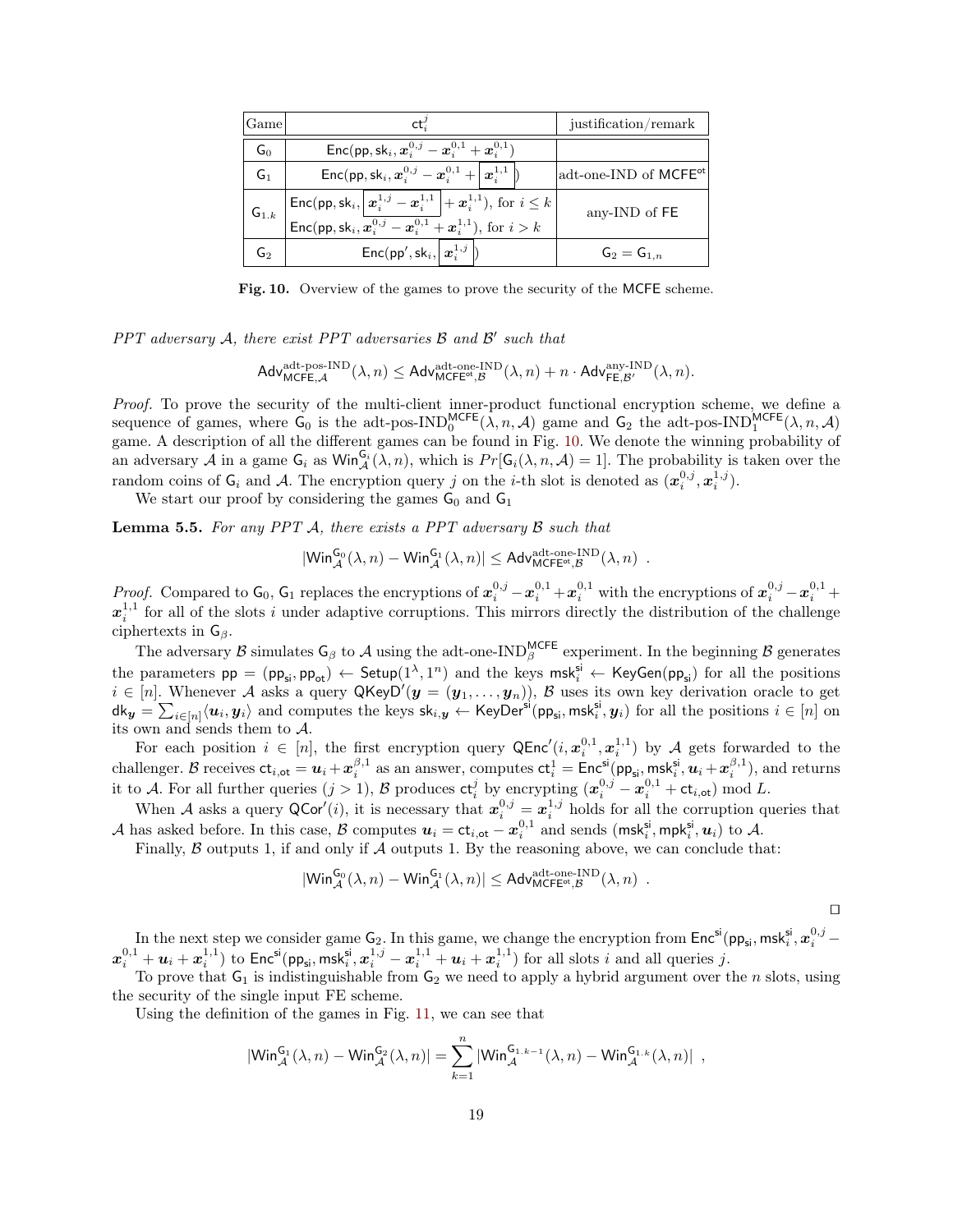where  $G_1$  corresponds to game  $G_{1,0}$  and whereas  $G_2$  is identical to game  $G_{1,n}$ .

Now, we can bound the difference between each consecutive pair of games for every  $k$ :

**Lemma 5.6.** For every  $k \in [n]$ , there exists a PPT adversary  $\mathcal{B}_k$  against the any-IND security of the single-input scheme FE such that

<span id="page-20-1"></span>
$$
|\mathsf{Win}_{\mathcal{A}}^{\mathsf{G}_{1,k-1}}(\lambda,n) - \mathsf{Win}_{\mathcal{A}}^{\mathsf{G}_{1,k}}(\lambda,n)| \leq \mathsf{Adv}_{\mathsf{FE},\mathcal{B}_k}^{\text{any-IND}}(\lambda,n) .
$$

*Proof.*  $G_{1,k}$  replaces the encryption of  $x_i^{0,j} - x_i^{0,1} + x_i^{1,1}$  with encryptions of  $x_i^{1,j} - x_i^{1,1} + x_i^{1,1}$  in all slots, if  $i \leq k$ . As already described in the preliminaries, it must hold that  $\langle x_i^{0,j} - x_i^{0,1}, y_i \rangle = \langle x_i^{1,j} - x_i^{1,1}, y_i \rangle$  for all queries. Hence  $\langle x_i^{0,j} - x_i^{0,1} + x_i^{1,1}, y_i \rangle = \langle x_i^{1,j} - x_i^{1,1} + x_i^{1,1}, y_i \rangle$ , and since  $\| x_i^{0,j} - x_i^{0,1} + x_i^{1,1} \|_\infty < 3X$ and  $\|\boldsymbol{x}_i^{1,j} - \boldsymbol{x}_i^{1,1} + \boldsymbol{x}_i^{1,1}\|_{\infty} < 3X$ , using the linear encryption property, we can reduce the difference in the winning probability of an adversary A in games  $G_{1,k-1}$  and  $G_{1,k}$  to the any-IND security of the single-input scheme FE.

More precisely, we build an adversary  $\mathcal{B}_k$  that simulates  $G_{1,k-1+\beta}$  to A when interacting with the underlying any-IND<sup>FE</sup> experiment. In the beginning of the reduction,  $\mathcal{B}_k$  receives the public parameters from the experiment. The received key from the challenge is set to be  $mpk_k^{\rm si}$ , corresponding to the k-th encryption instance. In the next step,  $\mathcal{B}_k$  randomly chooses  $u_i \in \mathbb{Z}_L^m$  for all  $i \in [n]$  and runs the KeyGen procedure to get msk<sup>si</sup> for all  $i \neq k$ .

Whenever A asks a query QKeyD'(y),  $B_k$  computes  $d_k = \sum_{i \in [n]} \langle u_i, y_i \rangle$  on its own and generates  $\mathsf{sk}_{i,\bm{y}} \ \leftarrow \ \mathsf{KeyGen}^\mathsf{si}(\mathsf{pp}_\mathsf{si},\mathsf{msk}_i^\mathsf{si},\bm{y}_i) \ \text{for all} \ i \ \neq \ k. \ \text{To get the functional key } \mathsf{sk}_{k,\bm{y}}, \ \mathcal{B}_k \ \text{queries its own key}$ derivation oracle on  $y_i$  and outputs  $(\{\textsf{sk}_{i,y}\}_{i\in[n]},\textsf{dk}_y)$  to  $\mathcal{A}$ .

For the encryption queries  $\mathsf{QEnc}(i, \mathbf{x}_i^{0,j}, \mathbf{x}_i^{1,j}), \mathcal{B}_k$  proceeds in the following way:

- If  $i < k$  it computes  $\mathsf{Enc}^{\mathsf{si}}(\mathsf{pp}_{\mathsf{si}},\mathsf{msk}_{i}^{\mathsf{si}}, \boldsymbol{u}_{i} + \boldsymbol{x}_{i}^{1,j}).$
- If  $i > k$  it computes  $\mathsf{Enc}^{\mathsf{si}}(\mathsf{pp}_{\mathsf{si}},\mathsf{msk}_{i}^{\mathsf{si}},x_{i}^{0,j}-x_{i}^{0,1}+\boldsymbol{u}_{i}+\boldsymbol{x}_{i}^{1,1}).$
- − If  $i = k$ ,  $\mathcal{B}_k$  queries the encryption oracle on input  $(\mathbf{x}_{k}^{0,j} \mathbf{x}_{k}^{0,1} + \mathbf{x}_{k}^{1,1}, \mathbf{x}_{k}^{1,j} \mathbf{x}_{k}^{1,1} + \mathbf{x}_{k}^{1,1})$  to get back the ciphertext  $ct_*^j := \textsf{Enc}^{\textsf{si}}(\textsf{pp}_{\textsf{si}},\textsf{msk}_k^{\textsf{si}}, x_k^{\beta,j} - x_k^{\beta,1} + x_k^{1,1})$  from the any-IND $_\beta^{\textsf{FE}}$  experiment.<sup>[9](#page-20-0)</sup> Then,  $\mathcal{B}_k$ computes the ciphertext  $ct_k^j := \text{Add}(\text{ct}_*^j, \textbf{u}_k)$  and forwards it to  $A$ .

As in the security proof of the MIFE scheme in  $[ACF<sup>+</sup>18]$  $[ACF<sup>+</sup>18]$ , we remark that by the two-step property Def-inition [5.2,](#page-16-2)  $\mathsf{ct}_k^j$  is identically distributed to  $\mathsf{Enc}^\mathsf{si}(\mathsf{pp}_\mathsf{si},\mathsf{msk}_k^\mathsf{si},\bm{x}_k^{\mathsf{j},\beta} - \bm{x}_k^{1,\beta} + \bm{x}_k^{1,1} + \bm{u}_k \mod L),$  which is itself equal to  $\mathsf{Enc}^\mathsf{si}(\mathsf{pp}_\mathsf{si},\mathsf{msk}_k^{\mathsf{si}},\mathsf{Enc}^\mathsf{ot}(x_k^{j,\beta} - x_k^{1,\beta} + x_k^{1,1})).$ 

In the case that the adversary  $A$  asks a corruption query  $QCor'(k)$  for position k at any time, the adversary  $\mathcal{B}_k$  directly outputs a random value  $\alpha \leftarrow \{0, 1\}$ . This is due to the fact that, if position k is corrupted, then the games  $G_{1,k-1}$  and  $G_{1,k}$  are identical given that  $x_k^{1,0} = x_k^{1,1}$ . This results in an advantage equal to 0 and Lemma [5.6](#page-20-1) trivially holds in this case.

In the case that the adversary A asks a corruption query  $\mathsf{QCor}'(i)$  for  $i \neq k$ ,  $\mathcal{B}_k$  simply returns  $(\mathsf{msk}_i^{\mathsf{si}}, \mathbf{u}_i)$ to A.

This covers the simulation of the game  $G_{1,k-1+\beta}$ . Finally,  $B_k$  outputs the same bit  $\beta'$  returned by A:

$$
|\mathsf{Win}_{\mathcal{A}}^{\mathsf{G}_{1,k-1}}(\lambda,n) - \mathsf{Win}_{\mathcal{A}}^{\mathsf{G}_{1,k}}(\lambda,n)| \leq \mathsf{Adv}_{\mathsf{FE},\mathcal{B}_k}^{\text{any-IND}}(\lambda,n).
$$

 $\Box$ 

The proof of theorem follows by combining the statements in Lemma [5.5](#page-19-1) and Lemma [5.6](#page-20-1) and noticing that the adversary  $\mathcal{B}'$  in the theorem statement can be obtained by picking  $i \in [n]$  and running  $\mathcal{B}_i$ . The standard details are omitted here.  $\Box$ 

<span id="page-20-0"></span><sup>&</sup>lt;sup>9</sup> As in [\[ACF](#page-21-3)<sup>+</sup>18], note that these vectors have norm less than 3X, and as such, are a valid input to the encryption oracle. Furthermore, these queries are allowed, since as explained at the beginning of the proof: it holds that  $\langle \boldsymbol{x}^{0,j}_i - \boldsymbol{x}^{0,1}_i, \boldsymbol{y}_i \rangle = \langle \boldsymbol{x}^{1,j}_i - \boldsymbol{x}^{1,1}_i, \boldsymbol{y}_i \rangle.$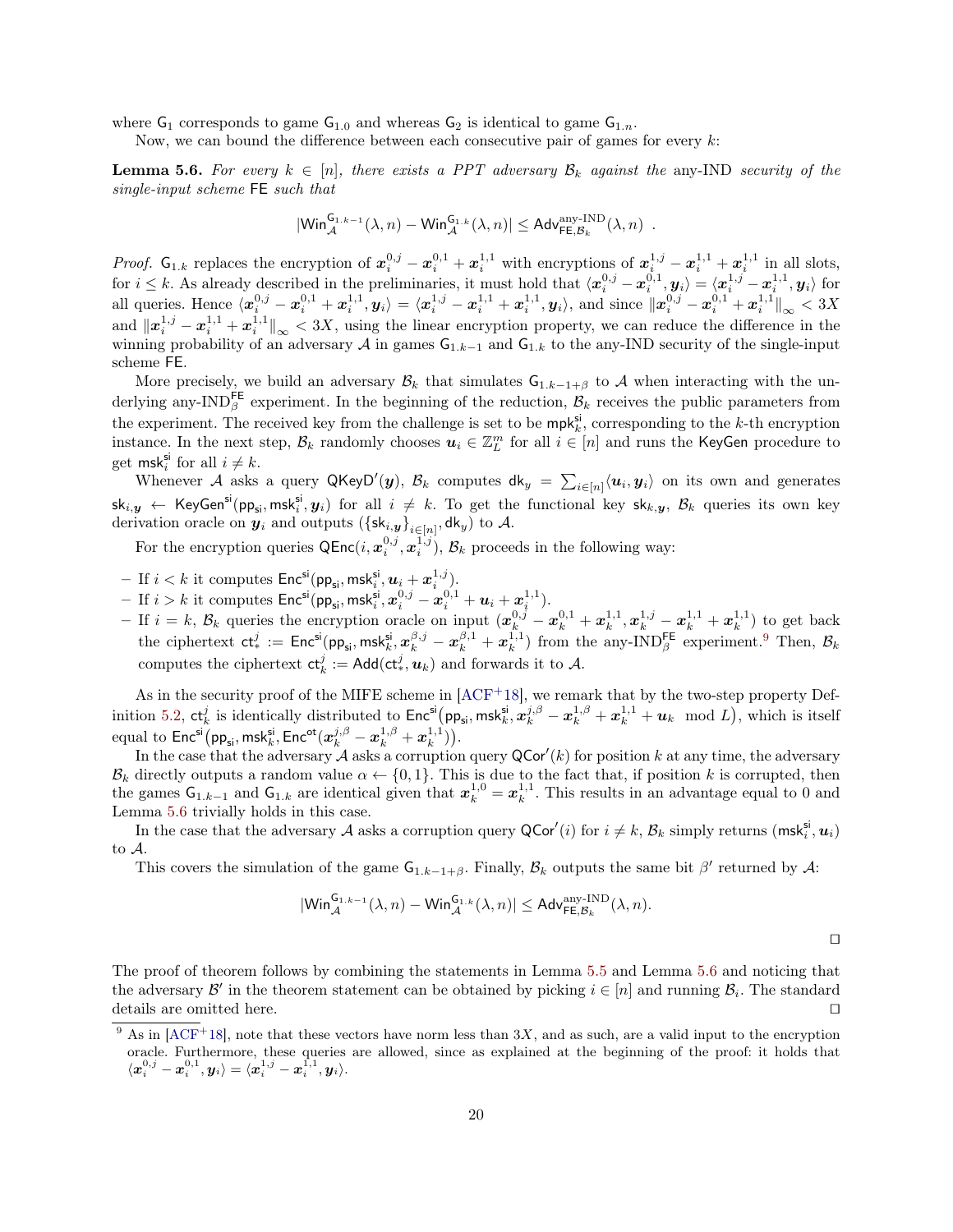

<span id="page-21-8"></span>Fig. 11. A more detailed description of how the games work.

<span id="page-21-0"></span>Acknowledgments. This work was supported in part by the European Union's Horizon 2020 Research and Innovation Programme under grant agreement 780108 (FENTEC), by the ERC Project aSCEND (H2020 639554), by the French Programme d'Investissement d'Avenir under national project RISQ P141580, and by the French FUI project ANBLIC.

# References

- <span id="page-21-4"></span>ABDP15. M. Abdalla, F. Bourse, A. De Caro, and D. Pointcheval. Simple functional encryption schemes for inner products. In PKC 2015, LNCS 9020, pages 733–751. Springer, Heidelberg, March / April 2015.
- <span id="page-21-3"></span>ACF<sup>+</sup>18. M. Abdalla, D. Catalano, D. Fiore, R. Gay, and B. Ursu. Multi-input functional encryption for inner products: Function-hiding realizations and constructions without pairings. In CRYPTO 2018, Part I, LNCS 10991, pages 597–627. Springer, Heidelberg, August 2018.
- <span id="page-21-1"></span>AGRW17. M. Abdalla, R. Gay, M. Raykova, and H. Wee. Multi-input inner-product functional encryption from pairings. In EUROCRYPT 2017, Part I, LNCS 10210, pages 601–626. Springer, Heidelberg, April / May 2017.
- <span id="page-21-2"></span>AJ15. P. Ananth and A. Jain. Indistinguishability obfuscation from compact functional encryption. In CRYPTO 2015, Part I, LNCS 9215, pages 308–326. Springer, Heidelberg, August 2015.
- <span id="page-21-5"></span>ALS16. S. Agrawal, B. Libert, and D. Stehlé. Fully secure functional encryption for inner products, from standard assumptions. In CRYPTO 2016, Part III, LNCS 9816, pages 333–362. Springer, Heidelberg, August 2016.
- <span id="page-21-6"></span>BCFG17. C. E. Z. Baltico, D. Catalano, D. Fiore, and R. Gay. Practical functional encryption for quadratic functions with applications to predicate encryption. In CRYPTO 2017, Part I, LNCS 10401, pages 67–98. Springer, Heidelberg, August 2017.
- <span id="page-21-7"></span>BDJR97. M. Bellare, A. Desai, E. Jokipii, and P. Rogaway. A concrete security treatment of symmetric encryption. In 38th FOCS, pages 394–403. IEEE Computer Society Press, October 1997.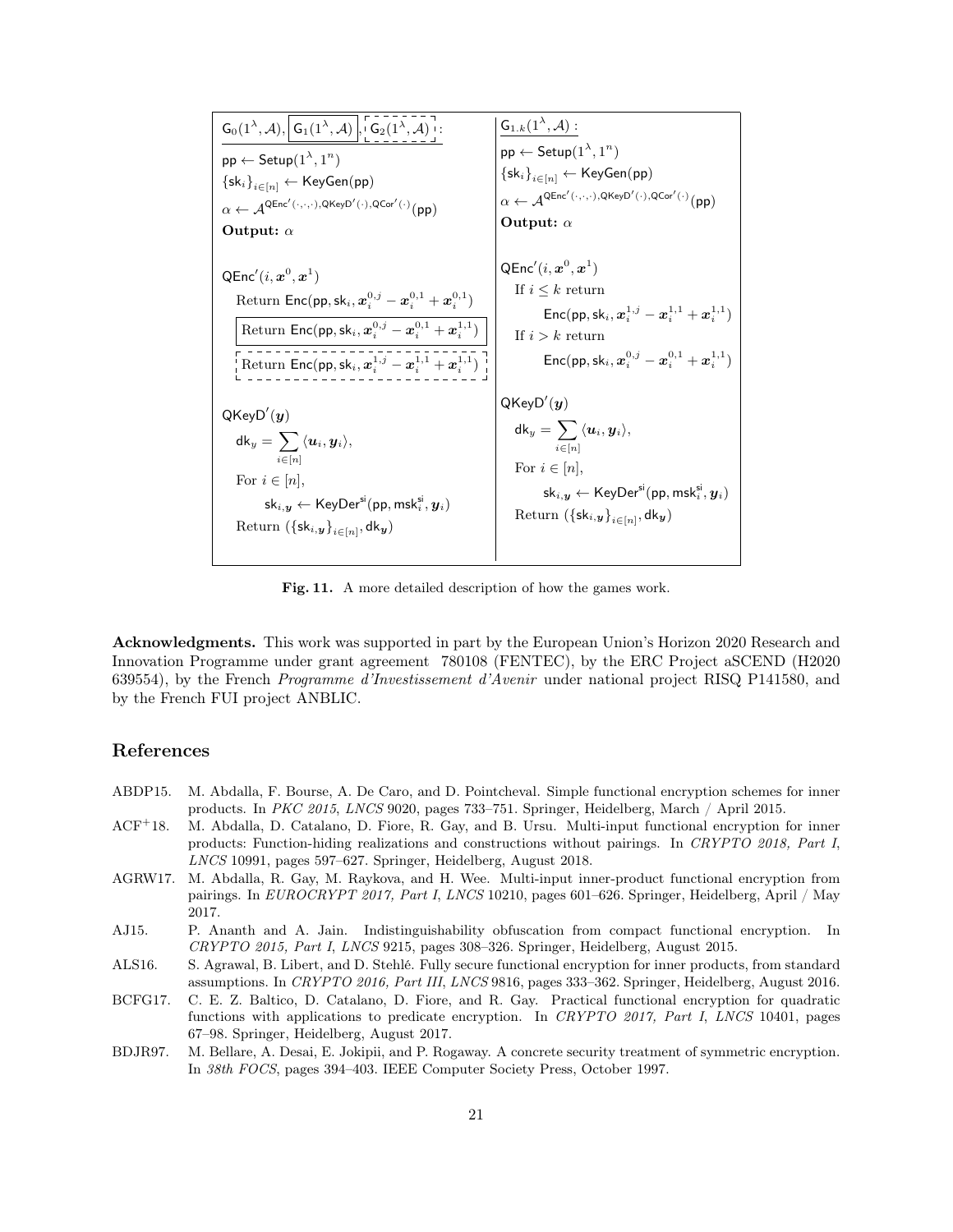- <span id="page-22-5"></span>BGJS15. S. Badrinarayanan, D. Gupta, A. Jain, and A. Sahai. Multi-input functional encryption for unbounded arity functions. In ASIACRYPT 2015, Part I, LNCS 9452, pages 27–51. Springer, Heidelberg, November / December 2015.
- <span id="page-22-7"></span>BJK15. A. Bishop, A. Jain, and L. Kowalczyk. Function-hiding inner product encryption. In ASIACRYPT 2015, Part I, LNCS 9452, pages 470–491. Springer, Heidelberg, November / December 2015.
- <span id="page-22-11"></span>BJL16. F. Benhamouda, M. Joye, and B. Libert. A new framework for privacy-preserving aggregation of timeseries data. ACM Trans. Inf. Syst. Secur., 18(3):10:1–10:21, 2016.
- <span id="page-22-6"></span>BKS18. Z. Brakerski, I. Komargodski, and G. Segev. Multi-input functional encryption in the private-key setting: Stronger security from weaker assumptions. Journal of Cryptology, 31(2):434–520, April 2018.
- <span id="page-22-0"></span>BSW11. D. Boneh, A. Sahai, and B. Waters. Functional encryption: Definitions and challenges. In TCC 2011, LNCS 6597, pages 253–273. Springer, Heidelberg, March 2011.
- <span id="page-22-4"></span>CDG<sup>+</sup>18a. J. Chotard, E. Dufour Sans, R. Gay, D. H. Phan, and D. Pointcheval. Decentralized multi-client functional encryption for inner product. In ASIACRYPT 2018, Part II, LNCS 11273, pages 703–732. Springer, Heidelberg, December 2018.
- <span id="page-22-16"></span>CDG<sup>+</sup>18b. J. Chotard, E. Dufour Sans, R. Gay, D. H. Phan, and D. Pointcheval. Multi-client functional encryption with repetition for inner product. Cryptology ePrint Archive, Report 2018/1021, 2018. [http://eprint.](http://eprint.iacr.org/2018/1021) [iacr.org/2018/1021](http://eprint.iacr.org/2018/1021).
- <span id="page-22-12"></span>CSS12. T.-H. H. Chan, E. Shi, and D. Song. Privacy-preserving stream aggregation with fault tolerance. In FC 2012, LNCS 7397, pages 200–214. Springer, Heidelberg, February / March 2012.
- <span id="page-22-8"></span>DDM16. P. Datta, R. Dutta, and S. Mukhopadhyay. Functional encryption for inner product with full function privacy. In PKC 2016, Part I, LNCS 9614, pages 164–195. Springer, Heidelberg, March 2016.
- <span id="page-22-13"></span>Emu17. K. Emura. Privacy-preserving aggregation of time-series data with public verifiability from simple assumptions. In ACISP 17, Part II, LNCS 10343, pages 193–213. Springer, Heidelberg, July 2017.
- <span id="page-22-9"></span>FT18. X. Fan and Q. Tang. Making public key functional encryption function private, distributively. In PKC 2018, Part II, LNCS 10770, pages 218-244. Springer, Heidelberg, March 2018.
- <span id="page-22-3"></span>GGG<sup>+</sup>14. S. Goldwasser, S. D. Gordon, V. Goyal, A. Jain, J. Katz, F.-H. Liu, A. Sahai, E. Shi, and H.-S. Zhou. Multi-input functional encryption. In EUROCRYPT 2014, LNCS 8441, pages 578–602. Springer, Heidelberg, May 2014.
- <span id="page-22-14"></span>JL13. M. Joye and B. Libert. A scalable scheme for privacy-preserving aggregation of time-series data. In FC 2013, LNCS 7859, pages 111–125. Springer, Heidelberg, April 2013.
- <span id="page-22-15"></span>LC12. Q. Li and G. Cao. Efficient and privacy-preserving data aggregation in mobile sensing. In 20th IEEE International Conference on Network Protocols, ICNP, pages 1–10, Austin, TX, USA, 2012. IEEE Computer Society.
- <span id="page-22-1"></span>O'N10. A. O'Neill. Definitional issues in functional encryption. Cryptology ePrint Archive, Report 2010/556, 2010. <http://eprint.iacr.org/2010/556>.
- <span id="page-22-10"></span>SCR<sup>+</sup>11. E. Shi, T.-H. H. Chan, E. G. Rieffel, R. Chow, and D. Song. Privacy-preserving aggregation of time-series data. In NDSS 2011. The Internet Society, February 2011.
- <span id="page-22-2"></span>SW05. A. Sahai and B. R. Waters. Fuzzy identity-based encryption. In EUROCRYPT 2005, LNCS 3494, pages 457–473. Springer, Heidelberg, May 2005.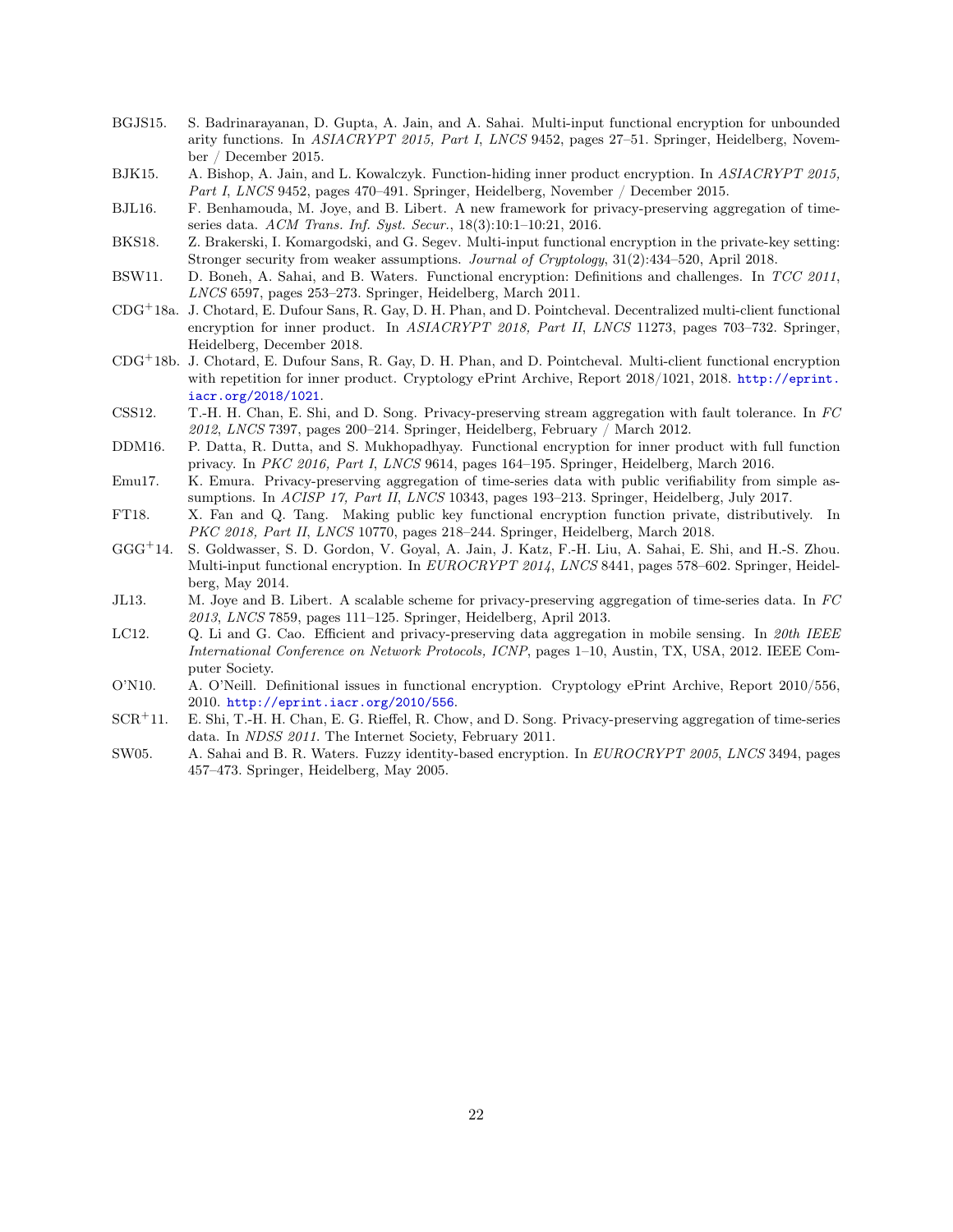# <span id="page-23-0"></span>A Postponed Proofs for the Compiler from MCFE to DMCFE (Section [3\)](#page-8-0)

# <span id="page-23-1"></span>A.1 Proof of Theorem [3.2](#page-9-4)

Before stating the formal proof of this theorem, we need some intermediate results. For any prime  $L$ , any positive integer M, any set of vectors  $S \subseteq \mathbb{Z}_{L}^{M}$ , we define  $\text{Vect}(\{\mathbf{y}\}_{\mathbf{y} \in S})$  to be the subspace generated by the vectors  $y$  in  $S$ .

<span id="page-23-3"></span>**Lemma A.1.** For any prime L, any positive integer M, and any vector  $\mathbf{u} \in \mathbb{Z}_{L}^{M}$ , the games  $\text{IP}_0(L, M, \mathbf{u})$ and  $IP_1(L, M, u)$  depicted in Fig. [12](#page-23-2) are perfectly indistinguishable.

*Proof (Lemma [A.1\)](#page-23-3).* The proof in the "selective case" where the adversary outputs all its queries at the beginning of the game follows from classical linear algebra. Since the two games are perfectly indistinguishable in this "selective case," we get perfect indistinguishability by a "complexity-leveraging-like" argument, similarly to what is done in the proof of Theorem [5.3.](#page-16-1)  $\Box$ 

<span id="page-23-4"></span>**Lemma A.2.** For any prime L, any positive integer M, and any vector  $u \in \mathbb{Z}_{L}^{M}$ , the games  $\text{IPCor}_{0}(L, M, L)$ u) and  $\text{IPCor}_1(L, M, u)$  depicted in Fig. [14](#page-25-0) are perfectly indistinguishable.

<span id="page-23-5"></span>Remark A.3. We have the following straightforward claim.

*Claim.* At any point in time in  $\text{IPCor}_1(L, M, u)$  from Fig. [14,](#page-25-0) S is actually a basis of the vector space V (i.e., vectors in S are linearly independent).

Thus, a way to pick  $v$  uniformly under the constraint:

$$
\forall \boldsymbol{y} \in S, \ \mathsf{d}\mathsf{k}_{\boldsymbol{y}} = \langle \boldsymbol{u}, \boldsymbol{y} \rangle + \langle \boldsymbol{v}, \boldsymbol{y} \rangle
$$

is to

- 1. Choose a set  $S' \subseteq \mathbb{Z}_L^M$  such that  $S' \cap S = \emptyset$  and  $S' \cup S$  is a basis of  $\mathbb{Z}_L^M$  (it is possible since S is a base of the subspace  $V$  and hence vectors in  $S$  are linearly independent).
- 2. Choose random values for  $\mathsf{d}\mathsf{k}_y \in \mathbb{Z}_L$  for  $y \in S'$ .
- 3. Solve the linear system with indeterminate  $v$ :

$$
\forall \mathbf{y} \in S \cup S', \ \mathsf{dk}_{\mathbf{y}} = \langle \mathbf{u}, \mathbf{y} \rangle + \langle \mathbf{v}, \mathbf{y} \rangle \ \ .
$$

Since  $S \cup S'$  is a basis of  $\mathbb{Z}_L^M$ , this system has a unique solution.

| ${\bf IP}_0(L,M,{\boldsymbol u})$                                                    | $\mathbf{IP}_1(L,M,\boldsymbol{u})$                                                                                                                           |
|--------------------------------------------------------------------------------------|---------------------------------------------------------------------------------------------------------------------------------------------------------------|
| $\boldsymbol{v} \leftarrow \mathbb{Z}^M_L$                                           | $S:=\emptyset.$ At any time: $V:=\operatorname{Vect}(\{\boldsymbol{y}\}_{\boldsymbol{u}\in S})$                                                               |
| Output: $\mathcal{A}^{\text{QIP}(\cdot)}(L,M,\boldsymbol{u})$                        | Output: $\mathcal{A}^{\text{QIP}(\cdot)}(L,M,\boldsymbol{u})$                                                                                                 |
|                                                                                      |                                                                                                                                                               |
| QIP(y)                                                                               | $\mathsf{QIP}(\bm{y})$                                                                                                                                        |
| Set dk <sub>y</sub> := $\langle u, y \rangle + \langle v, y \rangle$ If $y \notin V$ |                                                                                                                                                               |
| Return $d\mathbf{k}_{\boldsymbol{u}}$                                                | Add $y$ to $S$                                                                                                                                                |
|                                                                                      | Set and return $\mathsf{d}\mathsf{k}_u \leftarrow \mathbb{Z}_L^M$                                                                                             |
|                                                                                      | Else, find $\{\mu_{\mathbf{y}'} \in \mathbb{Z}_L\}_{\mathbf{y}' \in S}$ s.t. $\mathbf{y} = \sum \mu_{\mathbf{y}'} \cdot \mathbf{y}'$ ,<br>$\mathbf{u}' \in S$ |
|                                                                                      | Set and return $dk_y := \sum \mu_{y'} \cdot dk_{y'}$                                                                                                          |

<span id="page-23-2"></span>Fig. 12. Games for Lemma [A.1](#page-23-3)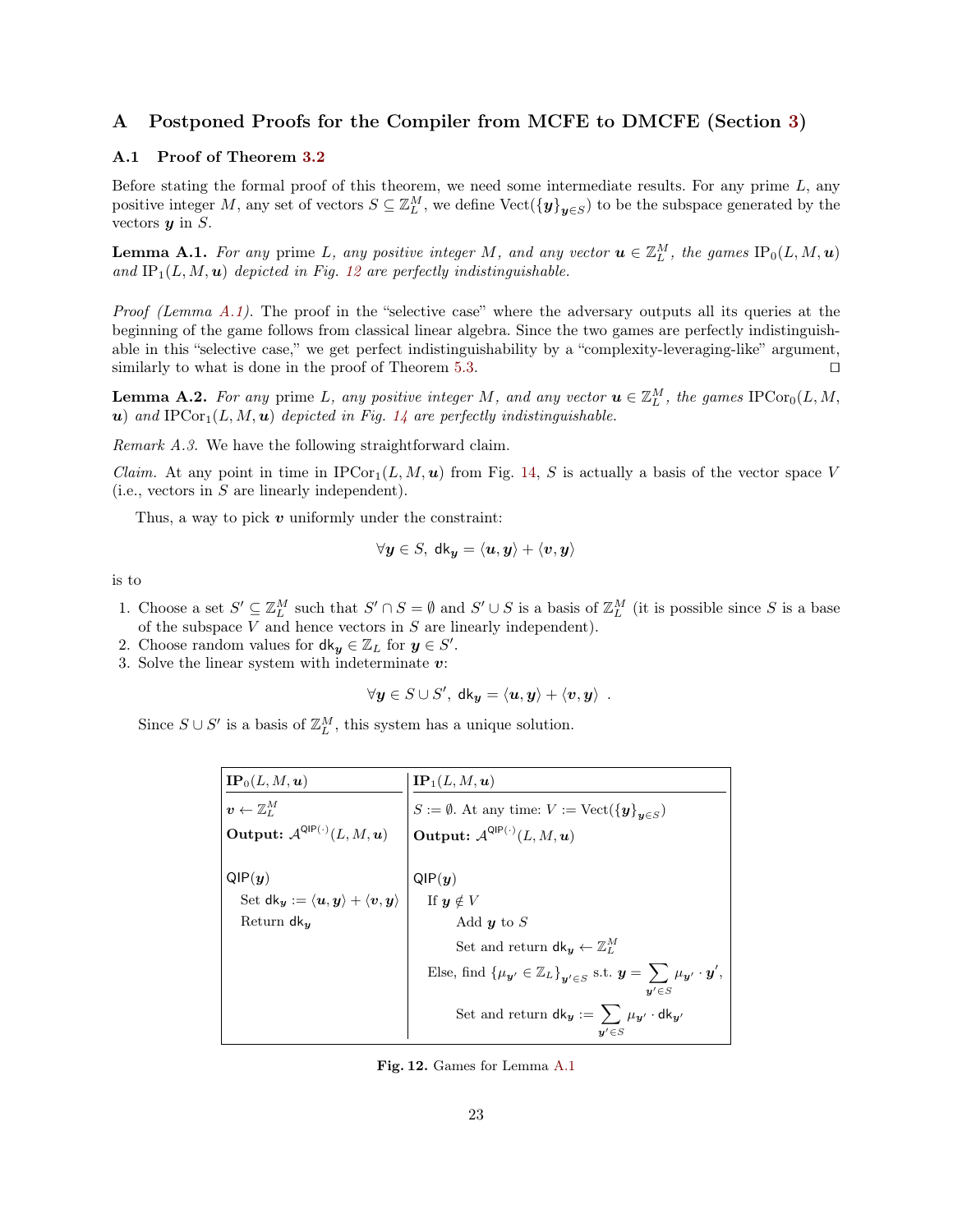| $\mathbf{IPCor}_{0.1}(L,M,\boldsymbol{u})$                                                         | $\mathbf{IPCor}_{0.9}(L,M,\boldsymbol{u})$                                                                   |
|----------------------------------------------------------------------------------------------------|--------------------------------------------------------------------------------------------------------------|
| $\boldsymbol{v} \leftarrow \mathbb{Z}^M_L$                                                         | $S := \emptyset$ . At any time: $V := \text{Vect}(\{\boldsymbol{y}\}_{\boldsymbol{y} \in S})$                |
| <b>Output:</b> $\mathcal{A}^{\mathsf{QCor}(),\mathsf{QIP}(\cdot)}(L,M,\boldsymbol{u})$             | Output: $\mathcal{A}^{\mathsf{QCor}(),\mathsf{QIP}(\cdot)}(L,M,\boldsymbol{u})$                              |
|                                                                                                    |                                                                                                              |
| QCor()                                                                                             | QCor()                                                                                                       |
| Return $\perp$ if called more than once.                                                           | Return $\perp$ if called more than once.                                                                     |
| For $i \in [M]$ , $dk_{e_i} \leftarrow \text{QIP}(e_i)$                                            | For $i \in [M]$ , $dk_{e_i} \leftarrow \text{QIP}(e_i)$                                                      |
| $\mathbf{w} := (\mathsf{dk}_{\mathbf{e}_1}, \dots, \mathsf{dk}_{\mathbf{e}_M}) \in \mathbb{Z}_L^M$ | $\mathbf{w} := (\mathsf{dk}_{\mathbf{e}_1}, \dots, \mathsf{dk}_{\mathbf{e}_M}) \in \mathbb{Z}_L^M$           |
| Return $w - u$                                                                                     | Return $w - u$                                                                                               |
|                                                                                                    |                                                                                                              |
| QIP(y)                                                                                             | QIP(y)                                                                                                       |
| Return $\perp$ if called after QCor.                                                               | Return $\perp$ if called after QCor.                                                                         |
| Set dk $y := \langle u, y \rangle + \langle v, y \rangle$                                          | If $y \notin V$                                                                                              |
| Return $dk_u$                                                                                      | Add $y$ to $S$                                                                                               |
|                                                                                                    | Set and return $\mathsf{d}\mathsf{k}_y \leftarrow \mathbb{Z}_L^M$                                            |
|                                                                                                    | Else                                                                                                         |
|                                                                                                    | Find $\{\mu_{\mathbf{y}'} \in \mathbb{Z}_L\}_{\mathbf{u}' \in S}$                                            |
|                                                                                                    | s.t. $\mathbf{y} = \sum \mu_{\mathbf{y}'} \cdot \mathbf{y}'$<br>$\mathbf{u}' \in S$                          |
|                                                                                                    | Set and return $\mathsf{d}\mathsf{k}_y := \, \sum \, \mu_{y'} \cdot \mathsf{d}\mathsf{k}_{y'}$<br>$y' \in S$ |

<span id="page-24-0"></span>Fig. 13. Games for the proof of Lemma [A.2](#page-23-4)

*Proof (Lemma [A.2\)](#page-23-4)*. Let  $e_i$  be the *i*-th vector in the canonical basis of  $\mathbb{Z}_L^M$ . We introduce two additional games IPCor<sub>0.1</sub>(L, M, u) and IPCor<sub>0.9</sub>(L, M, u) defined in Fig. [13,](#page-24-0) where QCor is essentially implemented using calls to the QIP oracle.

The result follows from the three claims below.

*Claim.* IPCor<sub>0</sub>( $L, M, u$ ) and IPCor<sub>0.1</sub>( $L, M, u$ ) are perfectly indistinguishable.

*Proof.* This follows from the fact that since  $d\mathbf{k}_{e_i} = \langle \mathbf{u}, \mathbf{e}_i \rangle + \langle \mathbf{v}, \mathbf{e}_i \rangle = u_i + v_i$ , we have  $\mathbf{w} = \mathbf{u} + \mathbf{v}$ .

*Claim.* IPCor<sub>0.1</sub>( $L, M, u$ ) and IPCor<sub>0.9</sub>( $L, M, u$ ) are perfectly indistinguishable.

*Proof.* We can indeed perfectly simulate the QIP oracle of  $\text{IPCor}_{0.1}(L, M, u)$  and  $\text{IPCor}_{0.9}(L, M, u)$  respectively from the QIP' oracle of  $IP_0(L, M, u)$  and  $IP_1(L, M, u)$  respectively as follows: QIP(y)

- Return $⊥$  if called after  $\operatorname{\mathsf{QCor.}}$
- Set and return  $\mathsf{d}\mathsf{k}_{\bm{y}} := \langle \bm{u}, \bm{y} \rangle + \mathsf{QIP}'(\bm{y}).$

The fact that when  $\mathsf{QIP}'$  is from  $IP_0(L, M, u)$ , the result perfectly simulates  $\mathsf{QIP}$  from  $IPCor_{0.1}(L, M, u)$ is straightforward. The fact that when  $\mathsf{QIP}'$  is from  $IP_1(L, M, u)$ , the result perfectly simulates  $\mathsf{QIP}$  from  $\text{IPCor}_{0.9}(L,M,\bm u)$  comes from the fact that if for all  $\bm y' \in S$ :  $\textsf{d}\textsf{k}_{\bm y'} = \langle \bm u, \bm y' \rangle + \textsf{QIP}'(\bm y')$  and if  $\bm y = \sum_{\bm y' \in S} \mu_{\bm y'} \cdot \bm y'$ then:

$$
\sum_{\mathbf{y}'\in S}\mu_{\mathbf{y}'}\cdot{\sf dk}_{\mathbf{y}'}=\langle \mathbf{u},\mathbf{y}\rangle+\sum_{\mathbf{y}'\in S}\mu_{\mathbf{y}'}\cdot{\sf QIP}'(\mathbf{y}')\enspace.
$$

We conclude the proof using Lemma [A.1.](#page-23-3)  $\Box$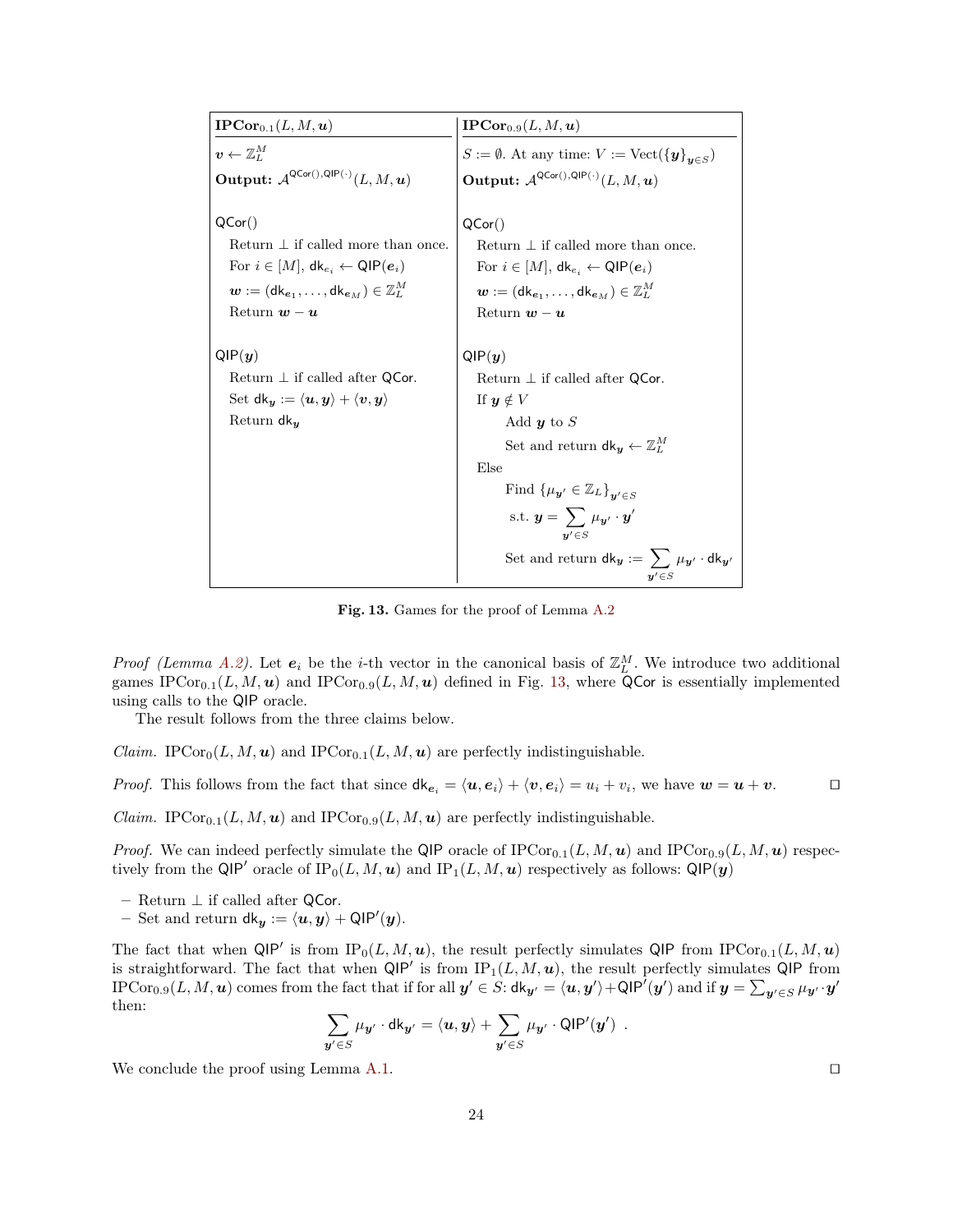| $\textbf{IPCor}_0(L, M, \boldsymbol{u})$                                        | $\text{IPCor}_1(L, M, u)$                                                                                                        |
|---------------------------------------------------------------------------------|----------------------------------------------------------------------------------------------------------------------------------|
| $\boldsymbol{v} \leftarrow \mathbb{Z}^M_L$                                      | $S := \emptyset$ . At any time: $V := \text{Vect}(\{\boldsymbol{y}\}_{\boldsymbol{y} \in S})$                                    |
| Output: $\mathcal{A}^{\mathsf{QCor}(),\mathsf{QIP}(\cdot)}(L,M,\boldsymbol{u})$ | Output: $\mathcal{A}^{\mathsf{QCor}(),\mathsf{QIP}(\cdot)}(L,M,\boldsymbol{u})$                                                  |
|                                                                                 |                                                                                                                                  |
| QCor()                                                                          | QCor()                                                                                                                           |
| Return $\perp$ if called before                                                 | Return $\perp$ called before                                                                                                     |
| Return $v$                                                                      | Pick $v$ uniformly under the constraint:                                                                                         |
|                                                                                 | $\forall y \in S, \ d k_y = \langle u, y \rangle + \langle v, y \rangle$                                                         |
|                                                                                 | Return $v$                                                                                                                       |
|                                                                                 |                                                                                                                                  |
| QIP(y)                                                                          | QIP(y)                                                                                                                           |
| Return $\perp$ if called after QCor                                             | Return $\perp$ if called after QCor                                                                                              |
| Set dk <sub>y</sub> := $\langle u, y \rangle + \langle v, y \rangle$            | If $y \notin V$                                                                                                                  |
| Return $d\mathsf{k}_y$                                                          | Add <i>y</i> to <i>S</i> . Set and return $dk_y \leftarrow \mathbb{Z}_L^M$                                                       |
|                                                                                 | Else                                                                                                                             |
|                                                                                 | Find $\{\mu_{\mathbf{y}'} \in \mathbb{Z}_L\}_{\mathbf{y}' \in S}$ s.t. $\mathbf{y} = \sum \mu_{\mathbf{y}'} \cdot \mathbf{y}'$ , |
|                                                                                 | Set and return $dk_y := \sum \mu_{y'} \cdot dk_{y'}$<br>$\mathbf{u}'\!\in\!S$                                                    |

<span id="page-25-0"></span>Fig. 14. Games for Lemma [A.2](#page-23-4)

*Claim.* IPCor<sub>0.9</sub>(*L*, *M*, *u*) and IPCor<sub>1</sub>(*L*, *M*, *u*) are perfectly indistinguishable.

*Proof.* The proof is essentially a combination of Remark [A.3](#page-23-5) and the first claim.  $\square$ 

This concludes the proof of Lemma [A.2.](#page-23-4)

 $\Box$ 

*Proof (Theorem [3.2\)](#page-9-4).* We focus on the adaptive case ( $xx = adt$ ). The static case ( $xx = sta$ ) is simpler. We can deal with any  $y \in \{one, pos, any\}$ , as we are anyway forwarding the encryption queries directly to the MCFE encryption oracle.

Case  $\kappa = 1$ . We start by proving the case  $\kappa = 1$ . This allows us to omit the superscript k. We define  $M = mn$ .

We assume without loss of generality that the oracle QCor is only called once for each  $i$  (as its output is deterministic).

Let  $G_0$  and  $G_3$  correspond to the experiments xx-yy-IND<sup>DMCFE</sup> for  $\beta = 0$  and  $\beta = 1$ , respectively. We prove the security by introducing two hybrid games  $G_1$  and  $G_2$  (see Fig. [15\)](#page-26-0), for which the only difference with  $G_0$  and  $G_3$  respectively is in the definition of the key derivation oracle and corruption oracle.

We abuse notation as the set S and the corresponding subspace  $V$ , as well as the set of corrupted parties CS potentially change at each oracle query QCor and QKeyD. But we still write them as  $S, V$ , and  $\mathcal{CS}$ .

The proof follows from Lemmas [A.4](#page-25-1) to [A.6](#page-27-1) below.

<span id="page-25-1"></span>**Lemma A.4.** Games  $G_0$  and  $G_1$  are perfectly indistinguishable, i.e., for any adversary A,  $\text{Win}_{\mathcal{A}}^{G_0}(\lambda,n)$  =  $\mathsf{Win}_{\mathcal{A}}^{\mathsf{G}_1}(\lambda,n).$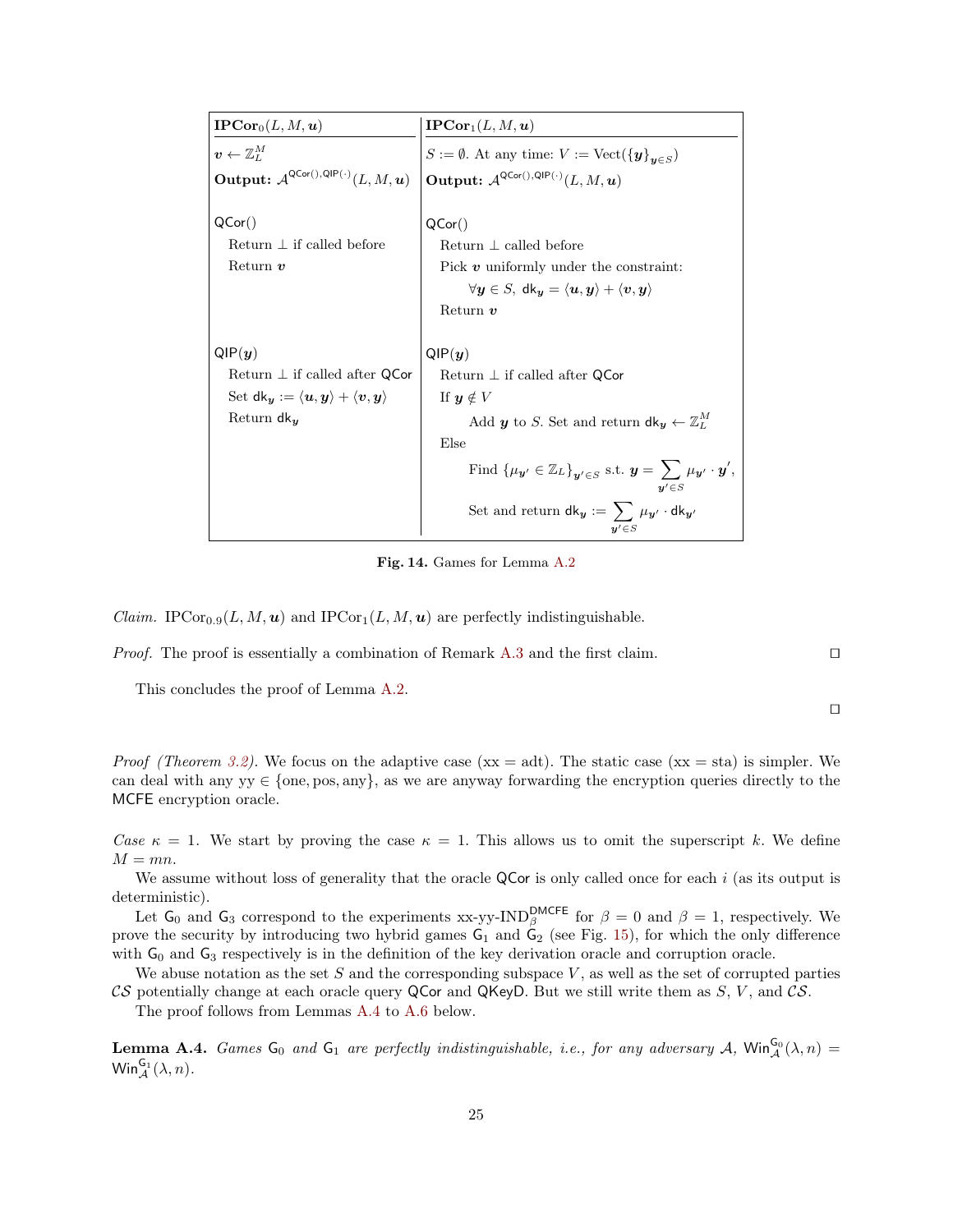$\mathsf{G_0}, \mathsf{G_3}:$  $\mathsf{QCor}(i)$ Return  $\mathsf{sk}'_i := (i, s_i, \boldsymbol{u}_i, \boldsymbol{v}_i)$  $QKeyD(f)$ For any  $i \in [n]$ ,  $\mathsf{dk}_{i,f} := \langle \boldsymbol{u}_i, \boldsymbol{y}_{i,f} \rangle + \langle \boldsymbol{v}_i, \boldsymbol{y}_f \rangle$  $\mathsf{sk}'_{i,f} := (s_{i,f}, \mathsf{dk}_{i,f})$ Return  $\{\mathsf{sk}'_{i,f}\}_{i\in[n]}$  $G_1, G_2:$  $S := \emptyset$ . Vectors  $v_i$  are not initialized. At any point in time:  $V = \text{Vect}(\{\mathbf{y}_g\}_{g \in S})$ and  $\mathcal{CS}$  is the set of corrupted parties.  $\mathsf{QCor}(i)$ Pick  $v_i$  uniformly under the constraint  $\forall g \in S, \ \mathsf{dk}_{i,g} = \langle u_i, y_{i,g} \rangle + \langle v_i, y_g \rangle$ Return  $\mathsf{sk}'_i := (i, s_i, \mathbf{u}_i, \mathbf{v}_i)$  $QKeyD(f)$  $\mathsf{dk}_f := \langle \boldsymbol{u}, \boldsymbol{y}_f \rangle$ For any  $i \in \mathcal{CS}$ ,  $\mathsf{d}\mathsf{k}_{i,f} := \langle \boldsymbol{u}_i, \boldsymbol{y}_{i,f} \rangle + \langle \boldsymbol{v}_i, \boldsymbol{y}_f \rangle$ If  $y_f \notin V$ , Pick  $\left\{\mathsf{dk}_{i,f}\right\}_{i\notin\mathcal{CS}}$  uniformly under the constraint  $\sum$  $i \in [n]$  $\mathsf{dk}_{i,f} = \mathsf{dk}_{f}$ Add  $y_f$  to the set S If  $\mathbf{y}_f \in V$ Find  $\{\mu_g \in \mathbb{Z}_L\}_{g \in S}$  s.t.  $\mathbf{y}_f = \sum$  $g\in S$  $\mu_g \cdot \bm{y}_g$  $\operatorname{Set} \operatorname{\mathsf{dk}}_{i,f} := \sum$ g∈S  $\mu_g \cdot \mathsf{dk}_{i,g}$  $\text{Return } \{ \mathsf{sk}_{i,f}' := (s_{i,f}, \mathsf{dk}_{i,f}) \}_{i \in [n]}$ 

<span id="page-26-0"></span>Fig. 15. Key derivation and corruption oracles in the games for the proof of Theorem [3.2](#page-9-4)

*Proof.* Let us suppose that we know in advance a non-corrupted party  $P_{i^*}$ , i.e.,  $i^* \in [n] \setminus \mathcal{CS}$ . We then remark that both in  $G_0$  and  $G_1$ , we could compute  $dk_{i^*,f}$  in  $QKeyD(f)$  as:

$$
\mathsf{dk}_{i^*,f} = \mathsf{dk}_f - \sum_{i \neq i^*} \mathsf{dk}_{i,f} \enspace ,
$$

where  $\mathsf{d}\mathsf{k}_f = \langle \mathbf{u}, \mathbf{y}_f \rangle$ .

For any  $i \in [n]$ , we define  $u'_i \in \mathbb{Z}_L^M$  to be the vector corresponding to the concatenation of  $\mathbf{0} \in \mathbb{Z}_L^m$ , ...,  $\mathbf{0} \in \mathbb{Z}_L^m, \, \boldsymbol{u}_i, \, \mathbf{0} \in \mathbb{Z}_L^m, \, \dots, \, \mathbf{0} \in \mathbb{Z}_L^m.$  We have:

$$
\langle \boldsymbol{u}_i, \boldsymbol{y}_{i,f} \rangle = \langle \boldsymbol{u}'_i, \boldsymbol{y}_f \rangle \enspace .
$$

We can perfectly simulate the oracles QCor and QKeyD of Games  $G_0$  and  $G_1$  respectively from the QCor<sup>i</sup> and QIP<sup>i</sup> oracles of  $n-1$  instances (for  $i \in [n] \setminus \{i^*\}$ ) of  $\text{IPCor}_0(L, M, u)$  and  $\text{IPCor}_1(L, M, u)$  respectively with  $\boldsymbol{u} = \boldsymbol{u}_i'$ , as follows:  $\textsf{QIP}(\boldsymbol{y})$ 

- 
$$
QCor(i)
$$
 generate  $v_i \leftarrow QCor^i()$ .

 $-$  QKeyD $(\widetilde{f})$  generate  $\mathsf{d}\mathsf{k}_{i,f} \leftarrow \mathsf{\widetilde{Q}IP}^i(\boldsymbol{y}_f) \text{ for } i \in [n] \setminus \{i^*\} \text{ add } \mathsf{d}\mathsf{k}_{i^*,f} = \mathsf{d}\mathsf{k}_f - \sum_{i \neq i^*} \mathsf{d}\mathsf{k}_{i,f}.$ 

We conclude the proof by applying Lemma [A.2.](#page-23-4)  $\Box$ 

**Lemma A.5.** For any PPT adversary A, there exists a PPT adversary  $\beta$  such that:

$$
|\mathsf{Win}_{\mathcal{A}}^{\mathsf{G}_1}(\lambda,n)-\mathsf{Win}_{\mathcal{A}}^{\mathsf{G}_2}(\lambda,n)|\leq \mathsf{Adv}_{\mathsf{MCEE},\mathcal{B}}^{\mathsf{xx}\text{-}\mathsf{yy}\text{-}\mathsf{IND}}(\lambda,n)\enspace.
$$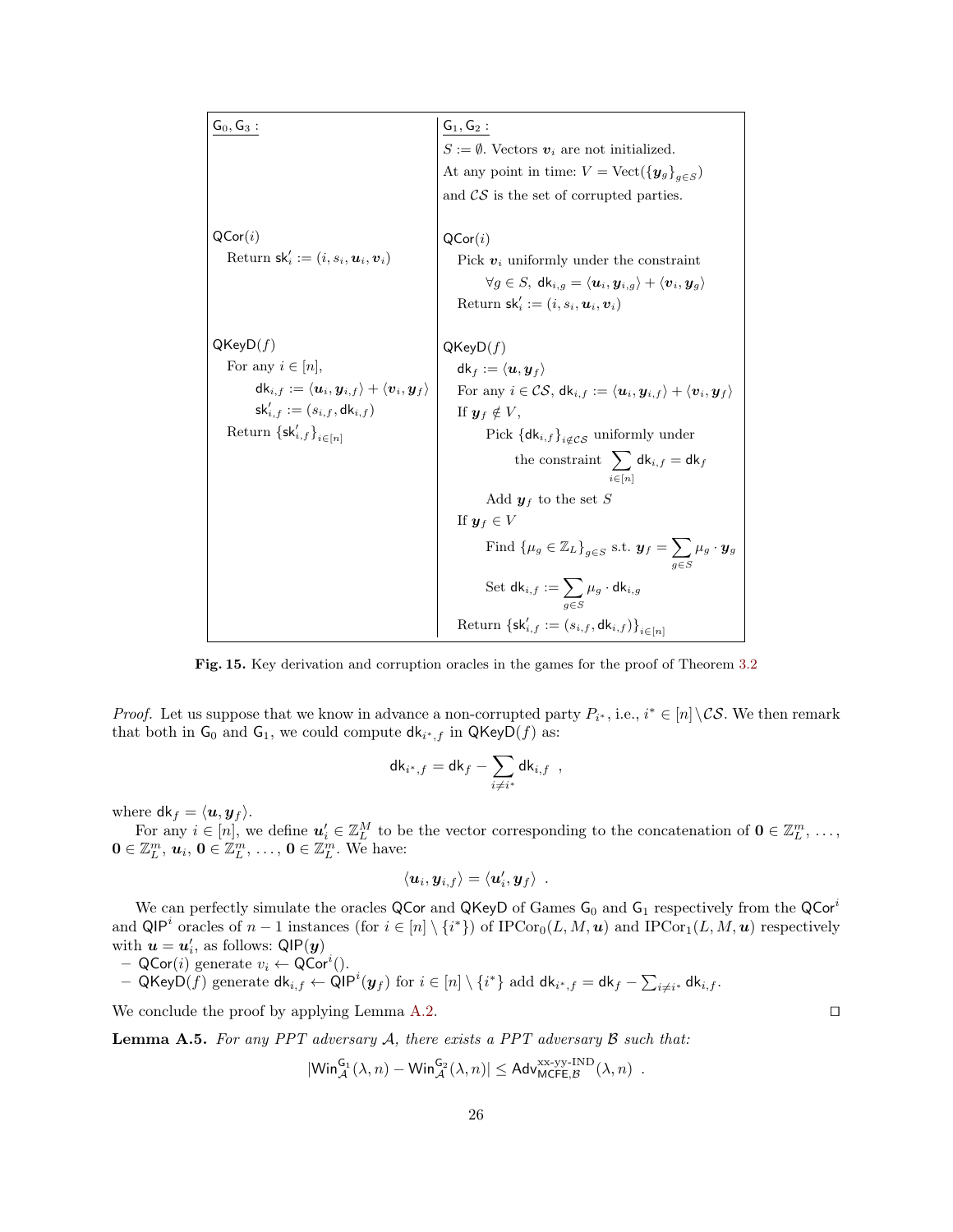*Proof.* We remark that in Games  $G_1$  and  $G_2$ , the values  $u_i$  are not used directly by  $QKeyD(f)$  as long as slot i is not corrupted. Only the value  $dk_f$  is used, which is provided by the key derivation oracle for MCFE (together with  $s_{i,f}$ ), as  $\mathsf{sk}_f = (\{s_{i,f}\}_{i\in[n]}, \mathsf{dk}_f)$ . When the slot i is corrupted, we need to learn  $u_i$ , but the corruption oracle of MCFE will give us this value, as  $u_i$  is part of  $sk_i$ . Thus, the reduction to xx-yy-IND security of MCFE is straightforward.

<span id="page-27-1"></span>**Lemma A.6.**  $G_2$  and  $G_3$  are perfectly indistinguishable, i.e., for any adversary  $A$ ,  $\text{Win}_{\mathcal{A}}^{G_2}(\lambda, n) = \text{Win}_{\mathcal{A}}^{G_3}(\lambda, n)$ .

*Proof.* The proof is similar to the one of Lemma [A.4.](#page-25-1)  $\Box$ 

This concludes the proof of the case  $\kappa = 1$ .

General case  $(\kappa \geq 1)$ . The proof is similar, as we can see such a case as  $\kappa$  parallel and independent executions of the case  $\kappa = 1$ , if we ignore the values which are independent of k, such as  $s_{i,f}$ .

#### <span id="page-27-0"></span>A.2 Proof of Theorem [3.4](#page-11-4)

Before proving Theorem [3.4,](#page-11-4) let us state and prove the following extension of Lemma [A.2:](#page-23-4)

**Corollary A.7.** Let  $\text{IPCor}_b'(L, M, u)$  be defined as  $\text{IPCor}_b(L, M, u)$  in Fig. [14](#page-25-0) except that  $\text{QIP}(y)$  aborts if the following condition is satisfied:

 $\bm{y}$  is not in the subspace  $V = {\{\bm{y'}\}}_{{\bm{y'}} \in S}$  generated by the previous queries but when performing the Gaussian elimination over the matrix with rows  $\{y'^{\intercal}\}_{y'\in S} \cup \{y^{\intercal}\}\$ , some rows do not have an invertible pivot (a.k.a., leading non-zero coefficient).

(We note that this condition is never satisfied when L is prime.) Then for integer  $L \geq 2$ , any positive integer M, and any vector  $u \in \mathbb{Z}_L^M$ , the games  $\text{IPCor}_0'(L,M,u)$  and  $\text{IPCor}_1'(L,M,u)$  are perfectly indistinguishable.

*Proof.* The main difference is that we are now working with modules over a ring  $\mathbb{Z}_L$ , rather than with vector spaces over a field.

The proof is essentially the same as before, using a similarly modified Lemma [A.1](#page-23-3) (using similarly modified games  $IP'_b(L, M, u)$  where QIP aborts as in IPCor<sub>b</sub> $(L, M, u)$ ). We remark that that the condition of non-abort implies that, at any point in time, the pivots of Gaussian elimination over the set S of vectors y queried to QIP (and not leading to an abort) are all invertible element of  $\mathbb{Z}_L$ . Thus, S is not only always a basis of  $V = \text{Vect}(S)$ , but S can also be extended into a basis  $S \cup S'$  of  $\mathbb{Z}_L^M$ . Furthermore, S' can be chosen as a subset of the canonical basis  ${e_i}_{i\in[M]}$  of  $\mathbb{Z}_L^M$ . This is essentially the only property we use in the proof that is specific to vector spaces over fields, rather than modules over rings  $\mathbb{Z}_L$ .

We point out that S might not even be a basis of  $V = \text{Vect}(S)$  without the abort: if 2 divides M and the first query to QIP is  $y_1 = (2, \ldots, 2)$ , and the second query is  $y_2 = (1, \ldots, 1)$ , then  $y_2 \notin \text{Vect}(y_1)$ . Thus after the second query,  $S = {\mathbf{y}_1, \mathbf{y}_2}$ , which is not a basis as  $\mathbf{y}_1$  and  $\mathbf{y}_2$  are linearly dependent.

*Proof (Theorem [3.4\)](#page-11-4).* The proof is similar to the one of Theorem [3.2.](#page-9-4) We directly consider the general case  $\kappa \geq 1$ . The main difference is the introduction of two games  $G_{0.5}$  and  $G_{2.5}$  which are similar to  $G_0$  and  $G_3$ respectively, except that QKeyD aborts when:

 $\bm{y}_f^k$  is linearly dependent of the vectors  $\bm{y}_{f'}^k$  for previous queries  $\mathsf{QKeyD}(f')$  but when performing the Gaussian elimination over the matrix with rows  $y_{f'}^{k, \intercal}$  corresponding to the previous queries QKeyD $(f')$ and to  $f' = f$ , some rows do not have an *invertible* pivot (a.k.a., leading non-zero coefficient).

Using a similar proof as before, just replacing Lemma [A.2](#page-23-4) by Corollary [A.7,](#page-27-2) we get the following claim.

*Claim.* For any PPT adversary  $A$ , there exists a PPT adversary  $B$  such that:

$$
|\mathsf{Win}_{\mathcal{A}}^{\mathsf{G}_{0.5}} - \mathsf{Win}_{\mathcal{A}}^{\mathsf{G}_{2.5}}| \leq \mathsf{Adv}_{\mathsf{MCFE},\mathcal{B}}^{\mathrm{xx-yy}\text{-}\mathrm{IND}}(\lambda,n) \enspace .
$$

<span id="page-27-2"></span>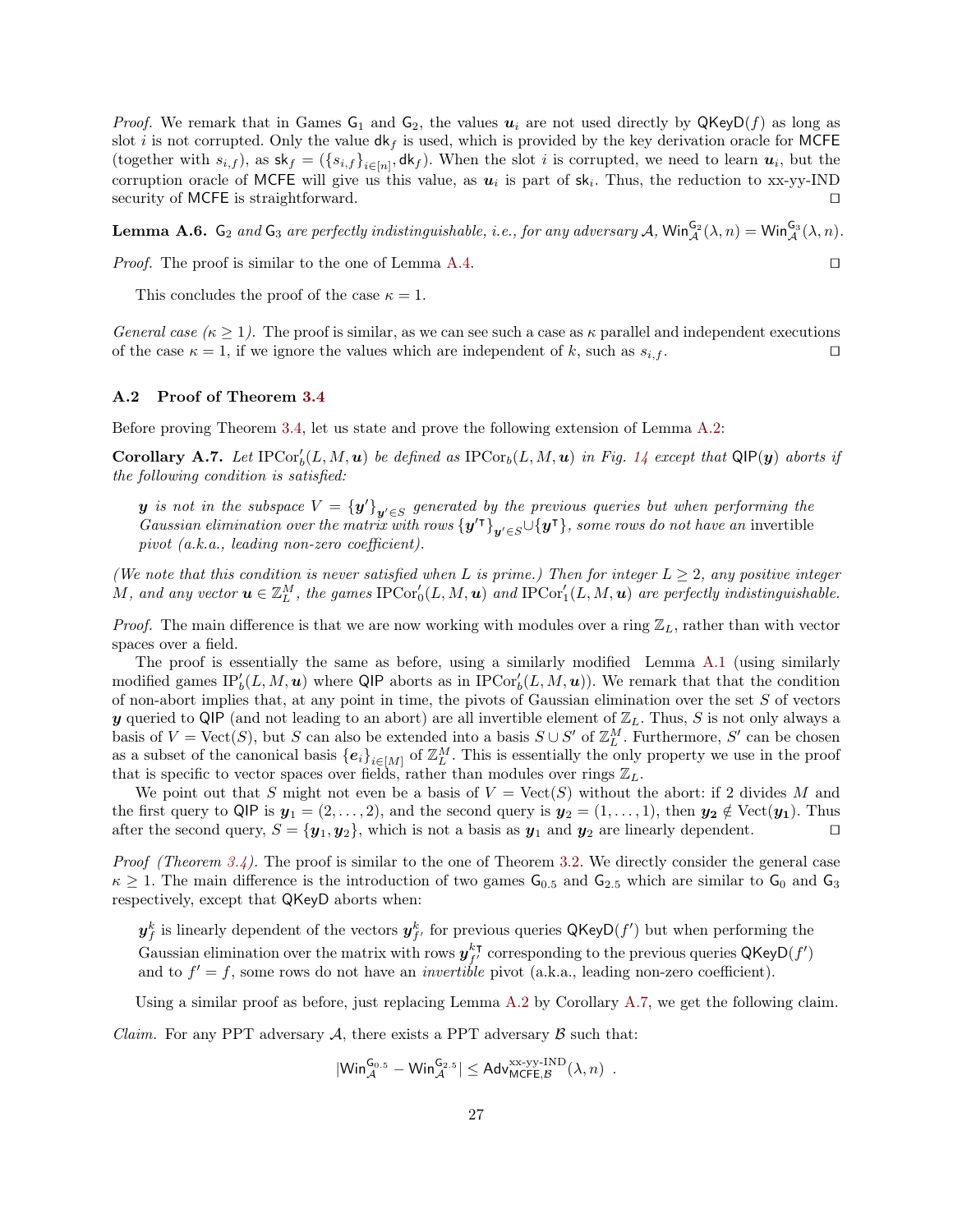Finally, we have the following claims.

*Claim.* For any PPT adversary  $A$ , there exists a PPT adversary  $B'$  such that:

$$
|\mathsf{Win}_{\mathcal{A}}^{\mathsf{G}_{0}} - \mathsf{Win}_{\mathcal{A}}^{\mathsf{G}_{0.5}}| \leq \mathsf{Adv}_{\mathsf{GenL},\mathcal{B}'}^{\mathsf{Factor}}(\lambda) \enspace .
$$

Proof. The only difference between is when  $\mathsf{QKeyD}(f)$  aborts. Let us consider the first aborting query. Gaussian elimination as in the condition above yields a non-invertible non-zero element  $\mu \in \mathbb{Z}_M$ . The greatest common divisor (gcd) of  $\mu$  and  $M$  yields a non-trivial factor of  $M$ .

*Claim.* For any PPT adversary  $A$ , there exists a PPT adversary  $B''$  such that:

$$
|\mathsf{Win}_{\mathcal{A}}^{\mathsf{G}_{2.5}} - \mathsf{Win}_{\mathcal{A}}^{\mathsf{G}_{3}}| \leq \mathsf{Adv}_{\mathsf{GenL},\mathcal{B}''}^{\mathsf{Factor}}(\lambda)\enspace.
$$

*Proof.* The proof is similar to the one of the previous claim.  $\square$ 

The theorem follows by combining  $\mathcal{B}'$  and  $\mathcal{B}''$  into a single adversary flipping a coin b at the beginning to decide whether it will behave as  $\mathcal{B}'$  or  $\mathcal{B}''$ . The contract of the contract of the contract of the contract of  $\Box$ 

# <span id="page-28-0"></span>B Proof for the Compiler from pos-IND to any-IND for Labeled DMCFE Schemes (Section [4.2\)](#page-14-0)

*Proof (Theorem [4.4\)](#page-14-1)*. For the sake of simplicity, we suppose that  $xx = adt$ . The proof for  $xx = sta$  is simpler. Let  $G_0$  and  $G_3$  correspond to the experiments xx-yy-IND<sup>DMCFE</sup> for  $\beta = 0$  and  $\beta = 1$ , respectively (see Fig. [16](#page-29-0) for the definition of the random oracles  $H_1$  and  $H_2$ ). We denote by  $\nu_{\gamma}$  the output length of the oracle  $H_{\gamma}$ . We prove the security by introducing two hybrid games  $G_1$  and  $G_2$  (see Figs. [16](#page-29-0) and [17\)](#page-30-0).

Essentially in  $G_1$  and  $G_2$ , the keys  $k_{i,j,\ell}$  and the ciphertexts  $ct_i$  are generated uniformly at random on the fly. The random oracles are programmed to explain these values, when the adversary corrupts a new slot  $i$ or calls the QEnc oracle for a label  $\ell$  in such a way that for all the i,  $Q_{i,\ell} > 0$  after this call. In the latter case, the programming of the random oracles is done by AdaptEnc.

We have the following claims which prove the result. The first claim is a straightforward reduction. The last two claims come from bounding the probability of the event **Abort**, which comes from collisions.

*Claim.* For any PPT adversary A, there exists a PPT adversary  $\beta$  such that:

$$
|\mathsf{Win}_{\mathcal{A}}^{\mathsf{G_1}}(\lambda,n)-\mathsf{Win}_{\mathcal{A}}^{\mathsf{G_2}}(\lambda,n)|\leq \mathsf{Adv}_{\mathsf{DMCFE},\mathcal{B}}^{\mathsf{xx}\text{-}\mathsf{yy}\text{-}\mathsf{IND}}(\lambda,n)\enspace.
$$

Claim.

$$
|\mathsf{Win}_{\mathcal{A}}^{\mathsf{G}_{0}}(\lambda,n)-\mathsf{Win}_{\mathcal{A}}^{\mathsf{G}_{1}}(\lambda,n)| \leq \frac{2 \cdot q_{\mathsf{H}_{1}} + (2n+1) \cdot (q_{\mathsf{H}_{2}} \cdot q_{\mathsf{QEnc}} + q_{\mathsf{QEnc}}^2)}{2^{\lambda}}
$$

Proof. Without loss of generality, we assume that the adversary only makes queries such that Condition (\*) (defined in Section [2](#page-5-1) on page [6\)](#page-6-0) is satisfied.

Let us consider the q-th query  $\mathsf{QCor}(i)$  and bound the probability of the event  $\mathbf{Abort}(1)$ . Let  $j \notin \mathcal{CS} \setminus \{i\}$ , we start by bounding the probability that  $HT_1$  contains a key of the form  $k_{i,j}||i|| \neq r$  or  $k_{j,i}||j|| \neq k$ . Since  $k_{i,j}$ and  $\mathsf{k}_{j,i}$  are drawn uniformly random and independently from  $\{0,1\}^{\lambda}$ , for any key of HT<sub>1</sub> of the form  $\star'$  ||i||j|| $\star$ or  $\star' || j || i ||_{\star}$ , the probability that  $\star' = k_{i,j}$  or  $\star' = k_{j,i}$  is exactly  $1/2^{\lambda}$ . Thus, by union bound, the probability that HT<sub>1</sub> contains a key of the form  $k_{i,j}||i||j|| \star$  or  $k_{j,i}||j||i|| \star$  is at most:

$$
\frac{q_{\mathsf{H}_1,i,j}+q_{\mathsf{H}_1,j,i}}{2^{\lambda}}\ ,
$$

where  $q_{\mathsf{H}_1,i,j}$  is the number of queries to  $\mathsf{H}_1$  of the form  $\star' ||i||j||\star$  and  $q_{\mathsf{H}_1,j,i}$  the number of queries of the form  $\star' ||j||i||_{\star}$ , respectively. (Even if keys of  $HT_1$  are also added by the challenger and not only when the

.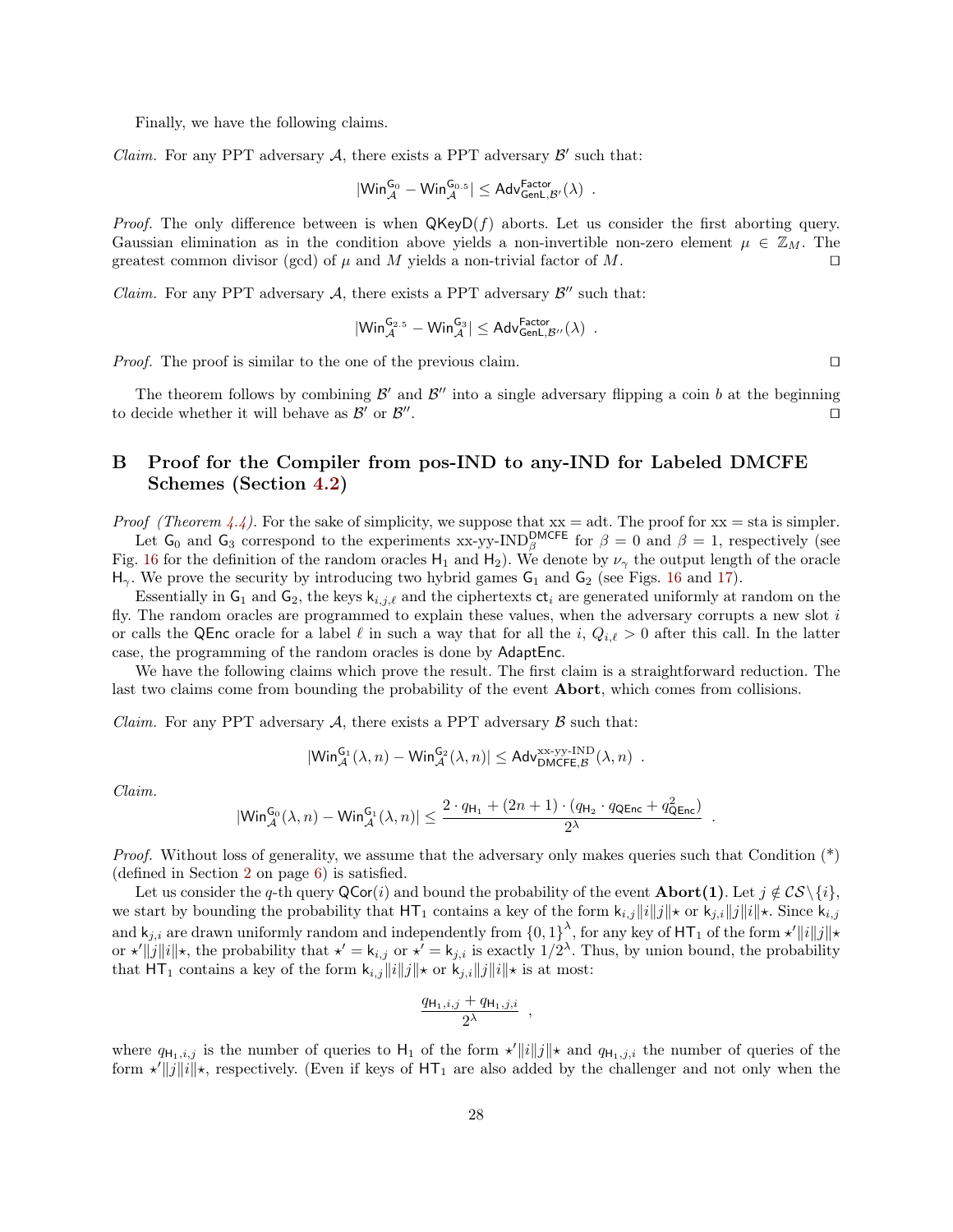$\mathsf{G}_0,\mathsf{G}_1,\mathsf{G}_2,\mathsf{G}_3$  :

 $HT_1$  and  $HT_2$  are two empty arrays  $H_{\gamma}(z)$  for  $\gamma \in \{0,1\}$ If  $HT[z]$  does not exist,  $HT[z] \leftarrow \{0,1\}^{\nu_{\gamma}}$ Return  $HT[z]$ 

 $G_{1+\beta}$  for  $\beta \in \{0,1\}$ :  $\mathsf{pp} \leftarrow \mathsf{Setup}(1^\lambda,1^n)$  $\left\{ \mathsf{sk}_i \right\}_{i \in [n]} \leftarrow \mathsf{KeyGen}(pp)$  $\alpha \leftarrow \mathcal{A}^{\mathsf{QCor}(\cdot),\mathsf{QEnc}(\cdot,\cdot,\cdot,\cdot),\mathsf{QKeyD}(\cdot)}(\mathsf{pp})$ 

**Output:**  $\alpha$  if Condition (\*) is satisfied,

or a uniform bit otherwise

 $QCor(i)$ 

If already called for the same  $i$ , return same answer Add i to CS For all  $j \notin (CS \setminus \{i\}),$ Define  $\mathsf{k}_{i,j} \leftarrow \{0,1\}^{\lambda}$  and  $\mathsf{k}_{j,i} \leftarrow \{0,1\}^{\lambda}$ Abort(1) if  $HT_1$  contains a key of the form  $\mathsf{k}_{i,j}||i||j||\star \text{ or } \mathsf{k}_{j,i}||j||i||\star \text{ for } j \notin (CS \setminus \{i\})$ For all previous queries  $QEnc(i, \star, \star, \ell)$  for some  $\ell$ , If QEnc $(j, \star, \star, \ell)$  has not been queried for all  $j \notin \mathcal{CS}$ Let  $(\mathsf{ct}'_i, r_i, \{\mathsf{k}_{j,i,\ell}\}_{j\in [n]})$  be the output of the  $\mathsf{QEnc}(i, \star, \star, \ell)$  query For all  $j \notin \mathcal{CS}$  where  $\mathsf{QEnc}(j, \star, \star, \ell)$  has not been called, Define  $\mathsf{k}_{i,j,\ell} \leftarrow \{0,1\}^{\lambda}$  $HT_1[k_{i,j}||i||j||\ell] := k_{i,j,\ell}$  $\mathsf{K}_{i,\ell} := \bigoplus_{m \in [n]} \mathsf{k}_{i,m,\ell}$ **Abort(2)** if  $HT_2$  contains a key of the form  $K_{i,\ell}||r_i$  $\mathsf{ct}_i \leftarrow \mathsf{Enc}(i, x^\beta_i)$  $\operatorname{Set} \ \mathsf{HT}_2[\mathsf{K}_{i,\ell} \| r_i] := \mathsf{ct}_i' \oplus \mathsf{ct}_i$ For all  $j, \ell$  if  $\mathsf{k}_{i,j,\ell}$  is defined, set  $\mathsf{HT}_1[\mathsf{k}_{i,j}\|i\|j\|\ell] := \mathsf{k}_{i,j,\ell}$ For all  $j, \ell$  if  $k_{j,i,\ell}$  is defined, set  $HT_1[k_{j,i}||j||i||\ell] := k_{j,i,\ell}$ For all labels  $\ell$  such that  $QEnc(j, *, *, \ell)$  has been queried for all  $j \notin CS$ , Run AdaptEnc $(\ell)$  $\text{Return sk}'_i = (\textsf{sk}_i, \{ \mathsf{k}_{i,j}, \mathsf{k}_{j,i} \}_{j \in [n]})$ 

<span id="page-29-0"></span>Fig. 16. Corruption queries QCor of the games for the proof of Theorem [4.4](#page-14-1)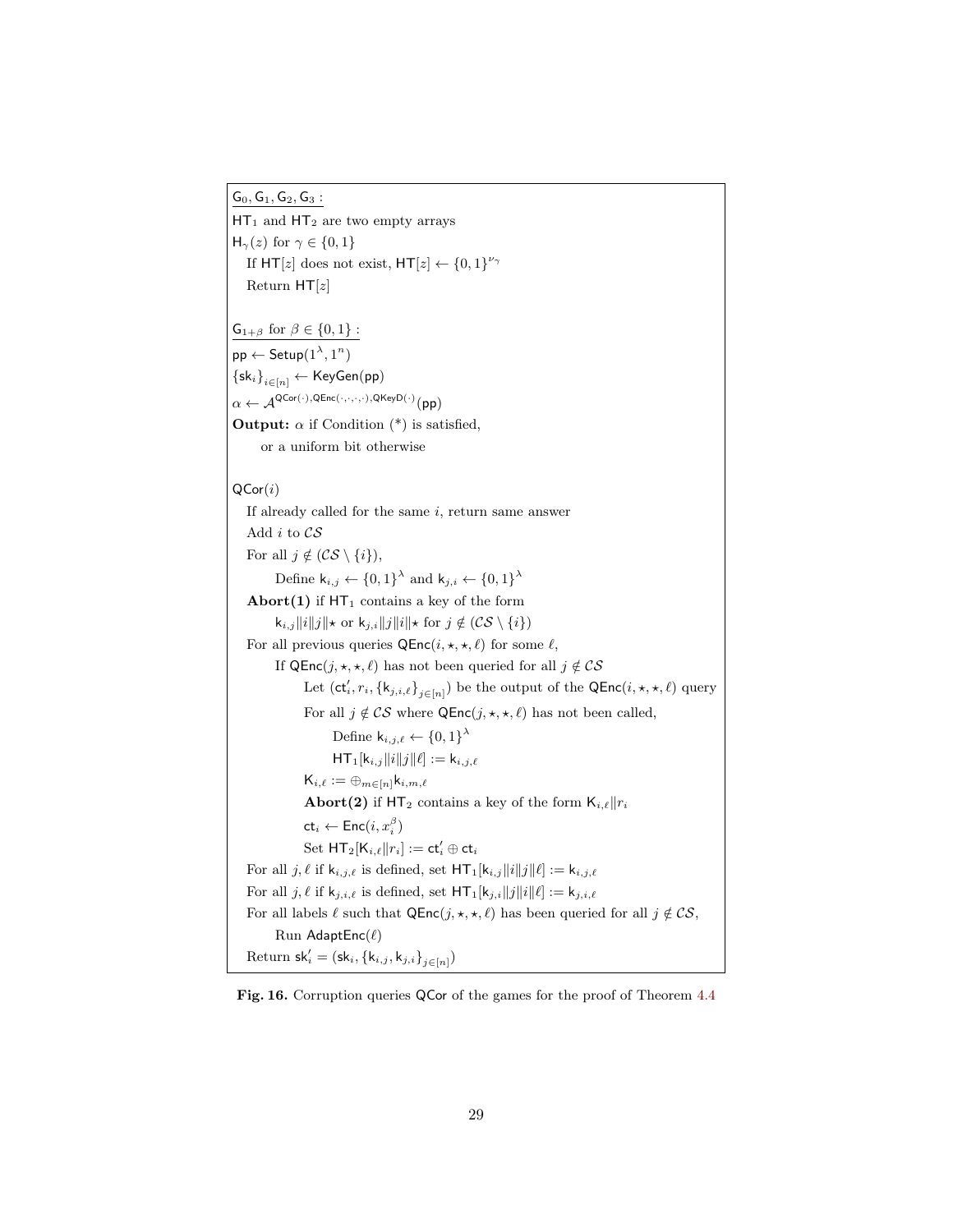$\mathsf{G}_{1+\beta}$  for  $\beta\in\{0,1\}$  :  $\mathsf{QEnc}(i, x^0_i, x^1_i, \ell)$  $r_i \leftarrow \{0,1\}^{\lambda}$  $\mathsf{ct}'_i \gets \{0,1\}^{|\mathsf{ct}'_i|}$ If  $i \in \mathcal{CS}$  or if QEnc $(j, \star, \star, \ell)$  has already been called for all  $j \notin \mathcal{CS}$ If  $i \in \mathcal{CS}$  for all  $m \in [n],$  $k_{i,m,\ell} := H_1[k_{i,m}||i||m||\ell]$  $\mathsf{K}_{i,\ell} := \oplus_{m \in [n]} \mathsf{k}_{i,m,\ell}$ **Abort(3)** if HT<sub>2</sub> contains a key of the form  $K_{i,\ell}||r_i$  $\mathsf{ct}_i \leftarrow \mathsf{Enc}(i, x^\beta_i)$  $\operatorname{Set} \ \mathsf{HT}_2[\mathsf{K}_{i,\ell} \| r_i] := \mathsf{ct}_i' \oplus \mathsf{ct}_i$ Return  $(\mathsf{ct}'_i, r_i, \{\mathsf{k}_{j,i,\ell}\}_{j\in[n]})$ For all  $j \notin \mathcal{CS}$ , if  $k_{j,i,\ell}$  not defined Define  $\mathsf{k}_{j,i,\ell} \leftarrow \{0,1\}^{\lambda}$ For all  $j \in \mathcal{CS}$ ,  $k_{j,i,\ell} := H_1(k_{j,m}||j||m||\ell)$ If after this call to QEnc, for all  $j \notin \mathcal{CS}$ , QEnc $(j, \star, \star, \ell)$  has been called Run AdaptEnc $(\ell)$ Return  $(\mathsf{ct}'_i, r_i, \{\mathsf{k}_{j,i,\ell}\}_{j\in[n]})$ AdaptEnc $(\ell)$ Do nothing if it was already called on the same label  $\ell$ Remark that when  $\mathsf{AdaptEnc}(\ell)$  is called, for all  $j \notin \mathcal{CS}$ , for all  $i \in [n]$ ,  $k_{i,j,\ell}$  has been defined by a call  $QEnc(j, *, *, \ell)$ For all  $j \in \mathcal{CS}$ , for all  $i \in [n]$ ,  $k_{i,j}$  has been defined by  $\mathsf{QCor}(j)$ , and we set  $k_{i,j,\ell} := H_1(k_{i,j}||i||j||\ell)$ For all  $i \notin \mathcal{CS}$ ,  $\mathsf{K}_{i,\ell} := \bigoplus_{m \in [n]} \mathsf{k}_{i,m,\ell}$ Abort(4) if HT<sub>2</sub> contains a key of the form  $K_{i,\ell} ||\star$  for  $i \notin \mathcal{CS}$ For all previous queries  $\mathsf{QEnc}(i, x_i^0, x_i^1, \ell)$  for some  $i \notin \mathcal{CS}, x_i^0, x_i^1, \ell$ , Let  $(\mathsf{ct}_i', r_i, \{\mathsf{k}_{j,i,\ell}\}_{j\in [n]})$  be the output of the QEnc query  $\mathsf{ct}_i \leftarrow \mathsf{Enc}(i, x^\beta_i)$  $\operatorname{Set} \ \mathsf{HT}_2[\mathsf{K}_{i,\ell} \| r_i] := \mathsf{ct}_i' \oplus \mathsf{ct}_i$ 

<span id="page-30-0"></span>Fig. 17. Encryption queries QEnc of the games for the proof of Theorem [4.4](#page-14-1)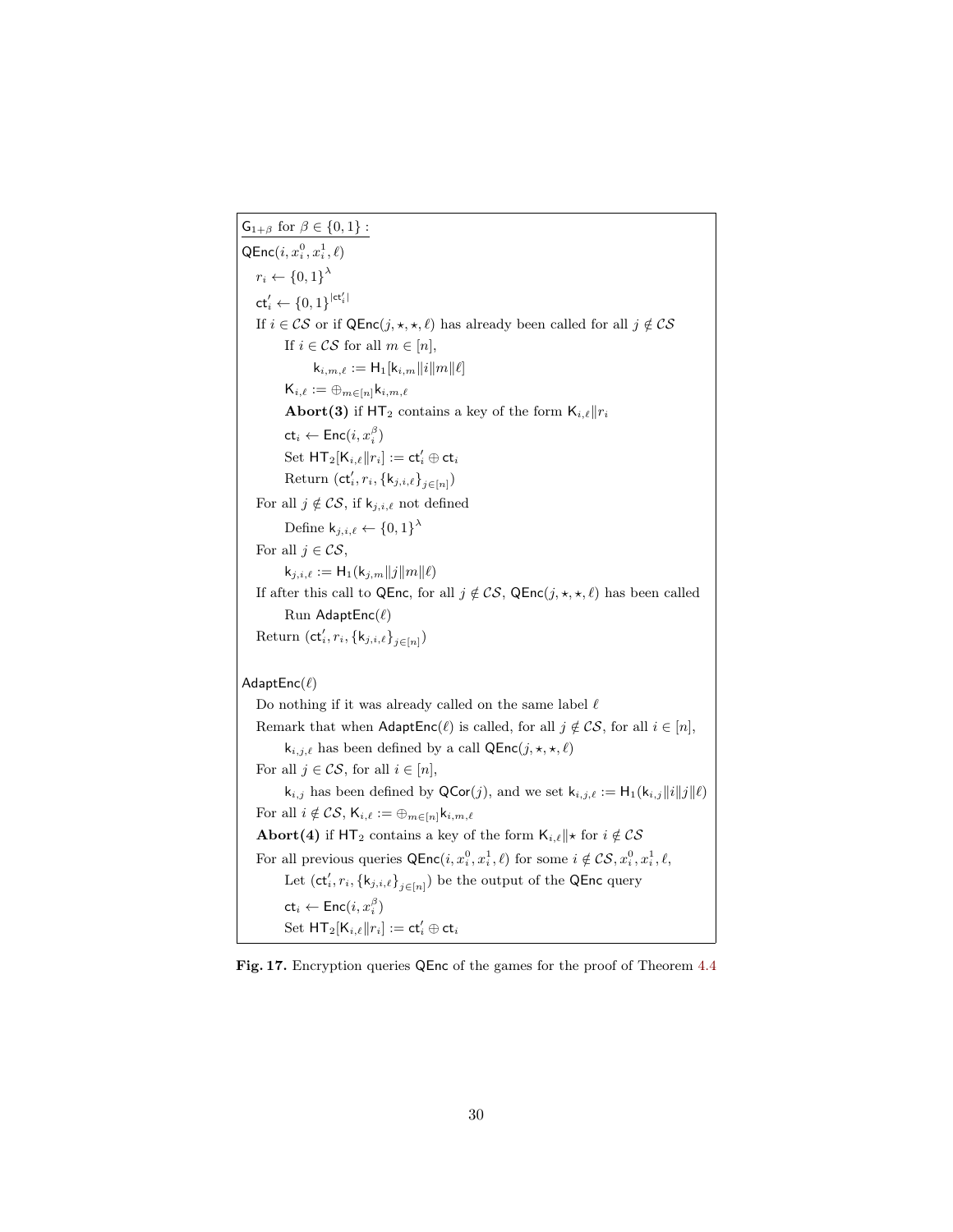adversary queries  $H_1$ , the keys added by the challenger can never create an abort, so we are ignoring them.) By union bound over  $j \notin \mathcal{CS} \setminus \{i\}$ , we get that the probability that the q-th query aborts is at most:

$$
\sum_{j \notin \mathcal{CS}\backslash\{i\}} \frac{q_{\mathsf{H}_1,i,j} + q_{\mathsf{H}_1,j,i}}{2^{\lambda}} \leq \frac{q_{\mathsf{H}_1,i} + q_{\mathsf{H}_1,i}}{2^{\lambda}} = \frac{2 \cdot q_{\mathsf{H}_1,i}}{2^{\lambda}} \enspace ,
$$

where  $q_{\mathsf{H}_1,i,j}$  is the number of queries to  $\mathsf{H}_1$  of the form  $\star' ||i|| \star'' ||\star$  and  $q_{\mathsf{H}_1,j,i}$  the number of queries of the form  $\star' \parallel \star'' \parallel i \parallel \star$ , respectively.

By remarking that only the first query  $QCor(i)$  for a given i might abort (if the query happens for an already queried i, the same result gets returned) and by union bound, the probability for the execution of Abort $(1)$  is at most:

$$
\sum_{i\in [n]} \frac{2\cdot q_{\mathsf{H}_1,i}}{2^\lambda} = \frac{2\cdot q_{\mathsf{H}_1}}{2^\lambda}
$$

.

To determine the probability for **Abort(2)-(4)**, we introduce  $q'_{H_2} = q_{H_2} + q_{QEnc}$ , which is an upper bound on the number of (table) keys set in the table  $HT_2$ , either generated by the adversary directly querying the oracle  $H_2$ , or added by QCor, QEnc, and AdaptEnc. The number of the second kind of keys is bounded by the number of queries to QEnc, because keys added by QCor and AdaptEnc correspond to queries  $QEnc(i, \star, \star, \star)$ where i was not corrupted before and hence no key was added to  $HT_1$  at the time QEnc was called (furthermore if AdaptEnc( $\ell$ ) is called on a label  $\ell$ , no more keys related to QEnc( $\star, \star, \star, \ell$ ) can be added to HT<sub>2</sub> by QEnc). Recall that we did not need to introduce such quantity for  $H_1$  because there was no risk of collisions between keys added by  $QCor$  and  $QEnc$  and keys that might produce  $Abort(1)$ .

In the next step, we consider the probability of **Abort(2)** in the q-th query of  $QCor(i)$ . Let  $i \notin CS$ , we start by bounding the probability that  $HT_2$  contains a key of the form  $K_{i,\ell}||r_i$  for a fixed  $r_i$ . Since  $K_{i,\ell}$  is constructed by taking the XOR of the sampled keys  $k_{i,m,\ell}$ , because we sample at least one new random key (namely,  $k_{i,i,\ell}$ ) in the corruption query,  $K_{i,\ell}$  is also a random value. This results in the probability of  $1/2^{\lambda}$ for any key of HT<sub>2</sub> to be of the form  $\star ||r_i$  with  $\star = \mathsf{K}_{i,\ell}$ . Thus, by union bound, the probability that HT<sub>2</sub> contains a key of the form  $\mathsf{K}_{i,\ell}||r_i$  is at most  $q'_{\mathsf{H}_2}/2^{\lambda}$ . By remarking again that only the first query  $\mathsf{QCor}(i)$ for a given i might abort and by union bound, the probability of  $\bf{Abort}(2)$  is at most:

$$
\frac{n\cdot q_{\rm{QEnc}}\cdot q'_{\rm{H}_2}}{2^\lambda}
$$

.

We consider the probability of the first abort in the encryption procedure QEnc, Abort(3). We start by bounding the probability that  $HT_2$  contains a key of the form  $K_{i,\ell}||r_i$ . Because we sample a value  $r_i$  uniformly random and independently in every encryption query QEnc, we get a probability of  $1/2^{\lambda}$  for any key of  $HT_2$ to be of the form  $\mathsf{K}_{i,\ell} \| \star \text{ with } \star = r_i$ . Thus, by union bound, the probability that  $\mathsf{HT}_2$  contains a key of the form  $\mathsf{K}_{i,\ell}||r_i$  is at most  $q'_{\mathsf{H}_2}/2^{\lambda}$ . By taking the union bound over the encryption queries for all the different labels, we get that the probability of the event  $\bf{Abort}(3)$  is at most:

$$
\frac{q'_{\mathsf{H}_2}\cdot q_{\mathsf{QEnc}}}{2^\lambda}
$$

.

In the last step, we consider the q-th query of the  $\alpha$  AdaptEnc procedure and determine the abort probability for **Abort**(4). Without loss of generality, we suppose that the q-th query of AdaptEnc is for a label  $\ell$ , such that  $\mathsf{AdaptEnc}(\ell)$  was never called before (as otherwise,  $\mathsf{AdaptEnc}$  does nothing and in particular does not abort). Let us also consider a slot  $i^* \notin \mathcal{CS}$ . We start by bounding the probability that  $HT_2$  contains a key of the form  $\mathsf{K}_{i^*,\ell}$ , where  $\mathsf{K}_{i^*,\ell} = \bigoplus_{m \in [n]} \mathsf{k}_{i^*,m,\ell}$ . We will show that  $\mathsf{K}_{i^*,\ell}$  is uniformly random and independent of all previous keys in  $HT_2$ , by showing that at least one share  $k_{i^*,m,\ell}$  is uniformly random and independent of everything else.

We consider two cases: